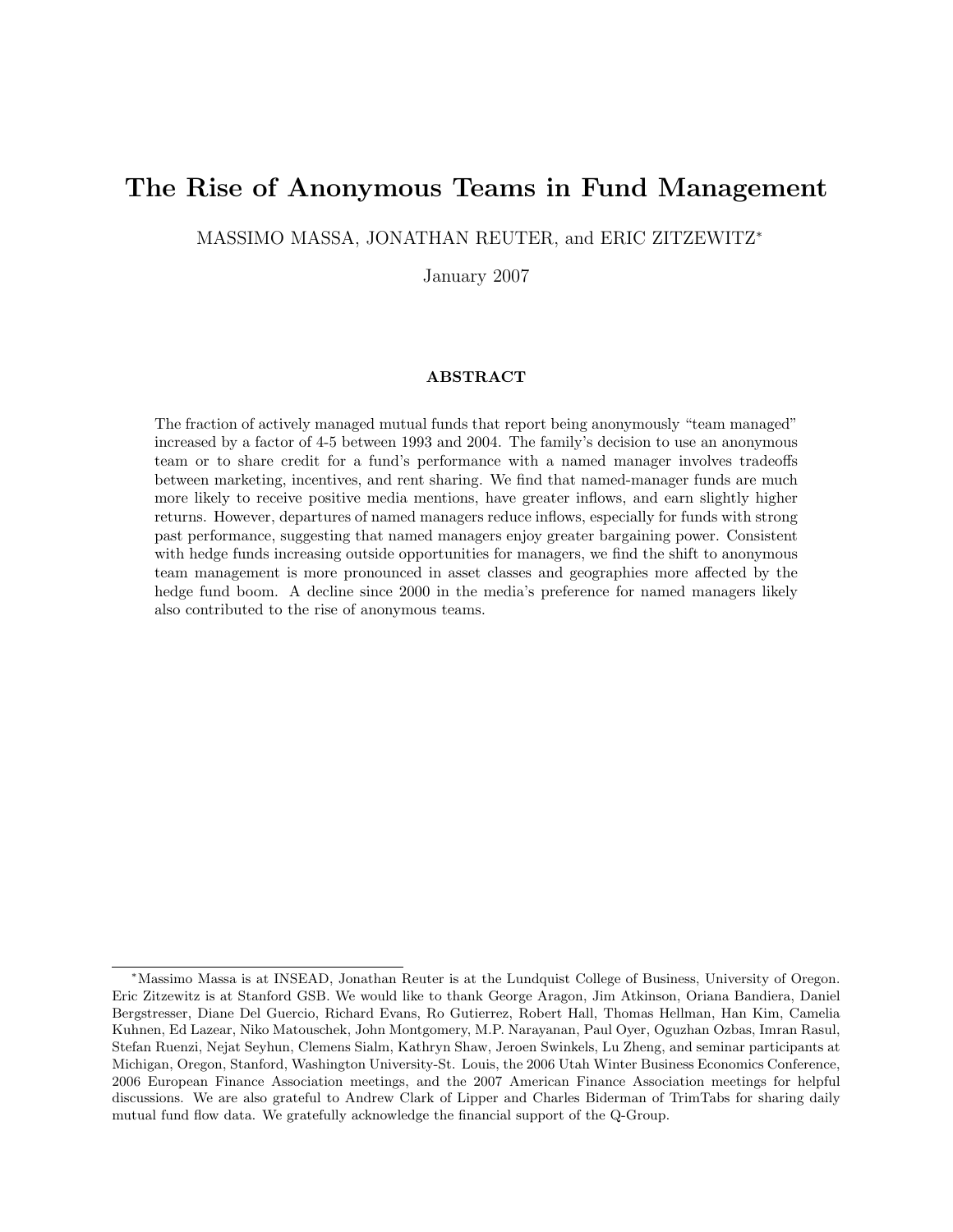The management of a typical mutual fund involves the work of many people.<sup>1</sup> Despite this fact, mutual fund management firms have traditionally chosen to identify a specific individual as the manager of each fund. For example, Peter Lynch is best known as the manager of Fidelity's Magellan fund. This historical tendency to identify a single fund manager by name, however, declined significantly over the past decade. Increasingly, firms began reporting multiple manager names (co-managers) or simply reporting that their fund is "team managed" without disclosing any manager names. In particular, the incidence of anonymous team management of actively managed mutual funds increased by a factor of 4-5 between 1993 and 2004 (Table 1).<sup>2</sup>

In this paper, we study mutual fund firms' decisions about whether to publicly identify the people involved in managing their funds by studying the tradeoffs involved in sharing credit with employees. An ex ante decision about whether to share credit for a fund's returns with its manager is essentially a decision about who will own the fund's track record, a valuable asset in the world of fund management. As with other decisions about asset ownership, sharing credit with employees involves a tradeoff between rent sharing and incentives. In addition, if some customers prefer products that they associate with a person instead of a firm—for rational or behavioral reasons then sharing credit with employees may have marketing consequences as well.

Indeed, in our setting, the primary tradeoff in naming managers is between rent sharing costs and marketing benefits. We find that named-manager funds receive more positive media mentions and greater inflows, particularly into no-load funds, than do anonymous team-managed funds. Moreover, we find that the biggest differences are between sole-managed funds and anonymous team-managed funds. One of the most powerful media mentions in terms of generating investor

<sup>&</sup>lt;sup>1</sup>We base this statement primarily on interviews with small asset management firms. Consistent with their comments, Baks (2003) estimates that for funds with a sole named manager, the manager's individual contribution accounts for less than 50 percent of fund performance.

<sup>&</sup>lt;sup>2</sup>Throughout this paper, we refer to funds that do not disclose any manager names as "anonymous team managed," to funds that list more than one manager name as "co-managed," and to funds that list a single manager name as "sole-managed." This is a departure from the existing literature, which typically refers to any fund with more than one named manager as team managed.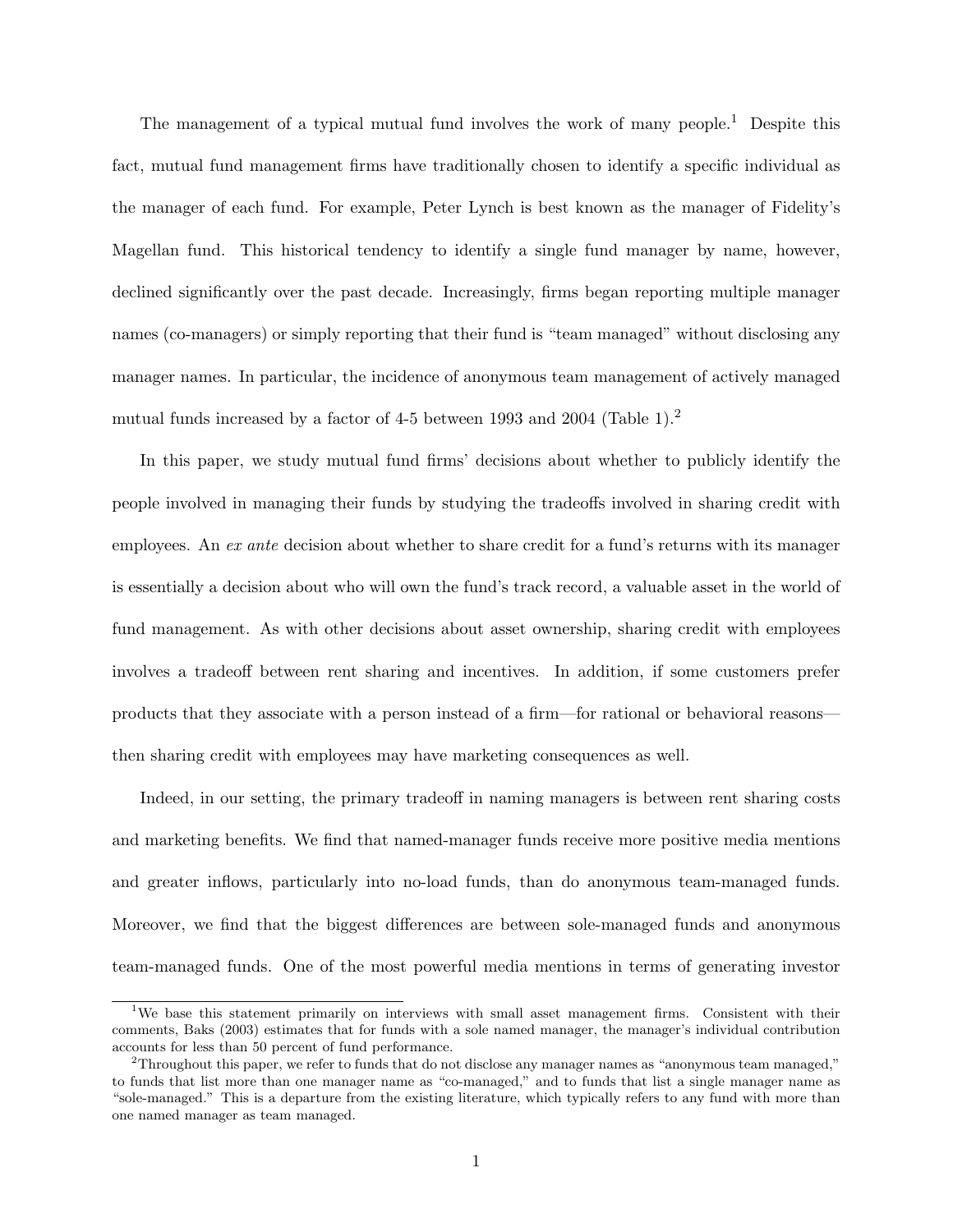flows is an article that profiles a particular fund manager, such as the "Investing With" column that ran in the Sunday New York Times during most of our sample period.<sup>3</sup> Perhaps not surprisingly, articles of this type prefer named-manager funds to anonymous team-managed funds, and solemanaged funds to co-managed funds. Offsetting these marketing benefits are the rent sharing costs of naming managers, which arise from the fact that successful named managers should enjoy increased bargaining power with their firms. Lacking manager wage data, we study investor flows around manager departures and find that named-manager funds experience a significant inflow penalty when managers depart following periods of good performance. We view this inflow penalty as strong indirect evidence that the share of rents accruing to named managers increases when they outperform their peers.

The prospect of greater rent sharing should, in turn, create strong incentives for named managers to outperform. When we compare sole-managed funds to anonymously team-managed funds, we find that sole-managed funds earn risk-adjusted annualized returns that are 44 to 55 basis points higher, despite having expense ratios that are 16 basis points higher and turnover that is 14 percent lower. To better understand the source of these return differences, we follow Grinblatt and Titman (1993) and Kacperczyk, Siam, and Zheng (2006) (hereafter, KSZ) and decompose pre-expense returns into the returns on the most recently disclosed portfolio holdings and the difference between these holding returns and the actual returns of the fund, which KSZ refer to as the return gap. This decomposition reveals that the better performance of named managers is not due to better stock selection, but rather to anonymous team-managed funds experiencing larger return gaps. As KSZ argue, a fund's return gap sheds light on the unobserved actions of its management team and family. For example, they find that positive return gaps reflect more favorable IPO allocations. We

<sup>3</sup>Reuter and Zitzewitz (2006) find that a profile in the "Investing With" column is associated with a 15 percent increase in fund size over the next year. By comparison, a single positive mention in a top personal finance magazine is associated with a 6-8 percent increase.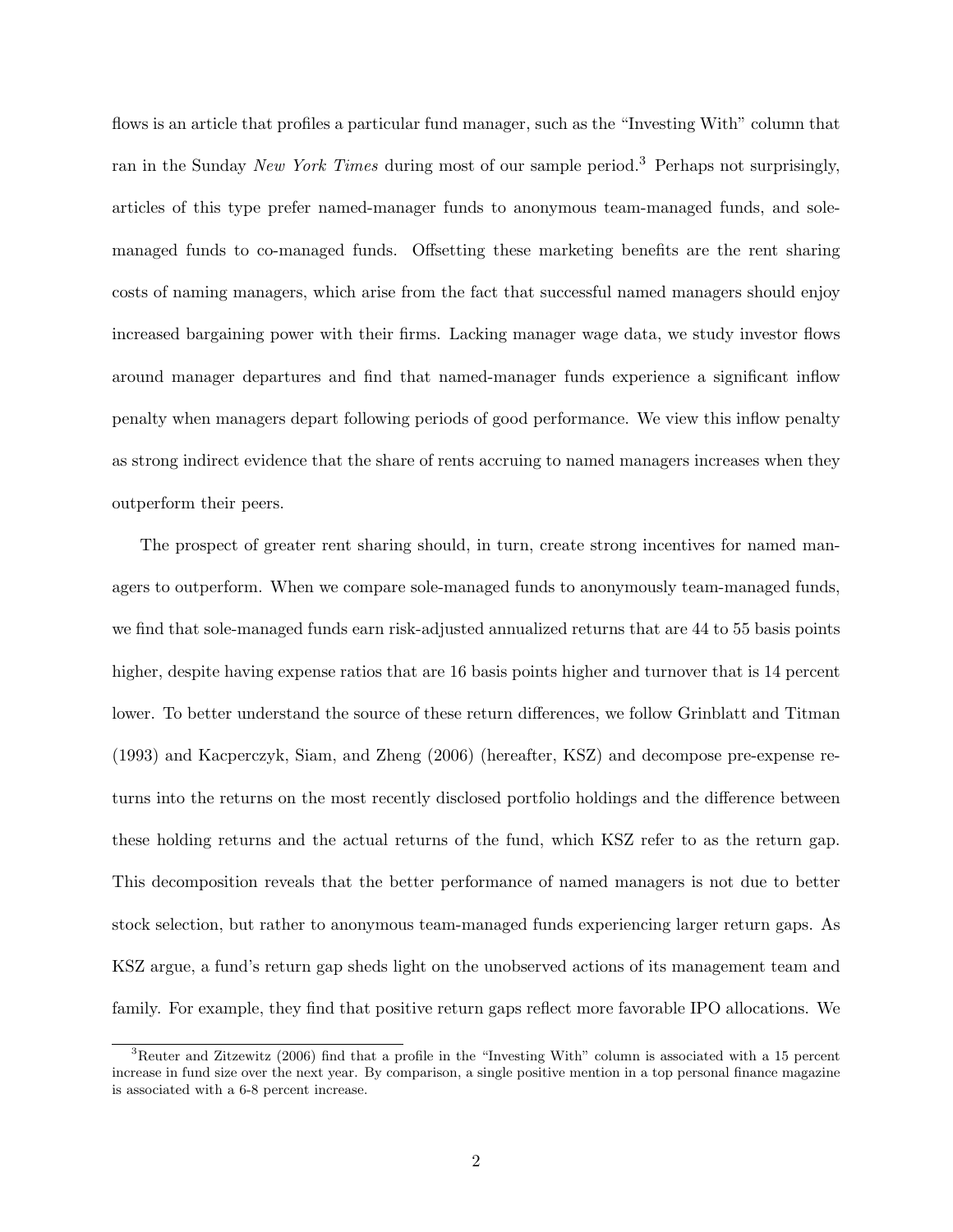find that the lower return gaps of anonymous team-managed funds reflect both less favoritism in the allocation of underpriced IPOs and a greater tolerance for dilution from fund arbitrage trading. In addition, we find that the differences in return gaps and dilution between named-manager and anonymous team-managed funds are stronger within mutual fund families than between them, which suggests that managers are more likely to prevent return diversion and seek favorable treatment within their firms when their names are publicly associated with the funds' performance.

If the decision to use named managers or anonymous teams reflects tradeoffs between marketing, rent sharing, and incentives, then the dramatic increase in anonymous team management must reflect changes in these tradeoffs through time. Indeed, we believe that two developments in the last decade help to explain the rise of anonymous teams. First, the media's preference for mentioning named-manager funds declined sharply after 2000, reducing one of the marketing benefits of naming managers. For example, the share of articles in two major personal finance magazines that focus on a single manager or firm declined from 26 percent in 1998 through 2000 to 10 percent in 2001 and 2002, a decline that was probably reinforced by the mutual fund scandals of 2003.

Second, the more than ten-fold growth in the hedge fund industry increased the outside opportunities for managers—especially those publicly associated with successful mutual funds—thereby increasing their ability to extract rents.<sup>4</sup> We find that the shift to anonymous team management is most pronounced in asset classes, cities, and states most affected by the hedge fund boom. For example, the collapse of Long Term Capital Management, a global macro hedge fund, in 1998 contributed to the sharp decline of internationally-oriented hedge assets from 28 percent of total hedge fund assets in 1997 to 4 percent in 2000. Consistent with this decline differentially reducing the outside opportunities of named international fund managers, the shift to anonymity in that

<sup>4</sup> Industry participants we interviewed confirmed that a named manager, especially one who has been promoted in the media, can more readily attract hedge fund assets than an anonymous team member at an equally successful fund.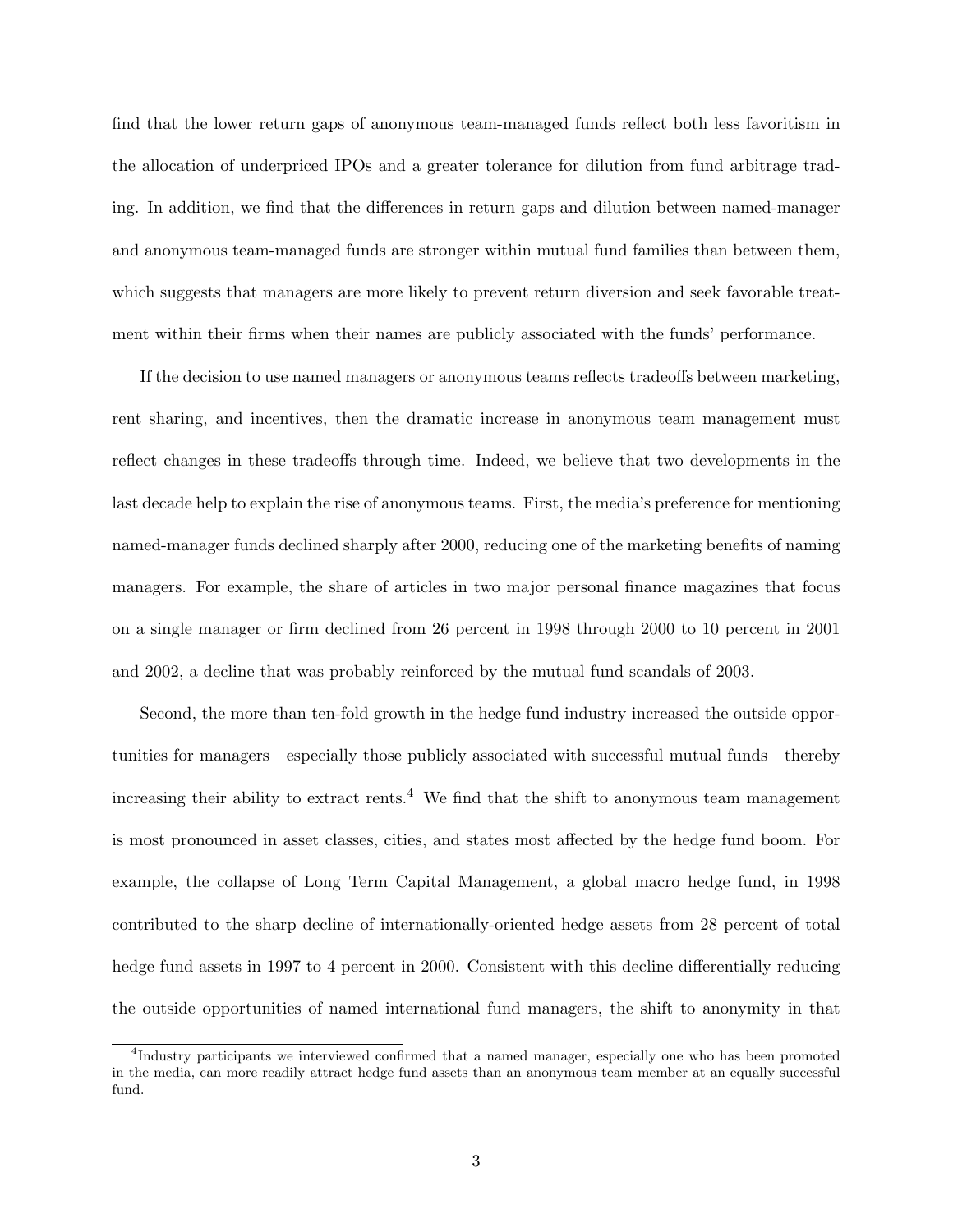category slowed substantially. Likewise, the New York City area accounts for about 60 percent of the U.S. hedge fund industry, and we find that the shift to anonymous teams was significantly faster for families headquartered in and around New York City.

In addition to the trend toward anonymity there has also been a trend toward naming more than one manager. The increase in co-managed funds occurs earlier; their share increases most rapidly from 1993 to 1998, whereas anonymous team management increases most rapidly from 1997 to 2003. In many respects, however, co-management might be viewed as an intermediate step between naming a single manager and keeping the management team anonymous.<sup>5</sup> We find some support for this view in our analysis. For example, we find that the media appears to weakly prefer mentioning sole-managed funds to co-managed funds, but strongly prefers mentioning both types of named-manager funds to team-managed funds. Nevertheless, in the majority of our tests, we find the largest differences between anonymously managed funds and those with any number of named managers. These findings are consistent with the comments of industry participants, who emphasize that a fund's self-reported management structure is primarily a marketing choice.<sup>6</sup>

Our study relates to several literatures, including the recent literature on team-managed mutual funds. Prather and Middleton (2002), Chen, Hong, Huang, and Kubik (2004), and Bliss, Potter, and Schwarz (2006) compare the performance of sole-managed funds with multi-manager funds—a category that lumps anonymous team-managed funds together with co-managed funds and find that multi-manager funds underperform by 0 to 4 basis points per month. In contrast, we separately analyze the returns of sole-managed, co-managed, and anonymous team-managed funds and find that the underperformance is limited to anonymous team-managed funds. More

<sup>&</sup>lt;sup>5</sup>There does not appear to be an alphabetic norm in ordering co-managers of funds. The probability of the first two named managers being in alphabetical order is 54 percent in Morningstar and 50 percent in CRSP.

 ${}^{6}$ For example, in interviews conducted at the beginning of the project, small fund company CEOs told us that "in reality, all funds are managed by multiple people" and thus "team management is primarily about what you tell the world." One CEO also told us that "stars are good for marketing, especially with retail investors, ... but [named] managers are more expensive to pay," anticipating some of our results.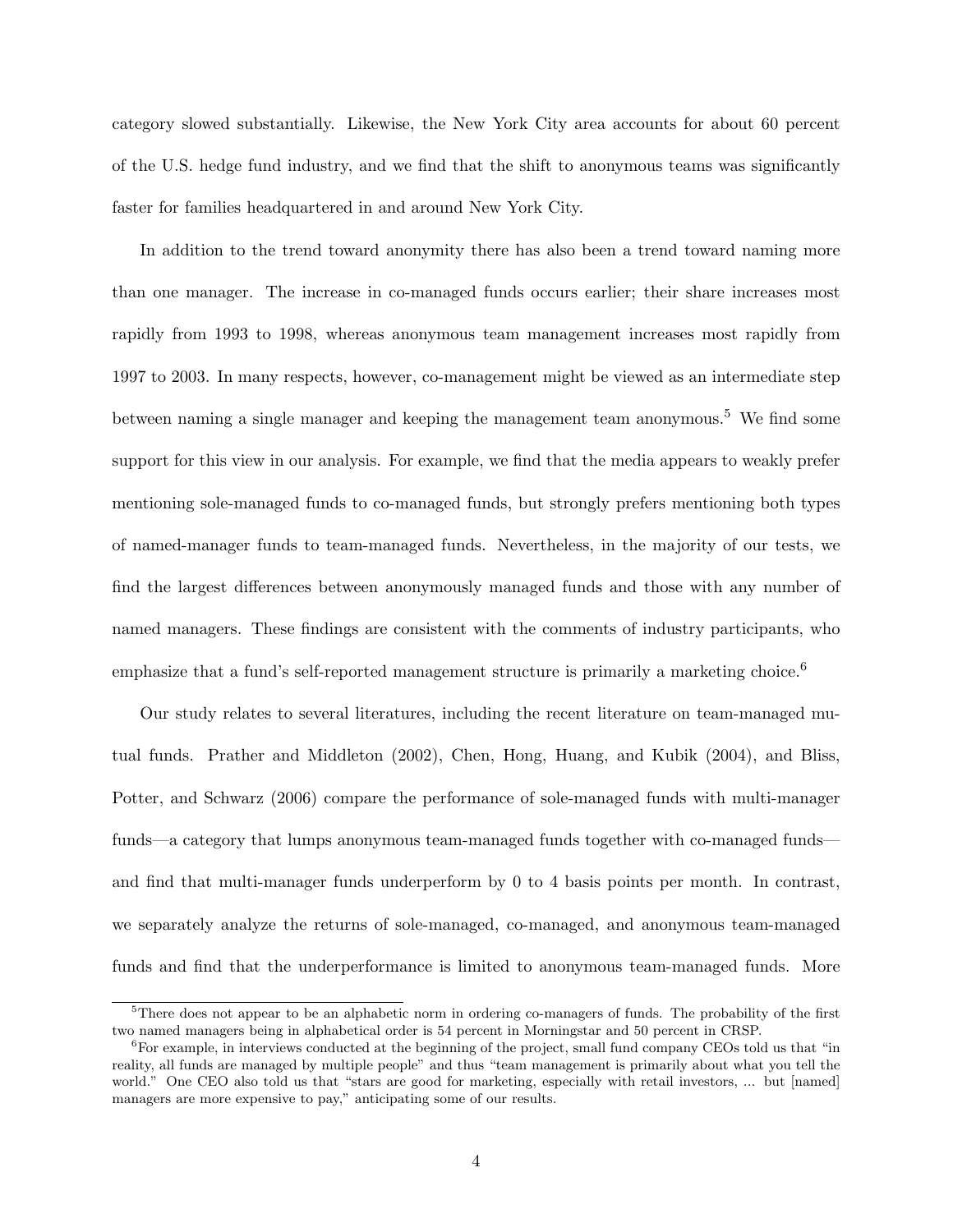significantly, whereas these studies view differences across different management types as being informative about the costs and benefits of team production, we view reports of "team management" as being more informative about managerial anonymity. Baer, Kempf, and Ruenzi (2005) compare the performance and investment styles of anonymous team-managed and sole-managed funds and find that team-managed funds underperform by between 5.6 and 6.0 basis points per month; they also find that team-managed funds exhibit less idiosyncratic risk. While our analysis of fund returns complements theirs, our primary focus is on the tradeoffs involved in naming managers and how these tradeoffs changed over the past decade. Our findings that return gaps, dilution from fund arbitrage, and IPO allocations differ across named-manager and anonymous team-managed funds contribute to the growing literature on agency and shareholder asset diversion in fund management (see, for example, Zitzewitz (2003) and Gaspar, Massa, and Matos (2006)).

More generally, our paper relates to theoretical and empirical work on career concerns (see, for example, Holmström, 1999, and Chevalier and Ellison, 1999). Since the decision to report "team management" is a decision about who owns the track record of the fund, it also relates to the literature on the theory of firm boundaries. In Williamson (1979), Grossman and Hart (1986), and Hart and Moore (1990), ex ante negotiations assign asset ownership so as to minimize ex-post holdup problems and thus avoid distorting incentives for investment in relationship-specific assets. In Holmström and Milgrom (1991), asset ownership is assigned so as to create appropriate incentives for non-contractible effort. Empirical work on other industries suggests that these theories have significant explanatory power.<sup>7</sup> In our context, these theories predict named management when managerial effort is central to a fund's success and anonymous team management when limiting the rents appropriated by successful managers is more important.

To this standard tradeoff between incentives and rent sharing, we add the marketing benefits

<sup>7</sup>For example, see Monteverde and Teece (1982) on autos, Joskow (1985) on coal mining, Baker and Hubbard (2003) on trucking, and Simester and Wernerfeldt (2005) on construction.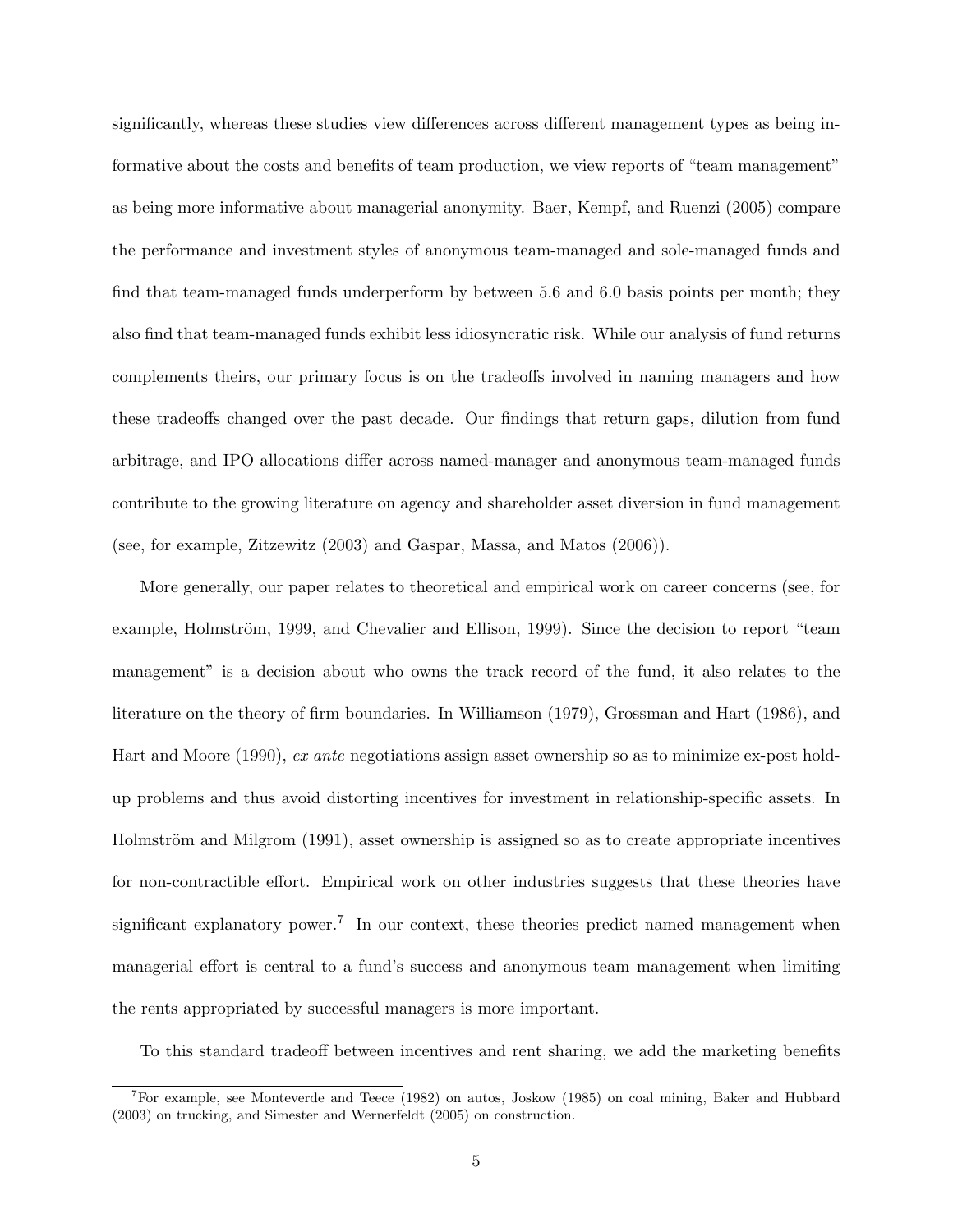of named managers, which we find to be substantial. Past research has found that investors value past performance (Ippolito, 1992; Gruber, 1996; Chevalier and Ellison, 1997) out of proportion with its ability to predict future returns (Carhart, 1997 and others). In choosing funds, investors face search costs and thus consider only a subset of available funds (Hortascu and Syverson, 2004), and media mentions help determine which funds are in investors' choice sets (Sirri and Tufano, 1998; Kaniel, Starks, and Vasudevan, 2004; Reuter and Zitzewitz, 2006). Other research has discussed consumer preferences for products with brand personalities (Aaker, 1997) and for investments with "stories" (Barber, Heath, and Odean, 2003 and Shleifer, Mullainathan, and Schwartzstein, 2006), and a prominent named manager potentially gives mutual funds both.

Finally, our paper relates to the literature on the economics of superstars (Rosen, 1981). Malmendier and Tate (2005) find that CEOs who win media awards and become "superstars" earn higher compensation, but that their firms subsequently underperform. In contrast, we find that named-manager funds earn higher returns for their investors and attract more inflows for their employers but are, nonetheless, becoming less common. One crucial difference between CEOs and fund managers is that while CEOs have discretion about whether to promote themselves as stars, a fund manager's access to stardom can be regulated by her employer.

The remainder of the paper is organized as follows. In Section I, we describe the mutual fund and hedge fund data used in our analysis. In Section II, we study the marketing benefits, incentive benefits and rent sharing costs of naming managers: II.A. presents evidence that media mentions and investor flows favor named manager funds; II.B. explores return differences between namedmanager and anonymous team-managed funds; II.C. presents evidence that the bargaining power of named managers increases following periods of good relative performance; II.D. links the rise of anonymous team management to the concurrent hedge fund boom. In Section III, we discuss the implications of a recent Securities and Exchange Commission rule requiring mutual funds to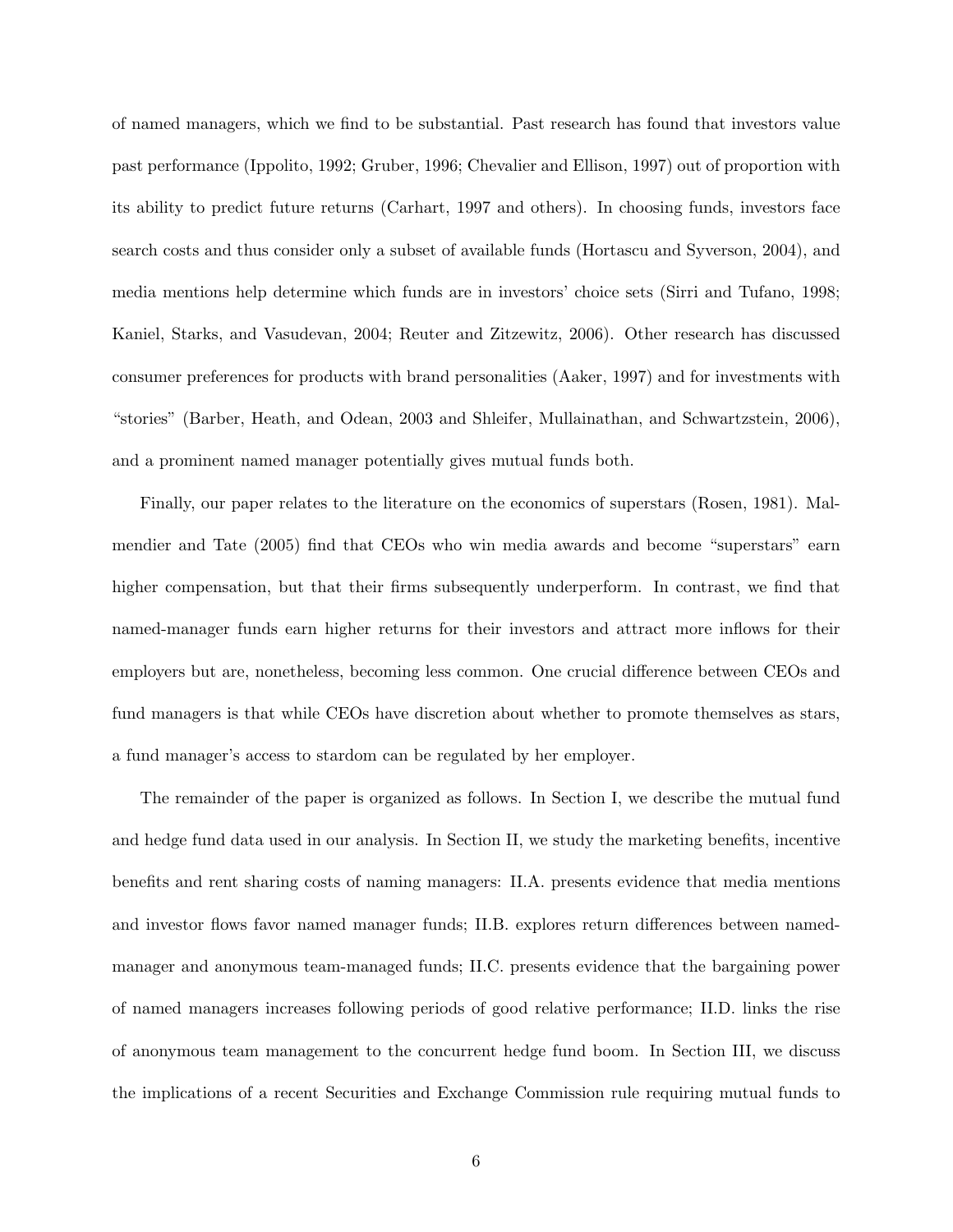disclose the identities of their fund managers and offer concluding remarks.

# I. Data

Our data come primarily from the CRSP Survivorship-Bias Free Mutual Fund Database. To avoid potential problems with backfill bias, we drop any observation that lacks a fund name. In addition, since the unit of observation in CRSP is the mutual fund share class, we aggregate data to the portfolio level to avoid double counting. An essential variable for our purposes is manager name, which CRSP begins reporting in 1992. This variable contains one or more manager names or the phrase "team managed" or "multiple managers" (Table 1).<sup>8</sup> A small portion of the increase in team management is associated with index funds. Therefore, to avoid confusing the determinants of anonymous team management with the determinants of indexing, in the analysis that follows, we either include an index fund dummy variable or limit our sample to actively-managed funds.<sup>9</sup> Since Morningstar is arguably a more important channel for disseminating information to investors, we collect the Morningstar manager name variable from a panel of Morningstar Principia CDs that cover 1993 to 2004 and merge the CRSP and Morningstar data using fund tickers. For the funds we were able to match, agreement between Morningstar and CRSP/Micropal was high but not perfect. One major source of differences was that CRSP rarely reports more than 3 fund manager names, while the maximum number of manager names reported in Morningstar has varied by year. From 1993 to 1996, Morningstar did not report more than 2 manager names, and most funds with 3+ manager names in CRSP were classified as "team managed" by Morningstar (Table 2). From 1997 on, Morningstar reported up to 7 manager names, and most of the funds with 4 or more

<sup>8</sup> In some cases, CRSP reports "John Doe (et al)" or "John Doe/team managed". Since both of these examples report one manager name, we would classify them as sole-managed funds. Given the small number of observations of these types, none of our results are sensitive to this coding decision.

<sup>9</sup>Since CRSP does not identify passively-managed (index) funds, we identify index funds as funds whose name does not contain the word index, the name of a major index, or some abbreviation thereof.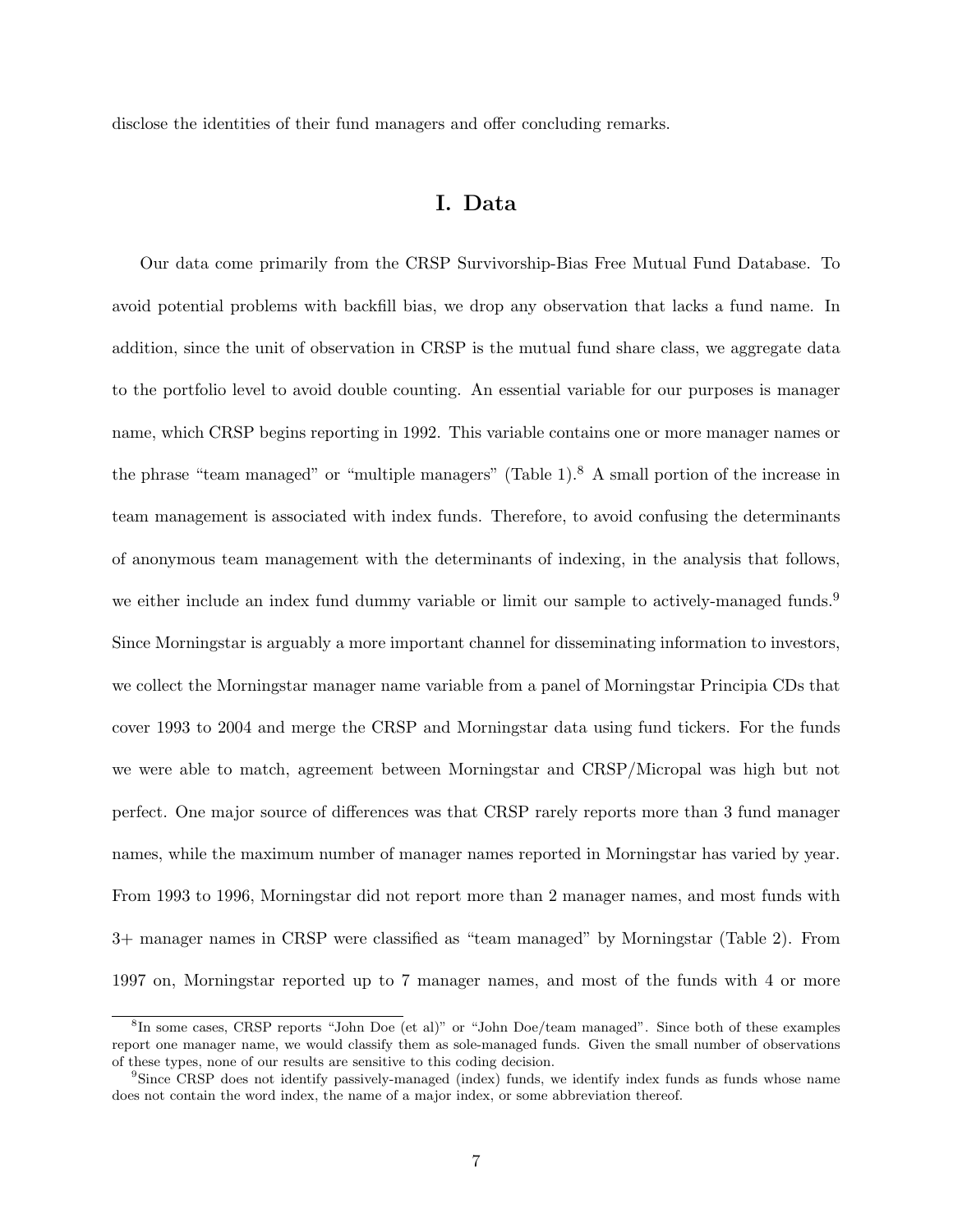named managers in Morningstar were reported as "team managed" by CRSP. Adjusting for this difference, the databases agree on whether funds were sole-managed, co-managed, or team-managed approximately 70 percent of the time. In the analysis that follows, we present as our central results those using the classification based on the raw Morningstar manager name variable. However, results are similar when we use the classification based on CRSP.

To ask whether media mentions favor funds with named managers, we use hand-collected data on mentions of mutual funds in five publications: New York Times, Money magazine, Kiplinger's Personal Finance, SmartMoney, and Consumer Reports. For the New York Times, we include funds mentioned in the Sunday "Investing With" column, which interviewed fund managers and provided details on a fund they managed. For Money and Consumer Reports, we include only the funds listed in their annual lists of recommended funds. For *Kiplinger's* and *SmartMoney*, we conducted a Factiva search for articles including the word "fund" and then categorized the mentions of specific funds as being either positive or negative. We also categorized the articles into three groups: articles making general investment recommendations (e.g., "Best Funds to Buy Now" ), articles on a specific investment theme (e.g., "Four Great Energy Funds" ) and articles about a particular fund or firm (e.g., "Magellan's Driven Boss" ). Data on monthly fund family advertising expenditures were purchased from Competitive Media Research (CMR) and are used in our analysis of media mentions. CMR tracks advertising by firm and outlet, using its knowledge of published advertising rates and typical discounts to estimate spending. The media mention and advertising data cover the years 1996 to 2002 and are described in more detail in Reuter and Zitzewitz (2006).

Data on monthly fund returns come from CRSP. We construct our prior-period holdings return and return gap variables using the procedure outlined in Kacperczyk, Sialm, and Zheng (2006). Since this procedure involves merging fund-level equity holdings data from Thomson Financial with mutual fund data from CRSP, and Thomson Financial does not report debt holdings, we follow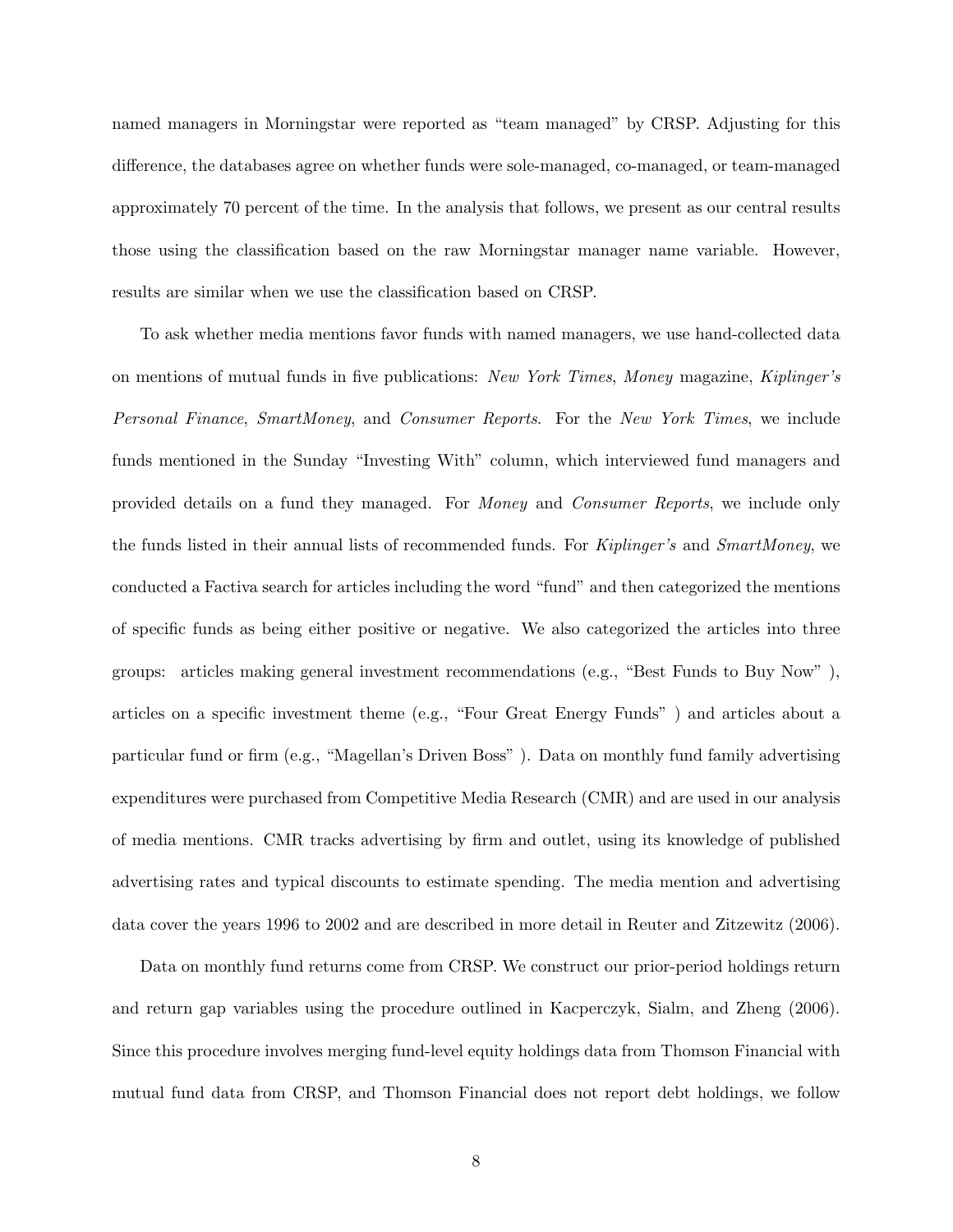KSZ and construct the return gap only for the sample of non-specialized domestic equity funds.<sup>10</sup> To identify recent initial public offerings (IPOs), we merge the Thomson Financial equity holdings data with the SDC New Issues Database. To study dilution from market timing, we use daily flow data for a sample of international equity funds from Lipper and TrimTabs. The daily flow data are described in Zitzewitz (2006). When we estimate risk-adjusted returns, we do so using the monthly factor returns available on Kenneth French's website.

To ask whether the rise of anonymous teams is associated with the rise of the hedge fund industry, we utilize hedge fund data from TASS. Data on dollars under management within each asset class and year between 1994 and 2004 are reported in Getmansky, Lo, and Wei (2004). Data on the locations of hedge fund assets also come from TASS. Data on the locations of mutual fund families were hand-collected from the Nelson Directory of Investment Managers, and cover 1996 to 2002.

## II. Empirical Results

We begin by exploring the two potential benefits of named managers: marketing (more media coverage and inflows) and incentives (higher returns). Next, we explore one potential cost of named managers, namely, the inflow penalty suffered when a named manager departs after a good year. Finally, we explore how the rise of anonymous team management relates to the rise of the hedge fund industry.

### A. Named Managers, the Media, and Investor Demand

As discussed above, media mentions help inform and persuade potential investors, and the financial media often write about specific fund managers. Table 3 presents probit regressions

<sup>&</sup>lt;sup>10</sup>We identify non-specialized domestic equity funds as funds in the CRSP dataset with the S&P objective codes of Aggressive Growth (AGG), Equity USA Midcaps (GMC), Equity USA Growth and Income (GRI), Equity USA Growth (GRO), and Equity USA Small Companies (SCG).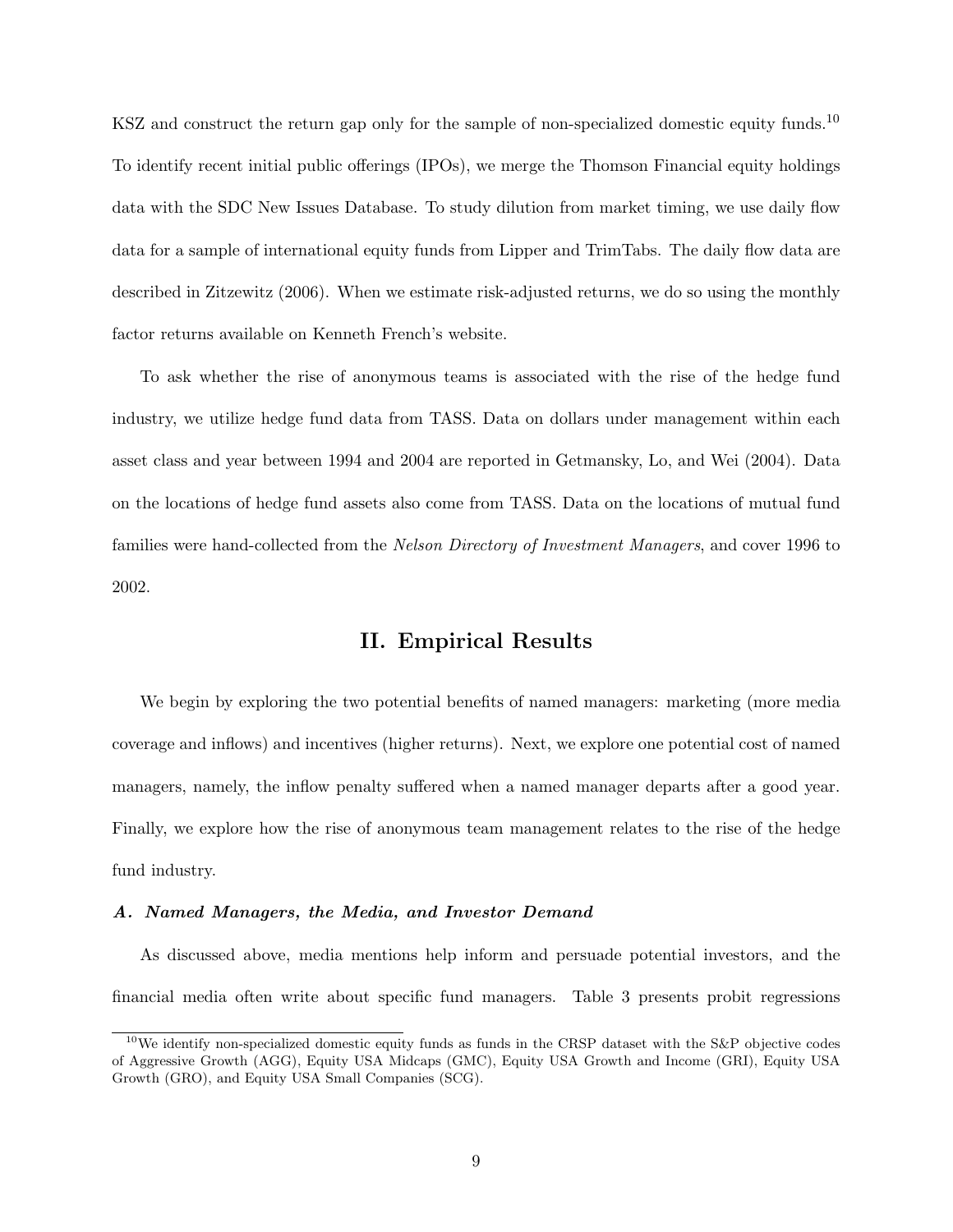predicting positive media mentions in the five publications detailed above. In addition to including indicator variables for whether a fund is team or co-managed, the regressions include controls for expense ratio, 12b1 fees, portfolio turnover, fund returns and inflows over the prior 12 months, the natural logarithm of lagged fund and family assets, fund age, the number of stars given the fund by Morningstar in the prior December, and an indicator variables for whether the fund charges a sales commission (load). Magazine mentions are treated as having occurred in the month prior to the issue month and all independent variables are lagged to ensure that no post-mention data is used in their construction.<sup>11</sup>

To control for variation in the popularity of different asset classes at different times, the regressions include fixed effects for investment objective-month combinations. In probit regressions, including these fixed effects causes observations to be dropped for objective-month combinations in which no fund receives a media mention. For example, for the Money and Consumer Reports annual lists, the sample thus includes only the months in which a list is published. Following much of the above-cited literature on mutual funds flows, we include these control variables and fixed effects in all of the regressions in our paper. In addition, given the finding of Reuter and Zitzewitz (2006) that advertising influences mentions in some of these publications, our regressions predicting media mentions also include controls for total and same-publication print advertising expenditure over the prior 12 months. Standard errors are clustered on mutual fund family.

The estimated marginal effects on the anonymous team-managed dummy variable suggest that team-managed funds are less likely to receive positive media mentions than otherwise identical funds with named managers. Co-managed funds also receive fewer mentions than sole-managed funds, but more than those mentioned by anonymous teams. A comparison of the coefficient on

 $11$ We established this timing based on the fact that, for example, the September issue of a personal finance magazine almost always appears on newsstands before September 1 and includes return data through July 31, suggesting that its content was largely written in August.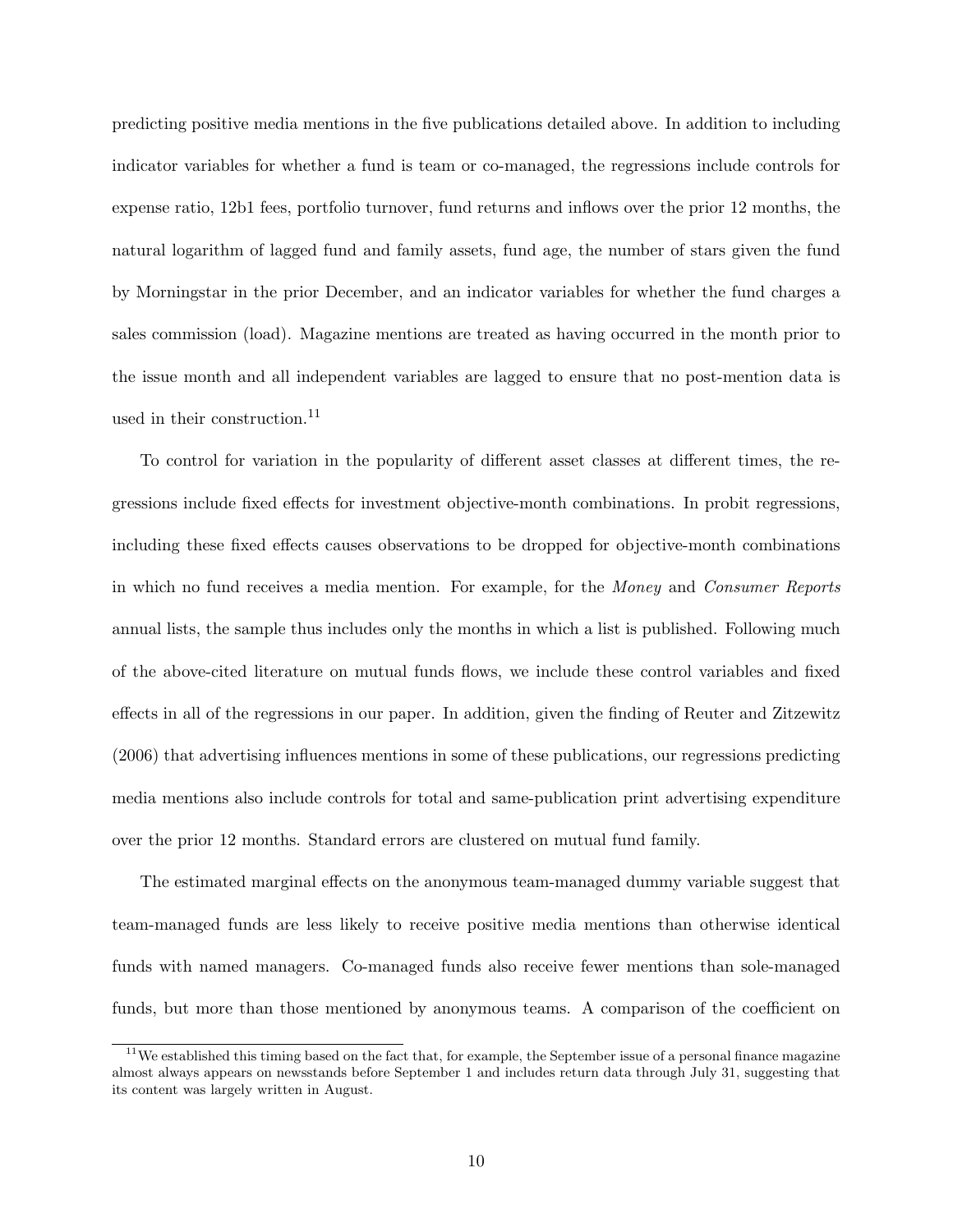the team-managed and co-managed dummy variables with coefficients on the control variables suggests that these differences are economically significant. For instance, a causal interpretation of the coefficients would imply that being team-managed reduces the likelihood of a positive mention about half as much as being a load fund, or as much as having returns 25 percentage points lower.

In Panel A of Table 4, we present the results of probit regressions for different sets of mentions. As described above, we categorize mentions in Kiplinger's and SmartMoney into mentions in articles that focus on a single fund or family, articles that focus on a single investment theme, and articles that provide general investment advice. One might expect team-managed funds are less likely to be mentioned in articles profiling a particular fund or family, and this turns out to be the case. Team-managed funds are less likely to be mentioned in general investment recommendation and investment theme articles as well, although these estimated effects are smaller and the latter is not statistically significant.

On the other hand, team-managed funds are also less likely to receive negative mentions. This is a smaller advantage than it might seem, however, because positive mentions in these publications outnumber negative mentions by a factor of about eight. In addition, the inflow effects of positive mentions are significantly greater than for negative mentions. Since funds cannot be sold short, the only investors who can act on a negative recommendations are ones who already own a fund.

In the last two columns of Panel A, we examine the determinants of one and five-star ratings in Morningstar. Given that Morningstar rated funds during this period using a mechanical formula that did not place any weight on whether a fund was managed by an anonymous team, these regressions provide a falsification test for whether our other media mention results are driven by correlations between team management and omitted variables. The fact that coefficients on the team-managed dummy variable are small and statistically significant when predicting Morningstar ratings suggests that omitted variables are not a serious concern.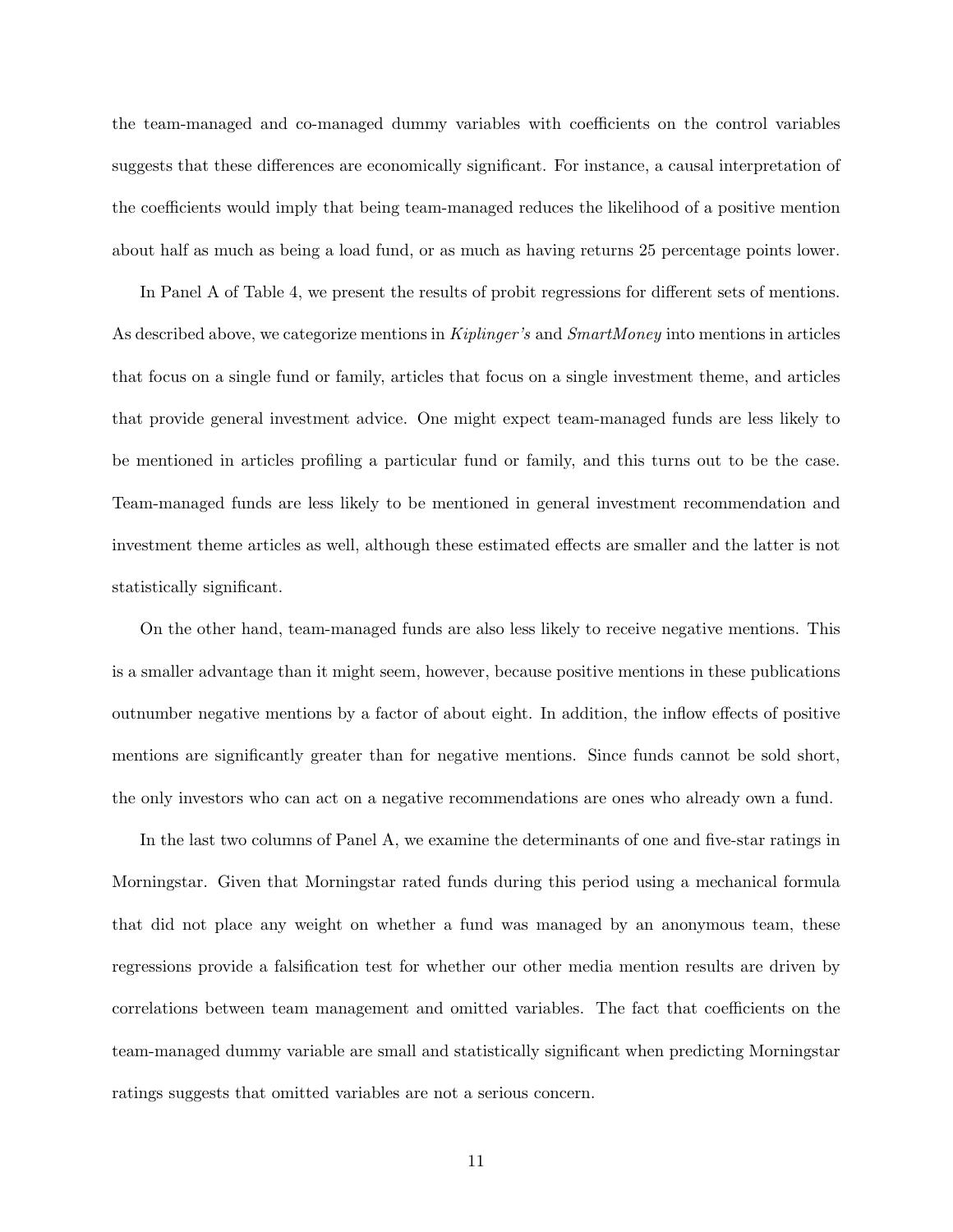In Panel B of Table 4, we examine how the media's preference for named-manager funds evolves between 1997 and 2002. We find that the preference for named-manager funds appears to have peaked during the 1998-2000 period, as measured by both the absolute and relative size of the team-managed coefficient. This peak coincides with, but is only partially explained by, a peak in the share of mutual fund mentions in Kiplinger's and SmartMoney that were in articles focused on a single fund or family (Table 5). The media appears to have been most interested in writing about individual fund managers during the stock market boom years.<sup>12</sup> As this interest has declined, the public relations penalty associated with team management has become less important.

In Table 6, we turn from pooled probit specifications predicting media mentions to Fama-MacBeth (1973) specifications predicting monthly mutual fund inflows.<sup>13</sup> Specifically, controlling for the same set of variables as in Table 3, we test whether team-managed funds also receive fewer inflows than their named manager peers. For the purposes of this analysis, we restrict our sample to the 99.84% of observations with continuously compounded monthly inflows of less than 100 percent. Indeed, between 1994 and 2004, we find that team-managed funds have monthly inflows that are 19 basis points lower than otherwise identical funds with named managers. However, when we follow Bergstresser, Chalmers, and Tufano (2006) and estimate separate specifications for no-load and load funds, we find that the lower inflows into team-managed funds are concentrated in the set of no-load funds. When we control for media mentions in our five publications, we find that the negative coefficient on the team-managed dummy for no-load funds is reduced by approximately 10–15 percent, suggesting that the above-mentioned media "bias" against team-managed funds helps econometrically explain some of the lower demand for team-managed no-load funds.

 $12$ Consistent with investor demand for mutual fund information changing between bull and bear markets, Mullainathan and Shleifer (2006) also find that mutual fund families are more likely to advertise absolute fund returns during a bull market.

<sup>&</sup>lt;sup>13</sup>Standard panel data regressions, with fixed effects for objective-month combinations and standard errors that allow for clustering within family, yield very similar results.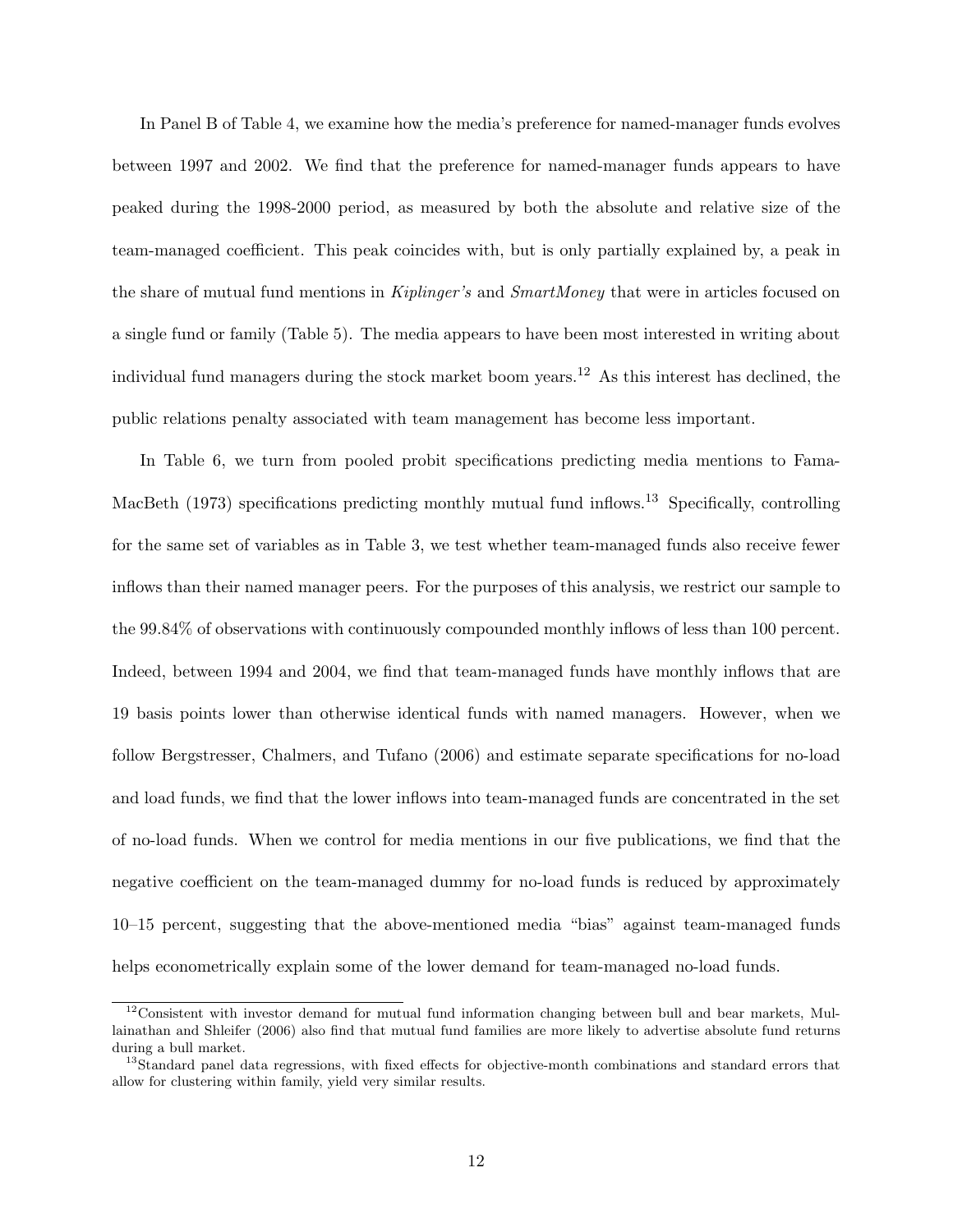It is important to keep in mind that the regressions in Tables 3, 4, and 6 are testing for a partial correlation that need not reflect a causal effect. For example, when fund firms propose story ideas to reporters, they may be less likely to promote their team-managed funds if they expect that doing so is less likely to lead to a positive mention. Likewise, if they expect investors to be more receptive to named-manager funds, they may advertise or otherwise promote these funds more aggressively. Equally, fund firms may be more likely to name a manager if she is skilled at press relations or marketing. Any of these stories would serve to reinforce any bias against mentions of or inflows into team-managed funds. As a measure of a causal effect, the sign of the coefficient on "team management" might therefore be reliable than the magnitude.

To better understand the sources of variation in team management, we model team management as a function of a fund's characteristics (size, family size, past returns, and age) as well as of other pricing and marketing decisions (expense ratio, loads, and 12b1 fees). The results in Table 7 suggest that firm effects explain a large portion of the variance in team management.<sup>14</sup> While other fund characteristics play less of a role, some correlations are noteworthy. For example, team management and switching to team management is most common among small funds with low expense ratios and poor past returns. Tables 3 and 4 suggest that these funds are less likely to receive media mentions, suggesting complementarities between named managers and other characteristics that attract media mentions.

That team management is minimally correlated with characteristics other than fund family does not necessarily imply that it can be viewed as an exogenous determinant of investor demand. The importance of fund family fixed effects does suggest, however, that fund-level use of team management is strongly influenced by firm-level decisions. Therefore, to the extent that past firm-

<sup>&</sup>lt;sup>14</sup>Baer, Kempf, and Ruenzi (2005) also note the within family correlation in CRSP's classification of funds. A small fund company CEO gave a possible explanation for this in an interview, arguing that promoting individual star managers of some funds was culturally incompatible with a team approach to other funds.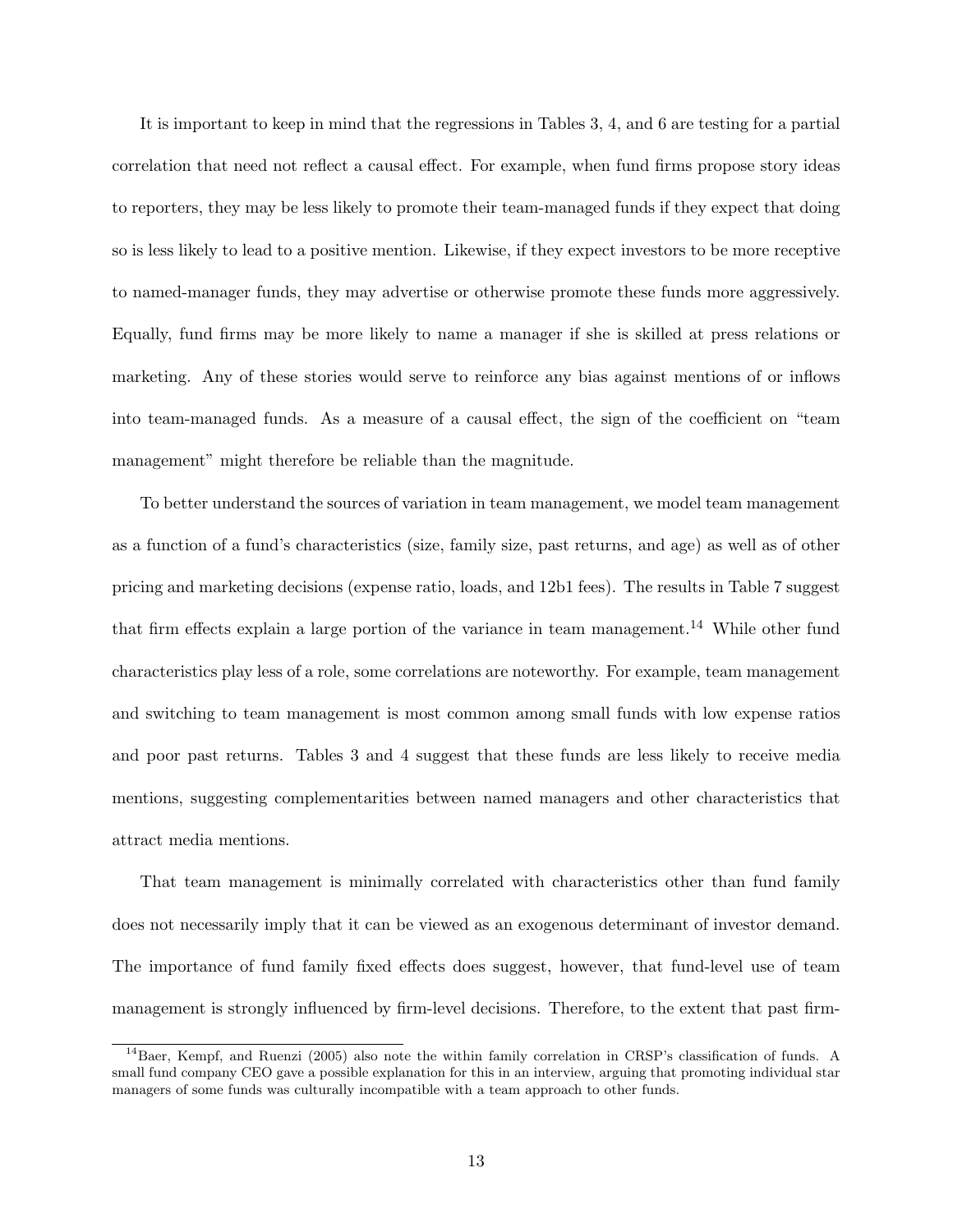level decisions about team management are exogenous to unobserved current-period fund-level variation in investor's appetite for team or named management, they may provide an instrumental variable that helps determine whether team management has a causal effect on fund-level demand.

A related concern, particularly given the discrepancies between CRSP and Morningstar's classification of funds discussed above, is that Morningstar might be observing the team management of a fund with error or, more problematically, fund families might be biasing their reporting to Morningstar based on whether they think that team or named-manager funds would appeal more to investors. If CRSP's classification of a fund is correlated with the truth, but errors in CRSP's and Morningstar's classifications are uncorrelated, then using the CRSP classification as an instrumental variable for the Morningstar classification would eliminate biases due to both classical measurement error and biased reporting.<sup>15</sup>

Table 8 reestimates the regressions in Tables 3 and 6 using the two instrument variables strategies outlined above. For inflows into no-load funds, both instrumental variable specifications yield coefficients on the anonymous team managed dummy that are similar to those obtained via OLS, suggesting that no-load family decisions to designate their funds as anonymous team managed are not correlated with unobserved characteristics that affect their attractiveness to investors. However, for inflows into load funds, the coefficients estimated via OLS are positive and, in one case, statistically significant at the 10-percent level. These estimates suggest that any inflow penalties caused by anonymous team management may be limited to no-load funds. For the media mention analysis, we follow Angrist and Krueger (2001) and switch from probit to a linear probability specification. Using the fraction of the family's funds that are team managed as an instrumental variable, the estimated coefficient on the anonymous team managed dummy variable is slightly

<sup>&</sup>lt;sup>15</sup>The CRSP/Micropal database is much less used by the media, investors, and financial advisors than Morningstar as a source of information about funds. While this leads us to prefer Morningstar as a source for information about whether firms intended for funds to be viewed as being team managed, it gives CRSP the useful characteristic of being a source that firms do not have a direct incentive to influence.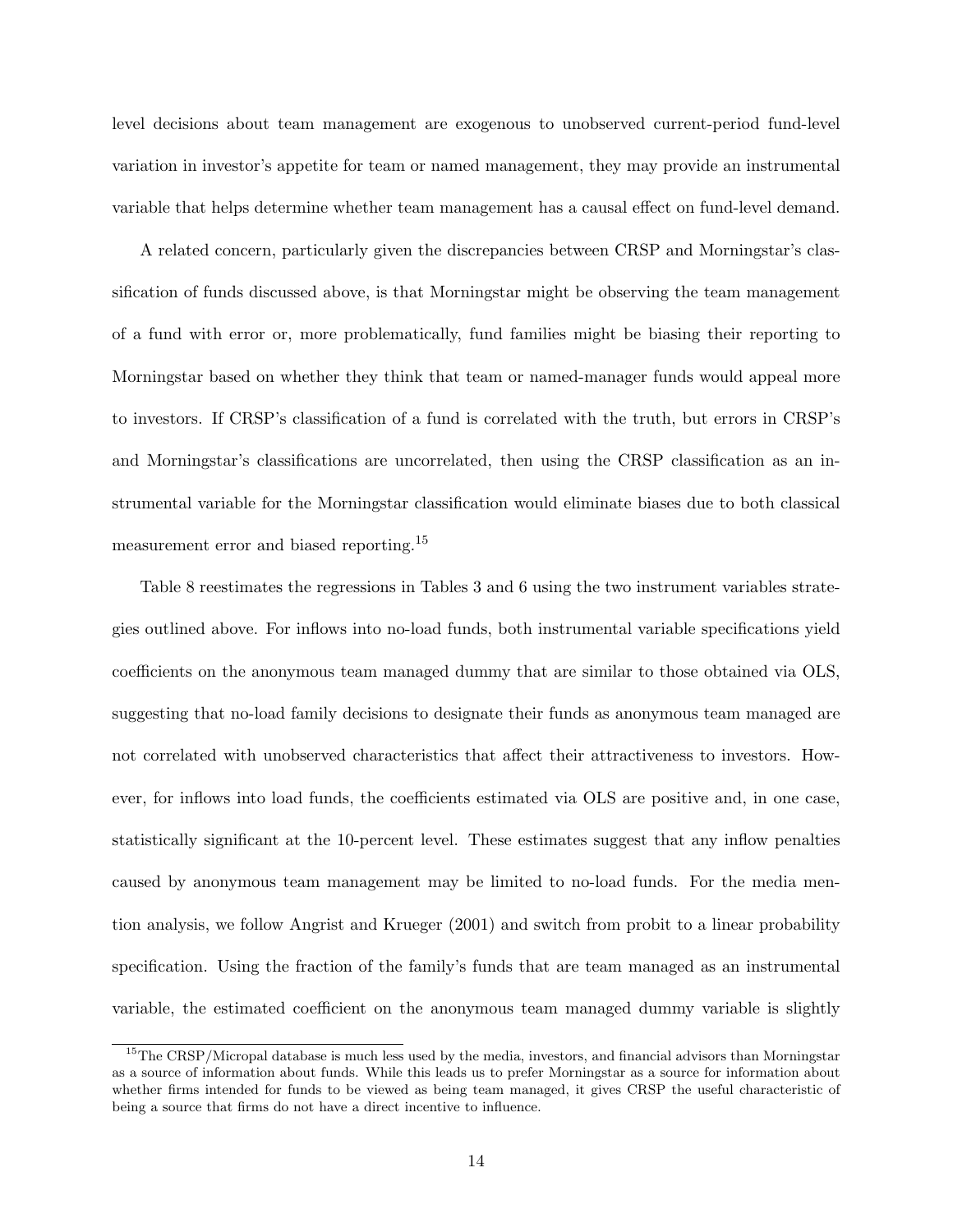larger than the coefficient estimated via OLS. Using the CRSP classification as an instrumental variable, however, results in a coefficient that is negative but not statistically significant from zero. Overall, the baseline and IV specifications suggest that funds run by named-managers receive more media mentions and inflows than their anonymous team-managed peers.

### B. Named Managers and Fund Performance

In this section, we ask whether named-manager funds earn higher returns than their anonymous team-managed peers. In specification (1) of Table 9, we begin with a pooled OLS regression of fund i's net (after-expense) return in month t on dummy variables indicating whether fund i was team-managed or co-managed during the prior calendar year, investment objective-month fixed effects, and the control variables from earlier tables. The sample covers 1994 to 2004 and is restricted to actively-managed, non-specialty domestic equity funds with 24 or more months of past returns.<sup>16</sup> Standard errors are clustered on fund.

The coefficient on the anonymous team-managed dummy in specification  $(1)$  is  $-1.1$  basis points per month, but not statistically different from the omitted category of sole-managed funds. In specifications  $(2)$  and  $(3)$ , we replace fund is net return with one and four-factor alphas, which are estimated as in Carhart (1997). We find that sole-managed funds earn risk-adjusted returns 4.6 and 3.7 basis points per month higher, respectively, than anonymously team-managed funds, and that the differences are statistically significant (with p-values of 0.066 and 0.040 in two-sided tests). In contrast, the coefficients on the co-managed dummy variable are 0.7, −0.5, and −1.2 basis points, in specifications  $(1)$ ,  $(2)$ , and  $(3)$ , and are not statistically significant from sole-managed funds. Moreover, in the case of specification (2), we can reject the hypothesis that the coefficients on

<sup>&</sup>lt;sup>16</sup>We classify Potomac, ProFunds, and Rydex funds as specialized domestic equity funds and exclude them from the analysis in Tables 9 and 10. These funds have exceptionally high turnover (approximately 20 times the average fund in our sample) and, beginning in 1999, tend to be anonymously team managed. Including these funds changes the sign on the coefficient on the anonymous team-managed dummy in the analysis of turnover (specification (5) of Table 9) from negative to positive but does not otherwise alter our results.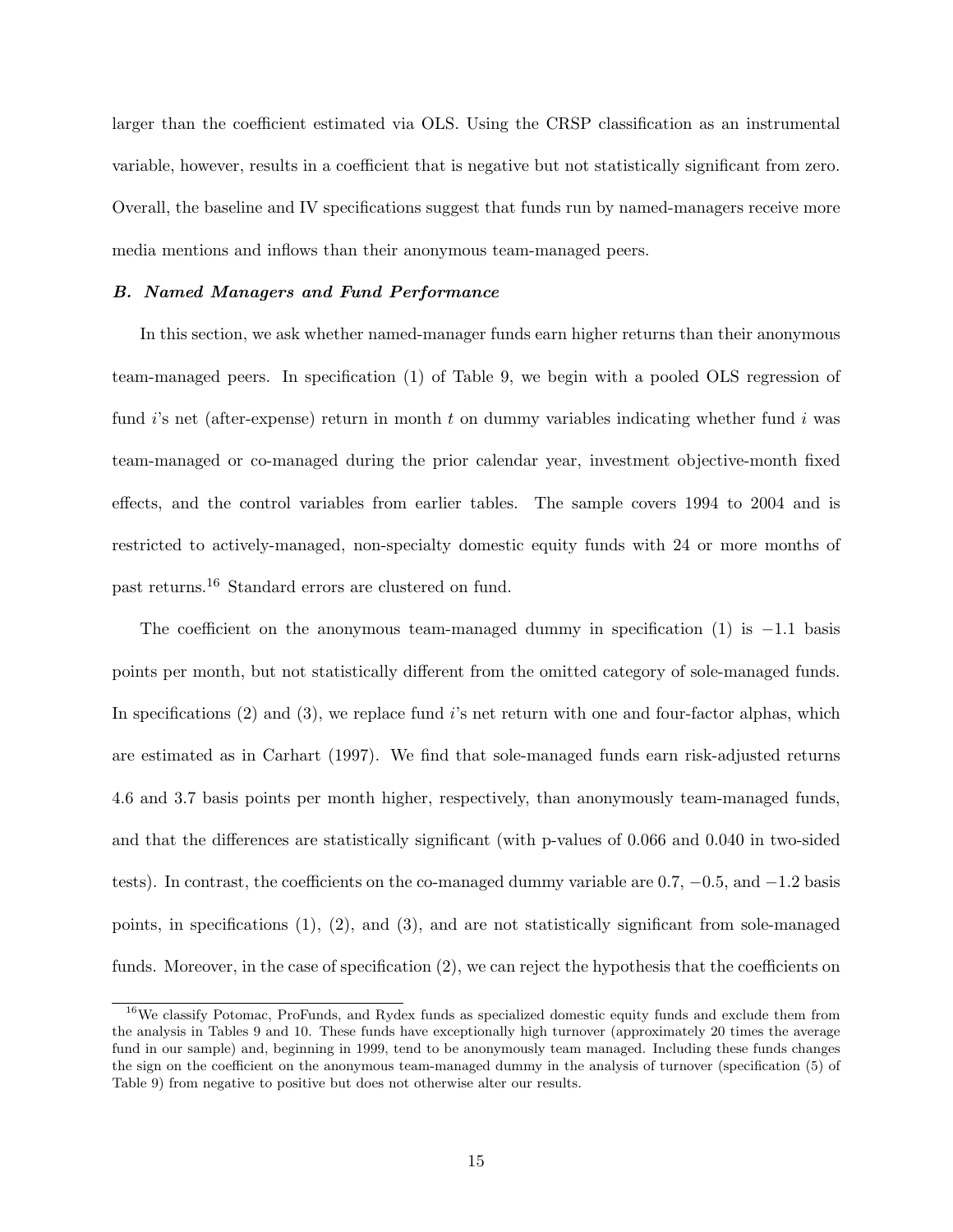the team-managed and co-managed dummies are equal at the 10-percent level (p-value of 0.088).<sup>17</sup> In other words, once we control for differences in portfolio risk, we find evidence that anonymous team-managed funds underperform sole-managed funds by an economically significant margin.<sup>18,19</sup>

What explains the lower returns of team-managed funds? Since we estimate risk-adjusted returns from after-expense returns, one possible explanation is that team-managed funds charge significantly higher expense ratios than named-manager funds. However, when we analyze annual expense ratios in specification (4), we find that the expense ratios of team-managed funds are actually 16 basis points lower than those of sole-managed funds, and that the difference is statistically significant at the 1-percent level.

To shed more light on the source of the return difference between named-manager and teammanaged funds, we follow Grinblatt and Titman (1993) and Kacperczyk, Sialm, and Zheng (2006) and decompose net returns into the gross returns of prior-period holdings, the expense ratio, and the remainder, which KSZ refer to as the "return gap." Since we are only able to obtain holdings return data for U.S. stocks and only possess matched holdings data through 2002, we limit the sample to non-specialized domestic equity funds between 1994 and 2002 and adjust the prior holdings

<sup>&</sup>lt;sup>17</sup>Prather and Middleton (2002), Chen, Hong, Huang, and Kubik (2004), and Bliss, Potter, and Schwarz (2006) study the performance of sole-managed funds relative to multi-manager funds, a category which lumps co-managed funds together with anonymously team-managed funds. Using samples that differ in terms of time periods, types of funds studied, and whether they use manager name variables from CRSP or Morningstar, these papers find that multi-manager funds underperform sole-managed funds by between 0 and 4 basis points per month. When we replace our team-managed and co-managed dummies with a multi-manager dummy, and re-estimate specifications (1), (2), and (3), the coefficients on the multi-manager dummy are 0.2 (p-value of 0.873), -1.6 (p-value of 0.306), and -1.9 (p-value of 0.182) basis points per month.

<sup>&</sup>lt;sup>18</sup>Baer, Kempf, and Ruenzi (2005) also find that anonymous team-managed funds underperform sole-managed funds. Their estimates, based on the contemporaneous CRSP manager name variable, range from 5.0 basis points per month, in a univariate comparison of net returns, to 5.6 basis points per month, in a multivariate analysis of four-factor alphas.

 $19$ Chen, Hong, and Kubik (2006) find that funds that outsource stock picking to non-affiliated subadvisers underperform their peers. To the extent that Morningstar is more likely to list subadvised funds as being team managed, any finding that team-managed funds underperform named-manager funds may be driven by the underperformance of subadvised funds. Using data from Del Guercio, Reuter, and Tkac (2006) on non-affiliated subadviser relationships in effect in either 1996 or 2002, we find that subadvised domestic equity funds are, in fact, more likely to be team managed in those two years: 19.6% for subadvised funds versus 14.7% for internally managed funds. However, when we drop any fund with a non-affiliated subadviser relationship in either 1996 or 2002, the coefficients on the team-managed dummy in specifications  $(1)$ ,  $(2)$ , and  $(3)$  of Table 9 become  $-1.2$  (p-value of 0.595),  $-4.3$  (0.083), and -4.1 (0.058), which are quite close to the coefficients we report for the full sample.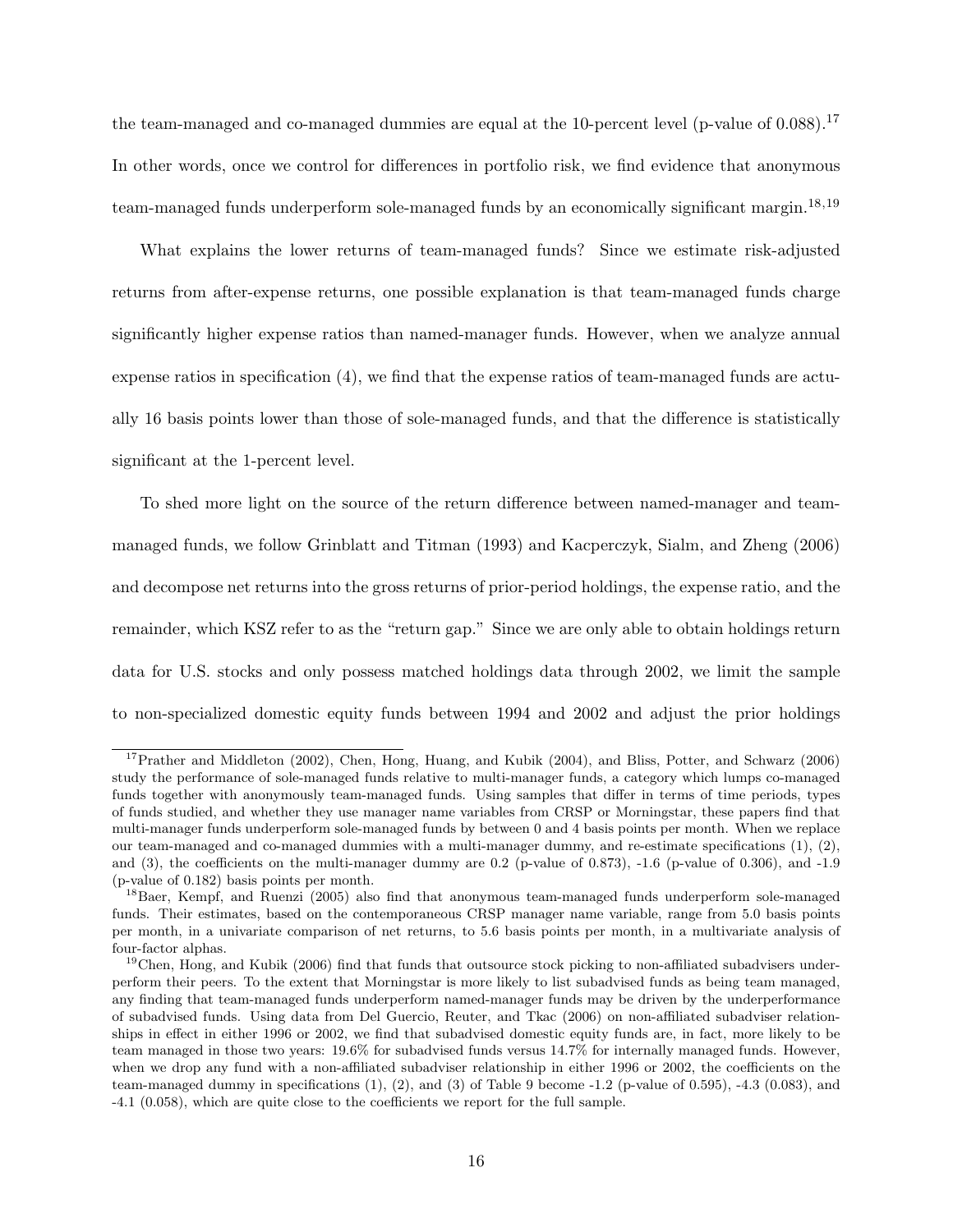return for a fund's non-stock holdings.<sup>20</sup> In specifications (6) through (8) of Table 9, we report coefficients from pooled regressions based on net returns, the predicted returns based on prior holdings, and the return gap, respectively. This decomposition reveals that whereas we are unable to draw firm conclusions about differences in after-expense fund returns and the returns on prior holdings, team-managed funds exhibit more negative return gaps than sole-managed funds. By this less noisy measure of performance, team-managed funds underperform named-manager funds by 3.3 basis points per month—approximately 40 basis points per year—and the difference is statistically significant at the 1-percent level.

As KSZ discuss, a negative return gap can have multiple sources. For example, funds with negative return gaps may do more trading, paying higher transaction costs in the form of trading commissions or price impact. However, when we test whether portfolio turnover is higher in teammanaged funds, we find that it is, in fact, significantly lower (specification (5)). In addition, when we study the number of stocks that funds report holding at fiscal year ends (specification  $(10)$ ), we find that team-managed funds hold less concentrated portfolios, which also suggests less active management. Less active management of team funds is consistent with Almazan et. al. (2004), who find that multi-manager funds (team and co-managed funds taken together) face more investment restrictions. The lower returns we find for team managed funds therefore do not appear to be the result of higher transaction costs arising from active management.<sup>21</sup>

If team-managed funds trade less than named-manager funds, what explains the negative return

 $^{20}$ When a fund invests less than 100 percent of its portfolio in common stock, we assume that its non-stock holdings earn the risk-free rate of return (as reported on Ken French's website). To the extent that funds hold long-term bonds instead of cash, this assumption is imprecise. Fortunately, according to the CRSP database, the bond holdings of non-specialized domestic equity funds are small (less than 1 percent of assets on average), and the assumption only biases our tests to the extent that team-managed funds hold a different mix of bonds than named-manager funds.

<sup>&</sup>lt;sup>21</sup>Whether we should expect active management to be positively or negatively correlated with returns is controversial. Carhart (1997) finds that a proxy for portfolio transaction costs is negatively correlated with returns, and Pollet and Wilson (2006) find that holding concentrated portfolios is also negatively correlated with returns. In contrast Cremers and Petajisto (2006) use a different measure and find that portfolio concentration is correlated with positive returns.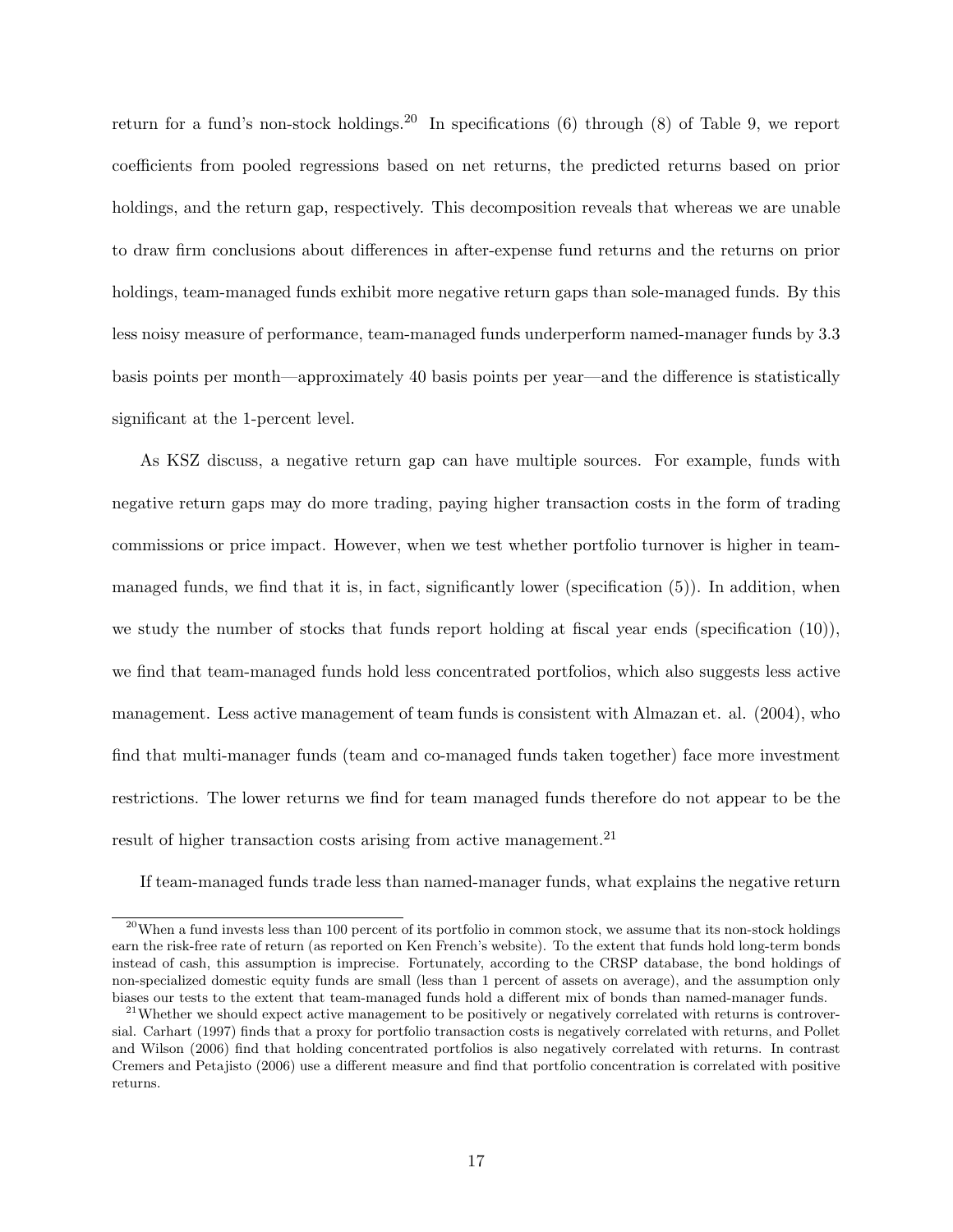gap? One possible explanation is that anonymous team-managed funds benefit less from favoritism than named-manager funds (Gaspar, Massa, and Matos, 2006). For example, KSZ find that funds holding shares of recent IPOs have significantly higher return gaps than other funds. To the extent that inflows into named-managed funds are more responsive to past performance, families have an incentive to allocate IPOs to (and otherwise favor) their named-managed funds. Adding family fixed effects to the return gap regression (specification (9) of Table 9) reveals that the named versus anonymous difference is slightly larger within families (4.8 basis points per point) than it is between families, which lends support to the hypothesis that named-manager funds enjoy more favoritism, permit less return diversion, or both.

To test the hypothesis that named managers permit less return diversion in their funds, we ask whether team-managed international funds suffered more dilution due to stale price arbitrage and late trading. Following Zitzewitz (2006), we use Lipper and TrimTabs daily flow data to calculate monthly dilution rates for the period 1998 to 2003. We find that the average (univariate) impact of fund arbitrage on returns is 9.2 basis points per month in anonymously team-managed funds but only 3.3 basis points per month in named-manager funds. In specifications (2) and (3) of Table 10, we report coefficients from pooled regressions that control for fund characteristics. Without the family fixed effects, we find that the coefficient on the team-managed dummy implies 3.0 basis points more dilution per month than in sole-managed funds, but that the difference is not statistically significant. Adding the family fixed effects, however, we find a statistically significant difference of 9.9 basis points per month. This suggests that families with a mixture of team-managed and named-manager funds were more willing to permit dilution from stale price arbitrage in their anonymous team-managed funds.

As a second test of favoritism hypothesis, we ask whether IPO allocations differ across namedmanager and team-managed funds. To the extent that named managers have more ability or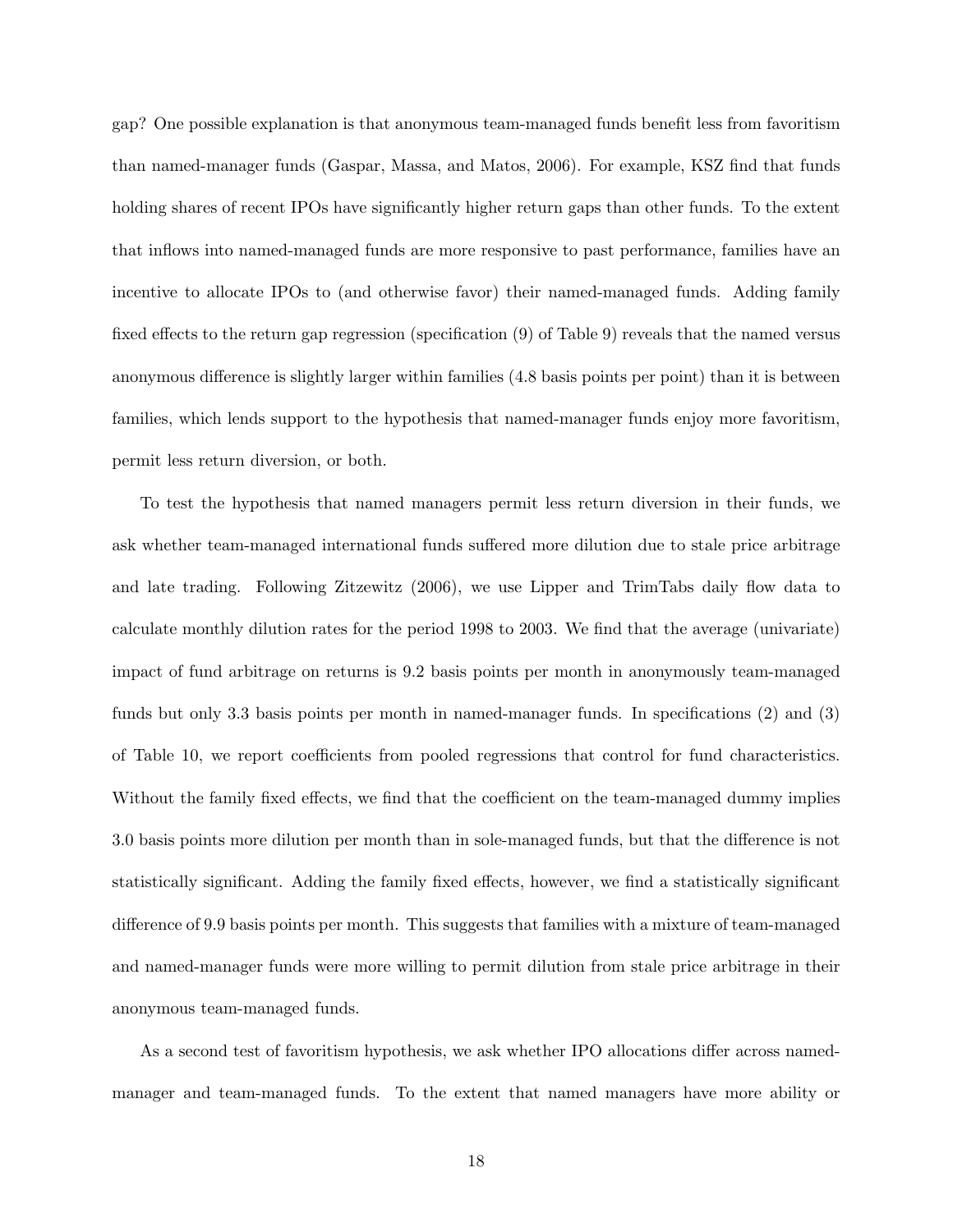incentive to ensure they receive IPO allocations or that families want to increase the returns of named-manager funds for marketing reasons, we expect named-manager funds to receive more and more valuable IPO allocations. In Table 10, we conduct our tests for favoritism toward namedmanager funds. Following Reuter (2006), we construct proxies for IPO allocations from reported holdings of recent IPOs. Specifically, we assume that positive holdings of IPOs that occurred during the prior quarter reflect allocations on the IPO offer date. To calculate this proxy for IPO allocations, we merge IPO data from SDC with reported equity holdings data from CDA/Spectrum for our sample of non-speciality domestic equity funds. To determine the degree of underpricing of each IPO, we use data from SDC to calculate the percentage increase from the offer price to the first-day closing price.

We consider four (related) measures of the contribution of IPOs to fund performance. Recognizing that reported holdings of recent IPOs are noisy proxies for actual allocations, in specification (1), we begin by focusing on the probability that a fund receives any IPO allocation. The dependent variable is a dummy variable that equals one if fund i reports holding shares in any of the IPOs that occured during the past quarter. We estimate specification (1) via probit and report marginal effects; standard errors are clustered on fund. The coefficient on the anonymous team-managed dummy variable is -1.7 percent and statistically significant at the 5-percent level, suggesting that team-managed funds are less likely to receive IPO allocations. Since only 8.92 percent of funds report holding shares of any recent IPOs, the size of the difference is economically significant.

In specification (2), we explore the relative size of IPO allocations to named-manager and teammanaged funds. The dependent variable is the ratio of the value of fund i's holdings of recent IPOs to the fund i's end-of-quarter TNA. Since this variable equals zero much of the time and cannot be negative, we estimate the coefficients in specification (2) via Tobit. (The coefficients we report are multiplied by 1000.) The negative and statistically significant coefficient on the anonymous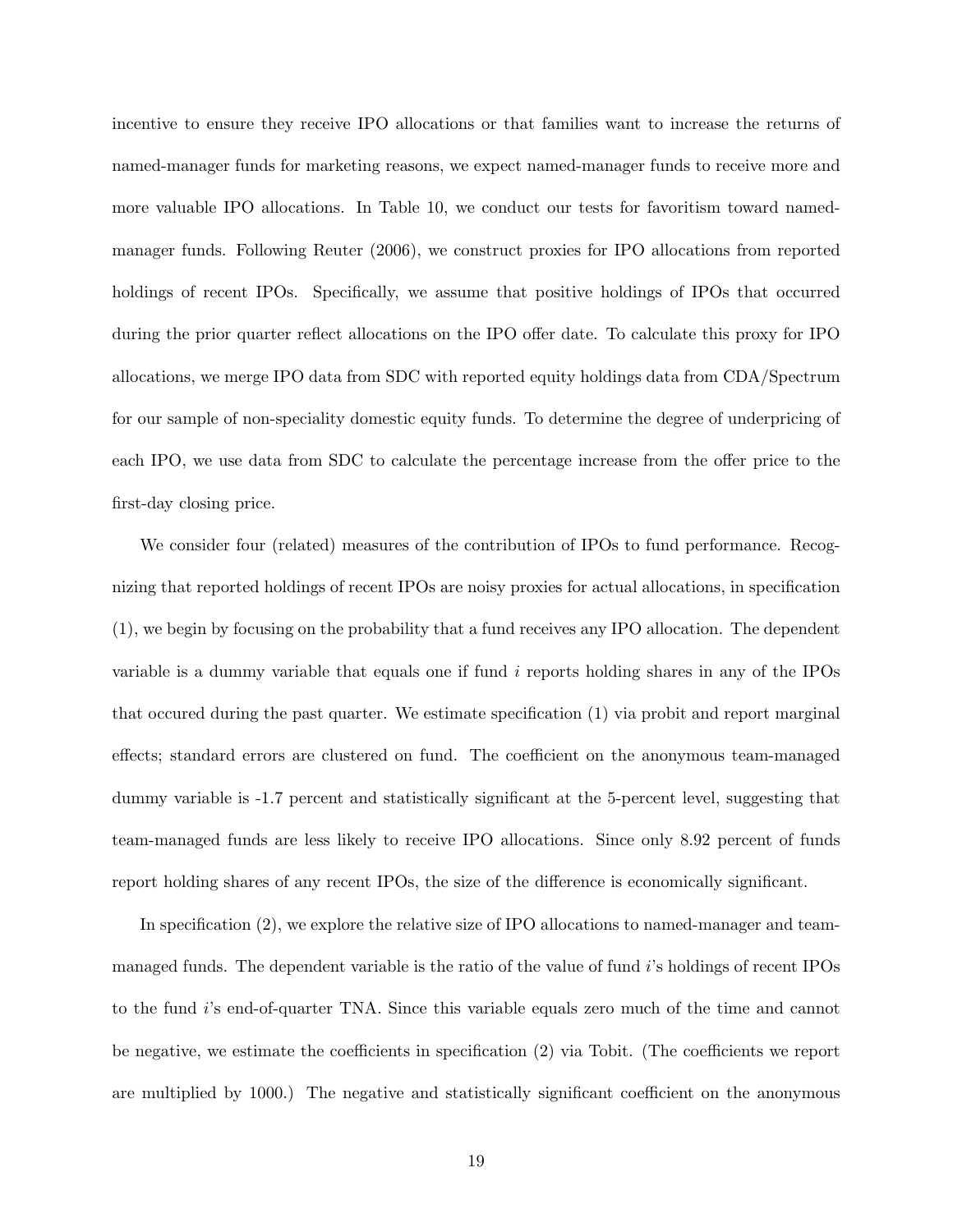team-managed dummy implies that team-managed funds receive slightly smaller IPO allocations than do named-manager funds.

Finding evidence consistent with team-managed funds receiving fewer and smaller IPO allocations than their named-manager peers, we next ask whether team-managed funds are less likely to receive alliocations of underpriced IPOs. The dependent variable in specification (3) is a dummy variable that equals one if fund i's reported holdings suggest that it earned positive returns from underpricing during the past quarter. Again, we estimate the specification in specification (3) via probit and report marginal effects. The coefficient on the anonymous team-managed dummy variable is -2.7 percent and statistically significant at the 1-percent level, suggesting that team-managed funds are, in fact, slightly less likely to receive allocations of underpriced IPOs.

Finally, we attempt to quantity the impact of IPO allocations on fund returns. The dependent variable in specification  $(4)$  is the ratio of the total underpricing that we estimate fund i earned over the past quarter based on reported holdings at quarter end to the fund i's end-of-quarter TNA. Since this variable is positive when the fund is estimated to have earned positive underpricing on its IPO holdings, negative when it is estimated to have earn negative underpricing on its IPO holdings, and zero when the fund does not report holding shares of any recent IPOs, we estimate the coefficients in specification (4) via OLS. (Again, the coefficients we report are multiplied by 1000.) The negative coefficient on the anonymous team-managed dummy indicates that team-managed funds receive less of a boost to their performance from underpriced IPOs than do sole-managed or co-managed funds, but the implied difference in performance of 0.46 basis points per quarter is not economically significant. To confirm this result, we re-estimate specification (4) using a Heckman two stage selection model. (Lacking any variable that we would expect to influence the level of the allocation but not the level of underpricing, identification comes via the assumed bi-variate normality of the error terms in the two equations.) In unreported results, we find that once we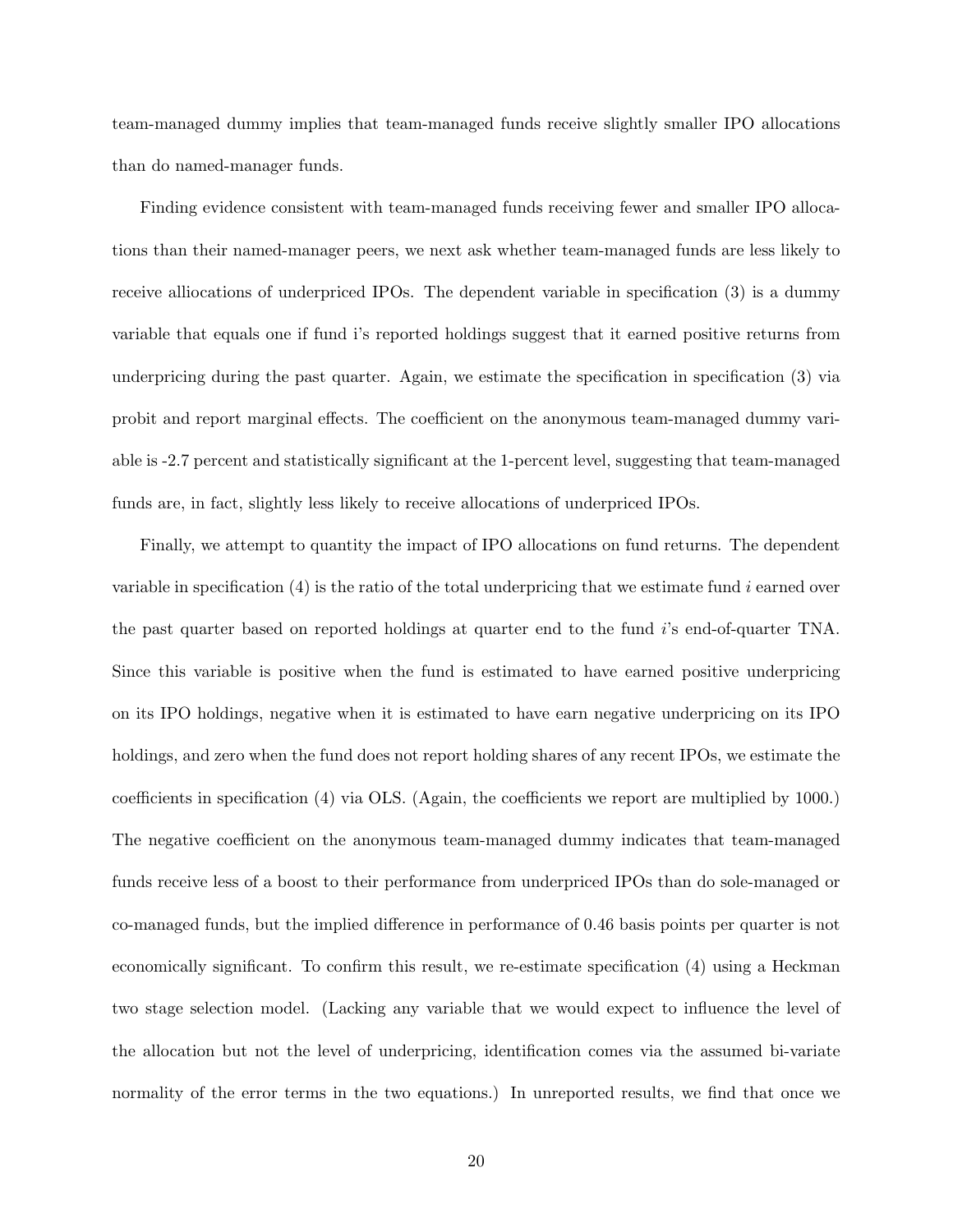properly condition on the differential probability of receiving IPO allocations, there is no additional relation between IPO allocations and fund performance for team-managed funds.

Taken as a whole, the results in this section demonstrate that team-managed funds earn lower returns than their named-manager peers, but it remains unclear whether the lower returns reflect the weaker incentives faced by members of an anonymous team or strategic behavior by fund families to favor named manager funds for marketing reasons.

### C. Bargaining Power and the Cost of Named Managers

Whereas the results above suggest that naming fund managers can generate substantial benefits in terms of media mentions, inflows, and (perhaps) returns, naming fund managers is likely to entail a significant cost as well. In this section, we ask whether named managers enjoy increased bargaining power following periods of good performance.

Ideally, if we were able to observe wages for both named and anonymous fund managers, we would directly measure the additional costs of retaining named managers after good years. Unfortunately, fund manager wage data are not publicly available and have proven impossible to obtain. We can, however, draw a inference about managerial bargaining power from changes in the inflow-performance relationship when named managers depart. In Table 11, we extend our analysis of monthly net flows in Table 6. In specification (1), we include the fund's within-objective performance ranking over the prior 12 months and a dummy variable indicating whether any named managers departed during the prior 12 months. (By definition, the departure of an unnamed team member is not observable to shareholders or researchers.) We then interact the withinobjective return ranking with the anonymous team-managed dummy variable, the co-managed dummy variable, and the named manager turnover dummy. In specification (2), we also control for the fund's past returns, past returns squared, and the within-objective rank squared.

The negative and statistically significant coefficients on the interaction between within-objective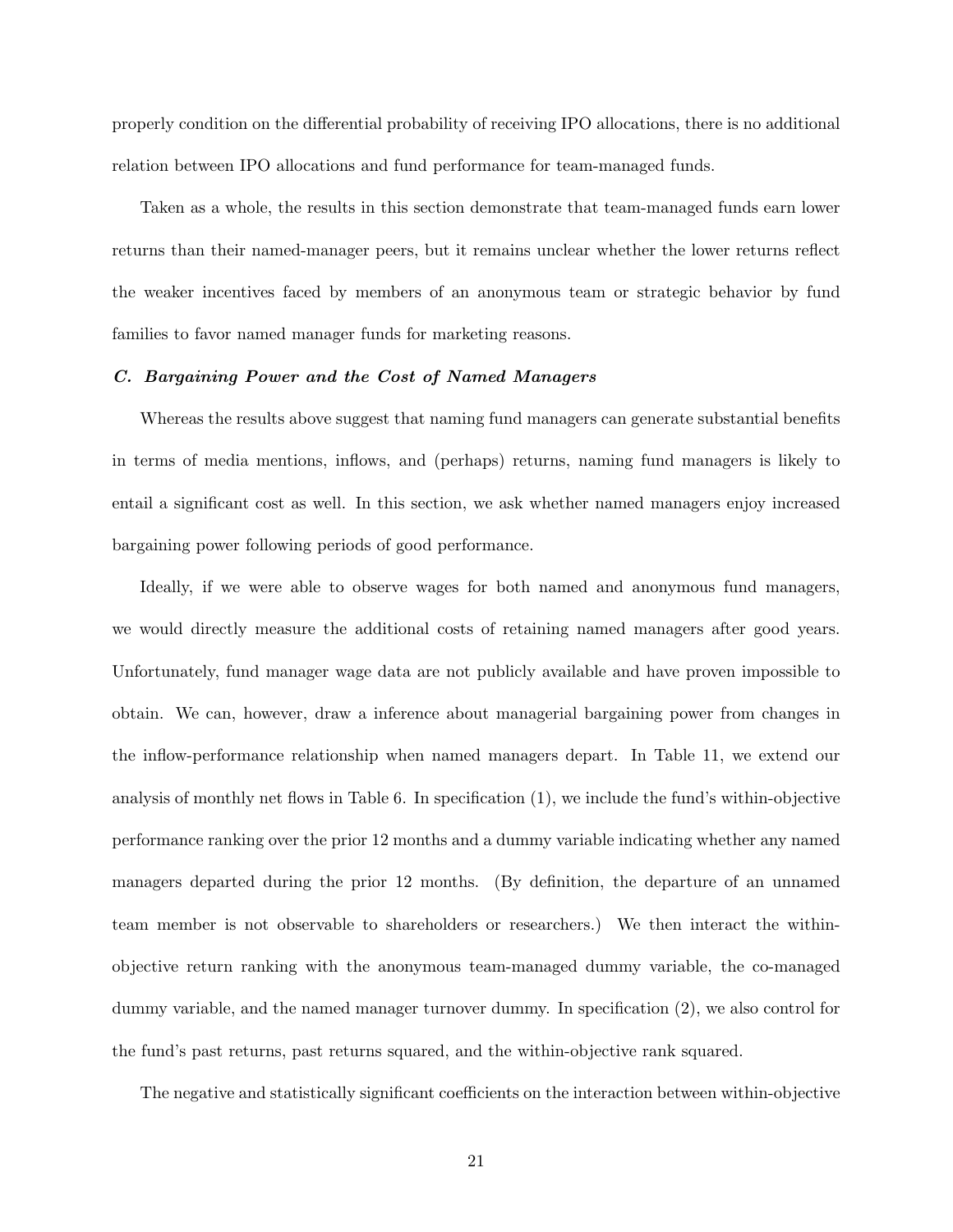return ranking and named manager turnover suggest that inflows generated by strong performance are smaller when one or more named manager departs following strong performance. The fact that a successful named manager's departure reduces fund inflows, everything else equal, suggests that successful named managers have more bargaining power with their firms. This, in turn, suggests that named managers should earn more of the rents accruing to good performance than managers in anonymous team-managed funds. $^{22}$ 

## D. Hedge Funds and the Rise of Anonymous Team-Manged Mutual Funds

Several fund industry participants we interviewed at the beginning of this project stated that competition from the hedge fund industry for managers with strong track records increased substantially over the past decade. To the extent that anonymous team members cannot credibly claim responsibility for (or market) a fund's track record, anonymity reduces successful managers' outside employment options.<sup>23</sup> In Table 13, we extend the specifications from Table 7 to test whether the use of anonymous teams is correlated with growth in the hedge fund industry.

While overall hedge fund asset growth has been close to monotonic, the growth rate of different asset classes has varied at different times (Table 12). After crises in Asia, Russia, and Brazil and the collapse of Long-Term Capital Management in 1997 and 1998, demand for hedge funds in the Emerging Markets and Global Macro categories declined significantly. The asset share of domestic equity hedge funds likewise peaked with the stock market, while debt-oriented hedge funds gained share during the low interest-rate environment between 2002 and 2004. If a successful mutual fund

 $22$ Within a sample of sole-managed equity and bond funds, Khorana (2001) finds that fund performance increases when managers depart following periods of below-average performance and decreases when managers depart following periods of above-average performance. Lynch and Musto (2003) find that investors are less likely to withdraw money from a poorly performing fund when they anticipate that the fund will adopt a new strategy. This complements our finding in Table 11 that investors expect good performance to be less persistent when a named manager departs.

<sup>&</sup>lt;sup>23</sup>In the context of mutual fund prospectuses and advertising, managers can only take credit for the track record of a prior fund if the management teams, investment objectives, and strategies of the new and old funds are essentially unchanged. When discussing the precedent set by an SEC No-Action Letter (dated August 7, 1996) to the Bramwell Growth Fund, Pierce (1999) states that "it would be difficult to rely on Bramwell to use the performance record of a fund that is run by a committee or by a portfolio manager whose discretion is limited by supervisory approval or other controls" (p. 25).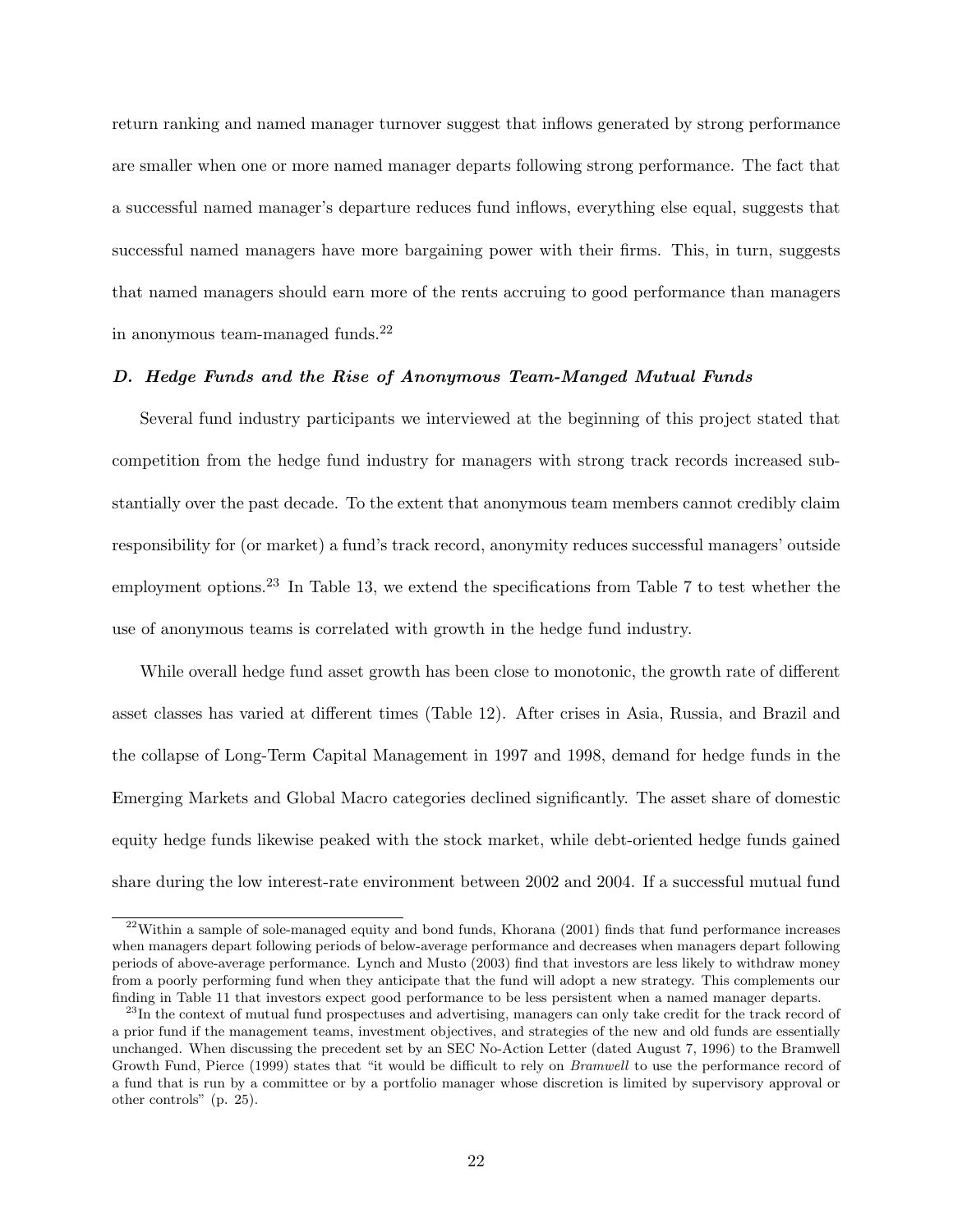manager is most employable within her broad asset category, competition from the hedge fund industry should have peaked for different mutual fund asset classes at different times.

In the first two columns of Table 13, we test whether funds are more likely to use (or switch to) anonymous teams when same-category hedge fund assets are higher. As in Table 7, the unit of observation is fund  $i$  in year  $t$  and estimation is via probit. The new independent variable of interest is the natural logarithm of hedge fund assets in the same broad investment objective as fund  $i$ , measured at the end of the prior calendar year. Since this variable only varies at the objectiveyear level, we cannot include objective-year fixed effects. Instead, we include both family-year fixed effects and objective fixed effects. In both columns, the coefficient on same-category hedge fund assets is positive and statistically significant (at the 1-percent and 5-percent levels, lending support to the hypothesis that the rise of hedge funds played a role in the rise of anonymous team management in mutual funds.

To shed further light on this hypothesis, we ask whether the rise of teams was more pronounced in geographic areas with more overlap between mutual funds and hedge funds, since these are the areas where labor market competition for successful managers should be strongest. Data from TASS on the business addresses of hedge funds suggest that the U.S. industry is quite concentrated near New York City, with New York state, Connecticut, and New Jersey accounting for 55, 7, and 3 percent of total assets during our time period.<sup>24</sup> Hand-collected data on mutual fund family locations from the Nelson Directory of Investment Managers reveals that the mutual fund industry is concentrated in Boston and New York. These cities account for 24 and 16 percent of the mutual funds assets in our sample.

In specifications (3) through (4) of Table 13, we test whether mutual funds in states with large

 $^{24}$ Hedge fund employment appears likewise concentrated in the New York area. For example, of the 175 U.S.-based jobs in the hedge fund industry listed on *efinancialcareers.com* on August 14, 2006 for which a location was provided, 73 percent were in New York and 11 percent in suburban New York. Boston had the second most listings of any major city, with 9 percent.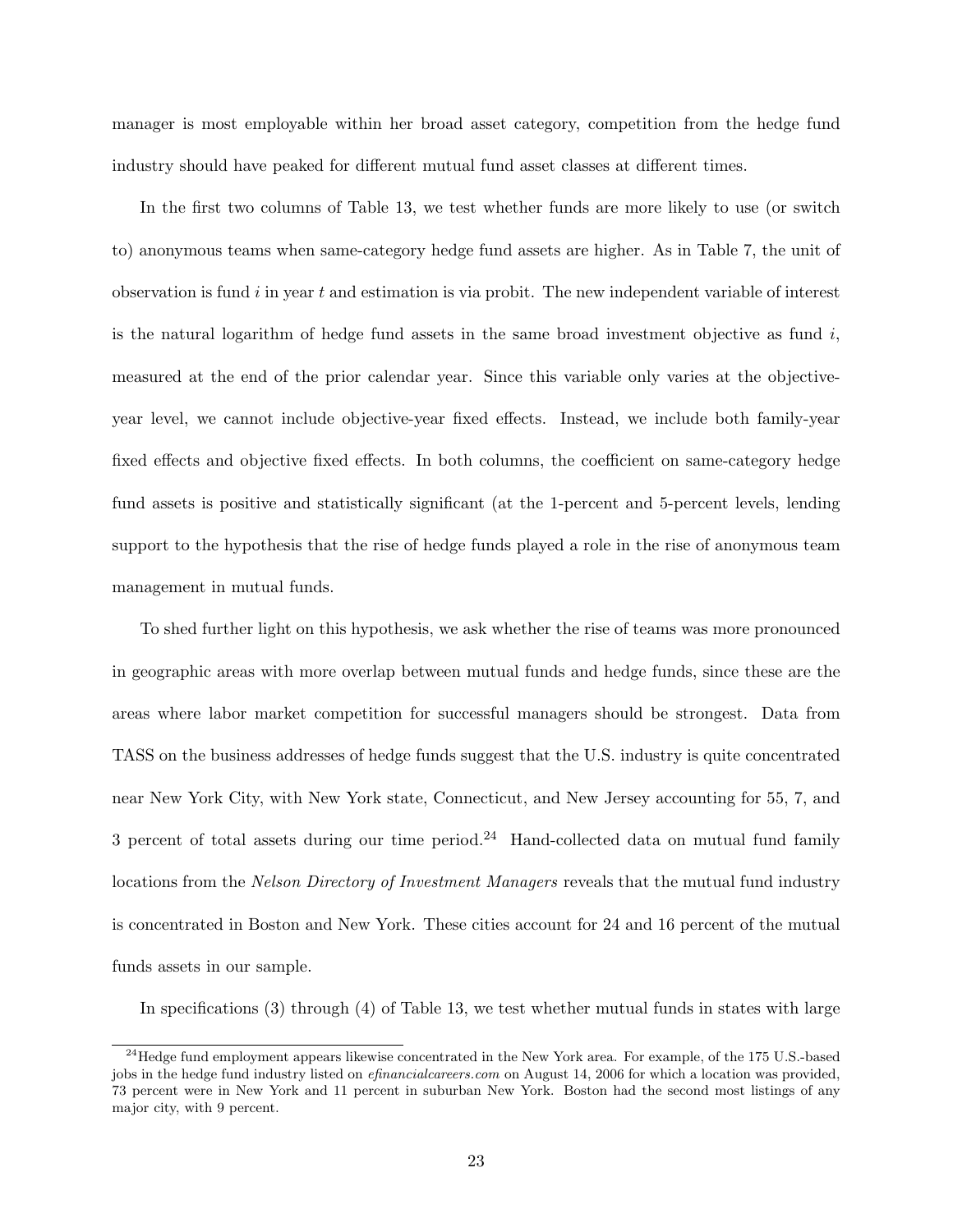hedge fund industries were more likely to adopt anonymous teams. The new variable of interest is the natural logarithm of hedge fund assets in the same state as fund  $i$  at the end of the prior calendar year. Since this variables at the state-year level we're able to include both objective-year fixed effects and family fixed effects. The coefficients on same-state hedge fund assets are positive and statistically significant (at the 1-percent level).

Since most hedge fund assets are located in Boston and New York City, specifications (5) and (6) focus on the use of anonymous teams in these cities. We include dummy variables indicating whether fund  $i$  is located in Boston or New York City and we interact these city dummy variables with the natural logarithm of hedge fund assets at the end of the prior calendar year. These specifications include objective-year fixed effects; standard errors are clustered on mutual fund family. The coefficients on the Boston and New York City dummies are negative and statistically significant (at the 10-percent level and below) in both columns. However, consistent with our hypothesis that the rise of anonymous teams is related to the rise of hedge fund assets, we find that the coefficients on our city-hedge fund asset interaction terms are positive and statistically significant (at the 10-percent level and below). Between 1996 and 2002, (lagged) hedge fund assets rose from \$70 billion to \$246 billion. Therefore, based on the coefficients in specification (5), the probability of reporting funds as being team-managed increased from 0.035 (-.333 plus 0.087 times  $ln(70)$  in 1996 to 0.144 (-.333 plus 0.087 times  $ln(246)$ ) in 2002 for funds based in New York City, and from -.083 to -.016 for funds based in Boston. Collectively, the results in Table 13 suggest that the move towards anonymous team management was strongest in those asset classes and cities with the most hedge fund assets.

# III. Conclusion

As one of its responses to the mutual fund scandal in 2003, the SEC promulgated a rule requiring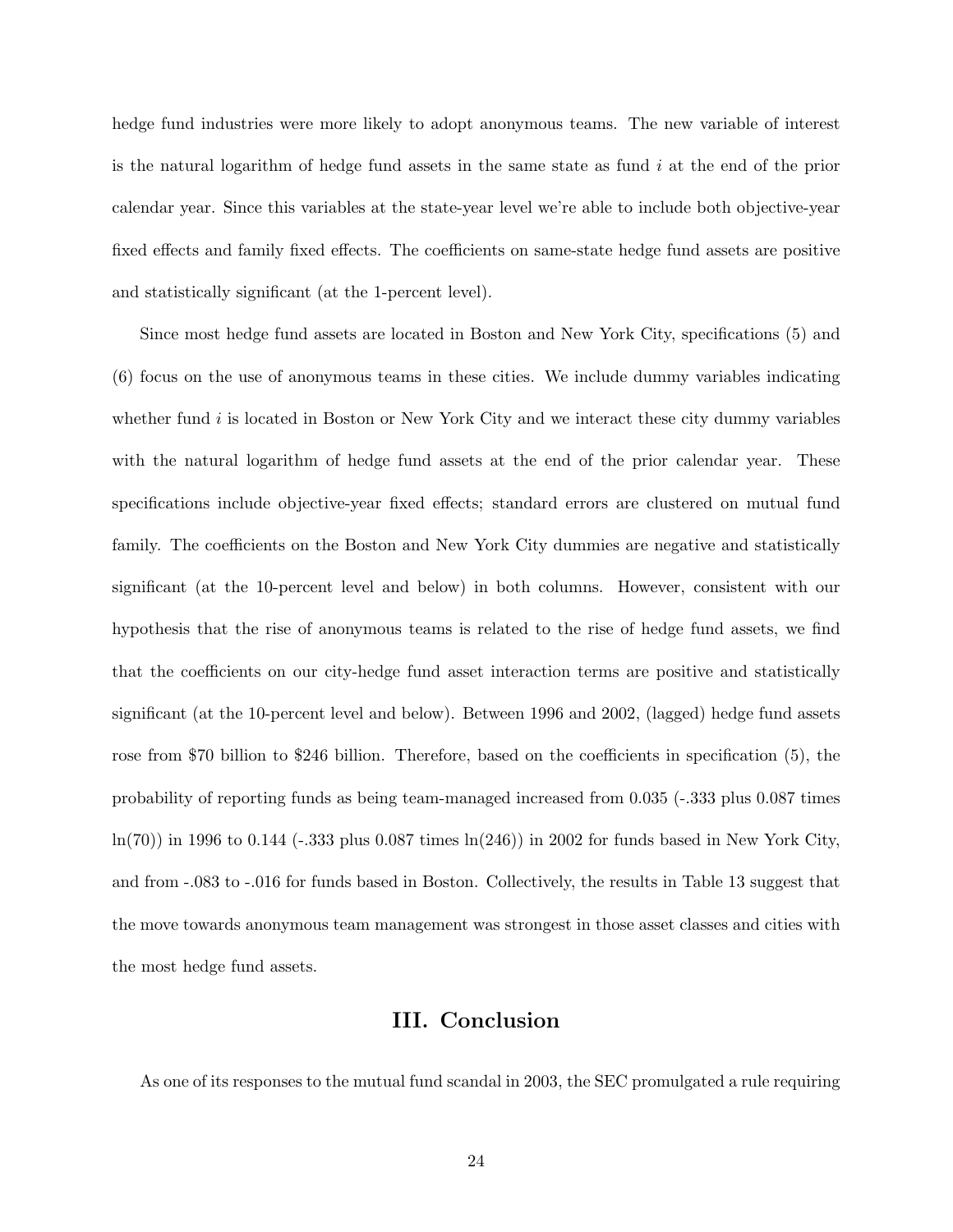the disclosure of the identity of the five most important members of a portfolio management team.<sup>25</sup> These additional disclosures had not been incorporated into either CRSP or Morningstar data to any significant extent when we first circulated this paper in March 2006. By December 2006, however, Morningstar was reporting manager names for every fund. In particular, for fund formerly listed as anonymously managed, Morningstar now lists as many as 65 manager names. While additional disclosures in little-read Statements of Additional Information would probably have had little impact by themselves, Morningstar's decision has effectively ended the era of anonymous team management. One might expect, however, that the naming of large numbers of co-managers might share some of costs and benefits of anonymous management.

The results in our paper have ambiguous implications for the question of whether mandatory disclosure of manager names is beneficial for the industry or the investing public. On the one hand, we find that named managers earn higher returns, perhaps owing to an incentive effect of track record ownership. This effect is fairly modest, however, and appears mostly due to within family differences in return gaps. This suggests that at least some of the return differences are related to within-family favoritism (in IPO allocations, for example) and so some of the benefits of naming and thus incentivizing formerly anonymous managers might come at the expense of less favoritism for their already named colleagues.

On the other hand, we find that naming managers increases the sensitivity of inflows to their retention, which should increase their bargaining power and wages. In addition, naming managers likely increases the differentiation of mutual funds, in that it leads investors to jointly chose firms and managers. These effects help explain why we found expense ratios were 17 basis points higher for named-manager funds and may suggest that eliminating anonymity might put upward pressure on expenses.

<sup>25</sup>"Disclosure Regarding Portfolio Managers of Registered Investment Companies," Security and Exchange Commission Release 33-8458.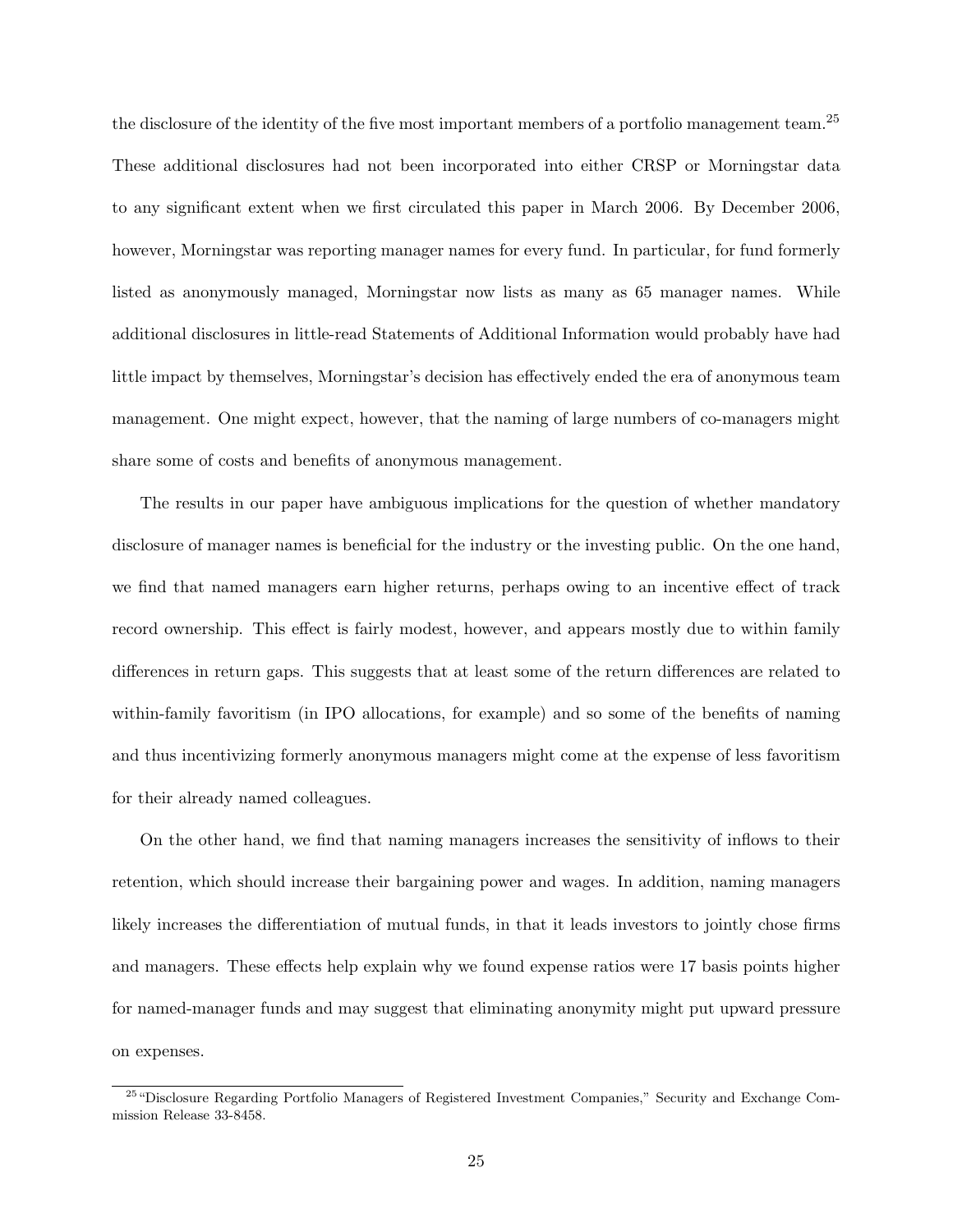Outside the fund industry, firms also face decisions about whether to share credit with their employees and allow them to develop reputations that are independent of the firm. Many CEOs develop such reputations, as do some engineers (e.g., Steve Wozniak) or division heads (e.g. Jamie Dimon, Carly Fiorina, and Lee Iacocca while still at Citigroup, Lucent, and Ford, respectively). For some categories of employees (e.g., print journalists) being allowed such a reputation is the norm, albeit one that some employers deviate from  $(e.g., The *Economist*)$ . When choosing whether to allow their employees an outside reputation, firms likely face the same basic tradeoff of marketing benefits and retention costs.

On the other hand, one might expect the incentive effects of employee stardom to differ depending on the alignment between an employee's performance for the firm and what generates stardom. For fund manager, the route to stardom is generating high returns and a media profile, which also generates profits for their employer. For journalists, writing high-impact articles likewise serves both the employer's and employee's interests. In contrast, a stardom-seeking CEO, division manager, or engineer might find that maintaining a public profile is distracting from serving employers' goals. Sharing credit can be in the firm's interest, but in many cases, firms need to ensure they retain enough credit for themselves.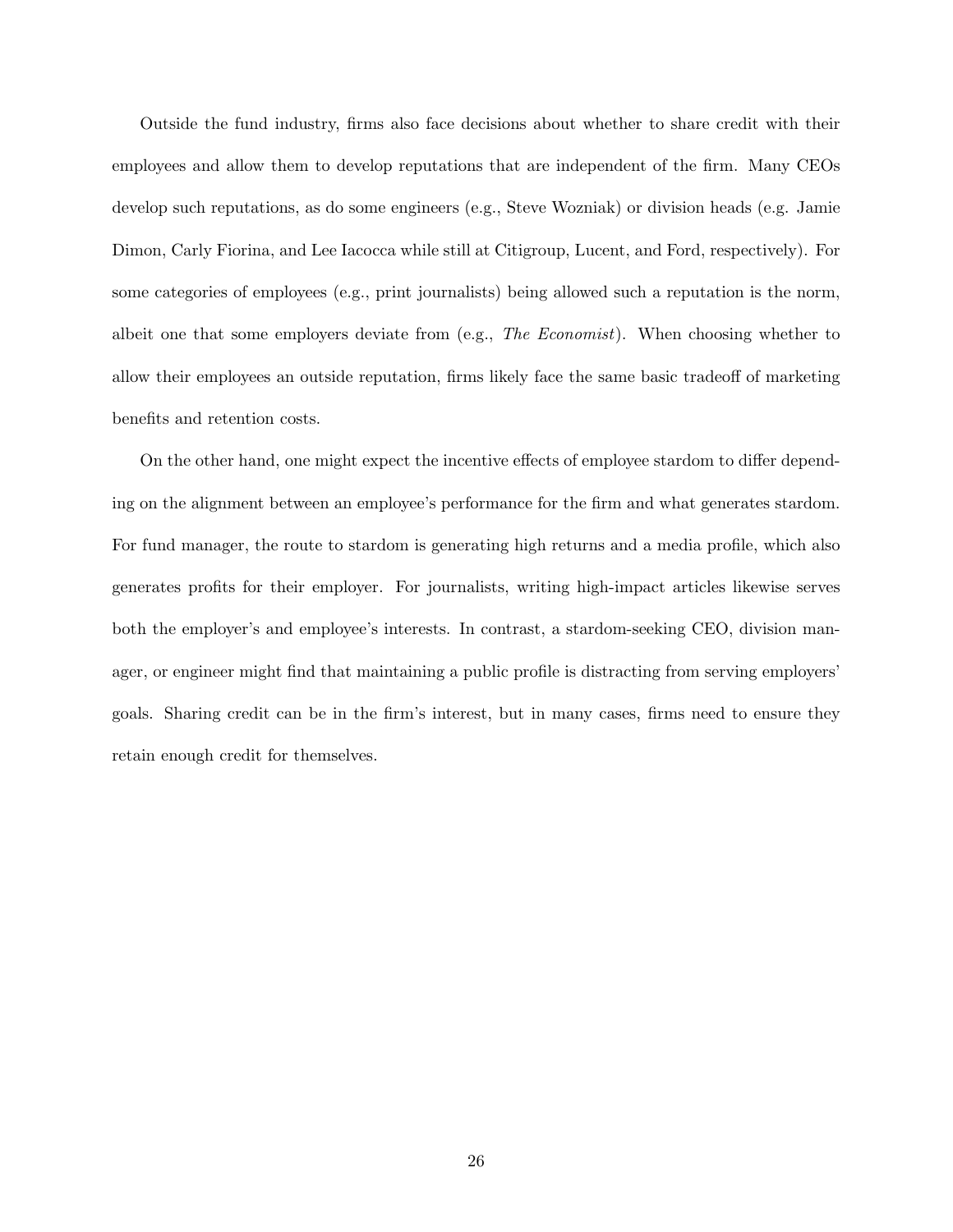# References

- [1] Aaker, Jennifer, 1997, "Dimensions of Brand Personalities," Journal of Marketing Research 34, 347–356.
- [2] Almazan, Andres, Keith Brown, Murray Carlson, and David Chapman, 2004, "Why Constrain Your Mutual Fund Manager?", Journal of Financial Economics 93, 289-321.
- [3] Angrist, Josh, and Alan Krueger, 2001, "Instrumental Variables and the Search for Identification: From Supply and Demand to Natural Experiments," Journal of Economic Perspectives 15, 69–85.
- [4] Baer, Michaela, Alexander Kempf, and Stefan Ruenzi, "Team Management and Mutual Funds," 2005, Working Paper.
- [5] Baker, George and Thomas Hubbard, 2003, "Make versus Buy in Trucking: Asset Ownership, Job Design and Information," American Economic Review 93, 551–572.
- [6] Baks, Klaas, 2003, "On the Performance of Mutual Fund Managers," Working Paper.
- [7] Barber, Brad, Chip Heath, and Terrence Odean, 2003, "Good Reasons Sell: Reason-Based Choice Among Individuals and Groups in the Stock Market," Management Science 49, 1636– 1652.
- [8] Bliss, Richard, Mark Potter, and Christopher Schwarz, 2006, "Performance Characteristics of Individual vs. Team Managed Mutual Funds," Working Paper.
- [9] Carhart, Mark, 1997, "On Persistence in Mutual Fund Performance," Journal of Finance 52, 57–82.
- [10] Bergstresser, Daniel, John Chalmers, and Peter Tufano, 2006, "Assessing the Costs and Benefits of Brokers in the Mutual Fund Industry," Working Paper.
- [11] Chen, Joseph, Harrison Hong, Ming Huang, and Jeffrey Kubik, 2004, "Does Fund Size Erode Mutual Fund Performance? The Role of Liquidity and Organization," American Economic Review 94, 1276–1302.
- [12] Chen, Joseph, Harrison Hong, and Jeffrey Kubik, 2006, "Outsourcing Mutual Fund Management: Firm Boundaries, Incentives, and Performance," Working Paper.
- [13] Chevalier, Judith, and Glenn Ellison, 1997, "Risk-Taking by Mutual Funds as a Response to Incentives," Journal of Political Economy 105, 1167–1200.
- [14] Chevalier, Judith, and Glenn Ellison, 1999, "Career Concerns of Mutual Fund Managers," Quarterly Journal of Economics 114, 389-432.
- [15] Cremers, Martijn, and Antti Petajisto, 2006, "How Active is Your Mutual Fund Manager," Working Paper.
- [16] Del Guercio, Diane, Jonathan Reuter, and Paula Tkac, 2006, "Why Do Some Mutual Fund Families Pick Stocks For the Competition?" Working Paper.
- [17] Fama, Eugene and James MacBeth, 1973, "Risk, Return, and Equilibrium: Empirical Tests," Journal of Political Economy 81, 607–636.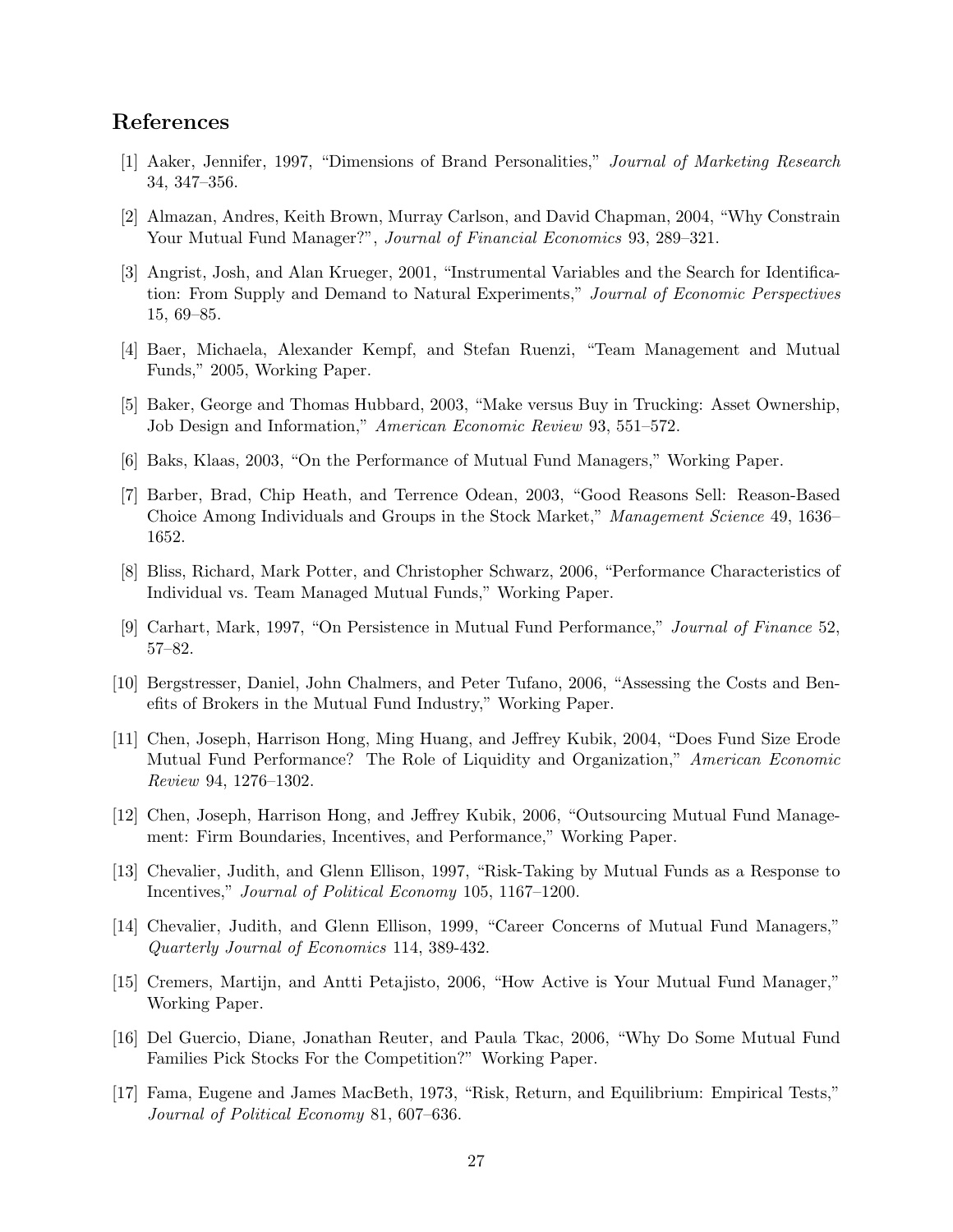- [18] Gallaher, Steven, Ron Kaniel and Laura Starks, 2005, "Madison Avenue Meets Wall Street", Working Paper.
- [19] Gaspar, José-Miguel, Massimo Massa, and Pedro Matos, 2006, "Favoritism in Mutual Fund Families? Evidence of Strategic Cross-Fund Subsidization," Journal of Finance 61, 73–104.
- [20] Getmansky, Mila, Andrew Lo, and Shauna Wei, 2004, "Sifting Through the Wreckage: Lessons From Recent Hedge Fund Liquidations," Journal of Investment Management 2, 6–38.
- [21] Grinblatt, Mark and Sheridan Titman, 1993, "Performance Measurement without Benchmarks: An Examination of Mutual Fund Returns" Journal of Business 66, 47–68.
- [22] Grossman, Sanford, and Oliver Hart, 1986, "The Costs and Benefits of Ownership," Journal of Political Economy 97, 691–719.
- [23] Gruber, Martin, 1996, "Another Puzzle: The Growth in Actively-managed Mutual Funds," Journal of Finance 51, 783–801.
- [24] Hart, Oliver, and John Moore, 1990, "Property Rights and the Nature of the Firm," Journal of Political Economy 98, 1119–1158.
- [25] Holmström, Bengt, 1999, "Managerial Incentive Problems, A Dynamic Perspective," Review of Economic Studies 66, 169–182.
- [26] Holmström, Bengt, and Paul Milgrom, 1991, "Multitask Principal-Agent Analyses: Incentive Contracts, Asset Ownership, and Job Design," Journal of Law, Economics and Organization 7, 24–52.
- [27] Hortascu, Ali and Chad Syverson, 2004, "Product Differentiation, Search Costs, And Competition in the Mutual Fund Industry: A Case Study of S&P 500 Index Funds," Quarterly Journal of Economics 119, 403–456.
- [28] Kacperczyk, Marcin, Clemens Sialm, and Lu Zheng, 2006, "Unobserved Actions of Mutual Funds," Review of Financial Studies (forthcoming).
- [29] Kaniel, Ron, Laura Starks, and Vasudha Vasudevan, 2004, "Headline and Bottom Lines: Media Coverage and Mutual Funds," Working Paper.
- [30] Khorana, Ajay, 2001, "Performance Changes Following Top Management Turnover: Evidence from Open-End Mutual Funds," Journal of Financial and Quantitative Analysis 36, 371–393.
- [31] Ippolito, Richard, 1992, "Consumer Reaction to Measures of Poor Quality: Evidence from the Mutual Fund Industry," Journal of Law and Economics 35, 45–70.
- [32] Joskow, Paul, 1985, "Vertical Integration and Long-Term Contracts: The Case of Coal-Burning Electric Generation Plants," Journal of Law, Economics, and Organization 1, 33–80.
- [33] Lynch, Anthony and David Musto, 2003, "How Investors Interpret Past Fund Returns," Journal of Finance 58, 2033–2058.
- [34] Malmendier, Ulrike and Geoffrey Tate, 2005, "Superstar CEOs," Working Paper.
- [35] Massa, Massimo, 2003, "How Do Family Strategies Affect Fund Performance? When Performance Maximization is Not the Only Game in Town," Journal of Financial Economics 67, 249–304.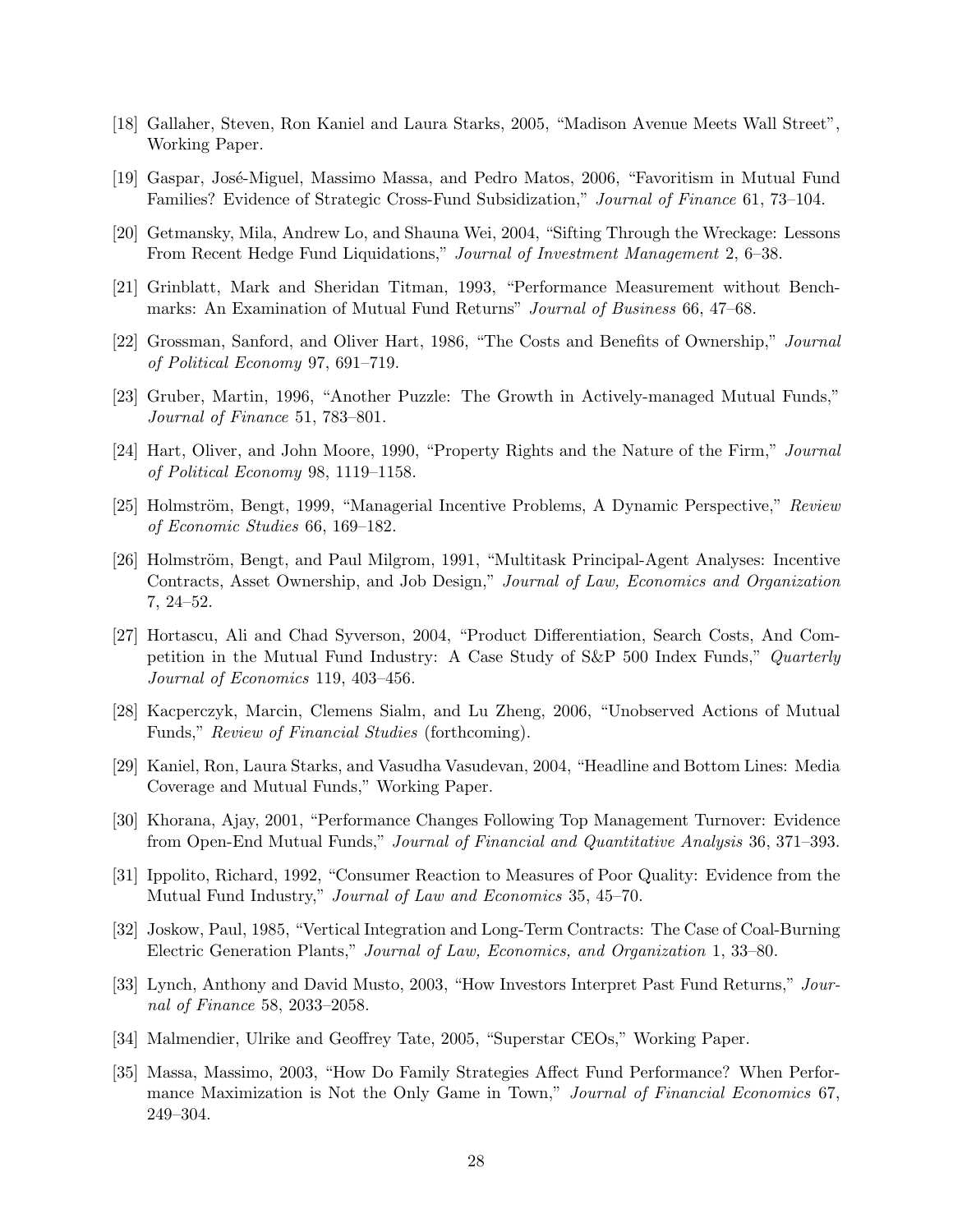- [36] Monteverde, Kirk, and David Teece, 1982, "Supplier Switching Costs and Vertical Integration in the Automobile Industry," Bell Journal of Economics 13, 206–213.
- [37] Mullainathan, Sendhil, and Andrei Shleifer, 2005, "Persuasion in Finance," Working Paper.
- [38] Nanda, Vikram, Jay Wang, and Lu Zheng, 2003, "Family Values and the Star Phenomenon," Review of Financial Studies 17, 667–698.
- [39] Pierce, Leonard, 1999, "Portability of Performance Records and the Use of Related Performance Information," Journal of Portfolio Management 3, 22–34.
- [40] Pollet, Joshua, and Mungo Wilson, 2006, "How Does Size Affect Mutual Fund Behavior?" Working Paper.
- [41] Prather, Larry, and Karen Middleton, 2002, "Are N+1 Heads Better than One? The Case of Mutual Fund Managers," Journal of Economic Behavior and Organization 47, 103–120.
- [42] Reuter, Jonathan, 2006, "Are IPO Allocations for Sale? Evidence from Mutual Funds," Journal of Finance 61, 2289–2324.
- [43] Reuter, Jonathan, and Eric Zitzewitz, 2006, "Do Ads Influence Editors? Advertising and Bias in the Financial Media," Quarterly Journal of Economics 119, 197–227.
- [44] Rosen, Sherwin, 1981, "The Economics of Superstars," American Economic Review 71, 845-58.
- [45] Shleifer, Andrei, Sendhil Mullainathan, and Joshua Schwartzstein, 2006, "Coarse Thinking and Persuasion," Working Paper.
- [46] Simester D. and B. Wernerfelt, 2005, "Determinants of Asset Ownership: A Study of the Carpentry Trade, Review of Economics and Statistics 87, 50–58.
- [47] Sirri, Erik, and Peter Tufano, 1998, "Costly Search and Mutual Fund Flows," Journal of Finance 53, 1589–1622.
- [48] Williamson, Oliver, 1979, "Transaction-cost Economics: The Governance of Contractual Relations," Journal of Law and Economics 22, 223–261.
- [49] Womack, James, Daniel Jones and Daniel Roos, 1990, The Machine That Changed the World, Maxwell Macmillan: New York.
- [50] Zitzewitz, Eric, 2003, "Who Cares About Shareholders? Arbitrage-proofing Mutual Funds," Journal of Law, Economics, and Organization 19, 245–280.
- [51] Zitzewitz, Eric, 2006, "How Widespread Was Late Trading in Mutual Funds?," American Economic Review 96, 284–289.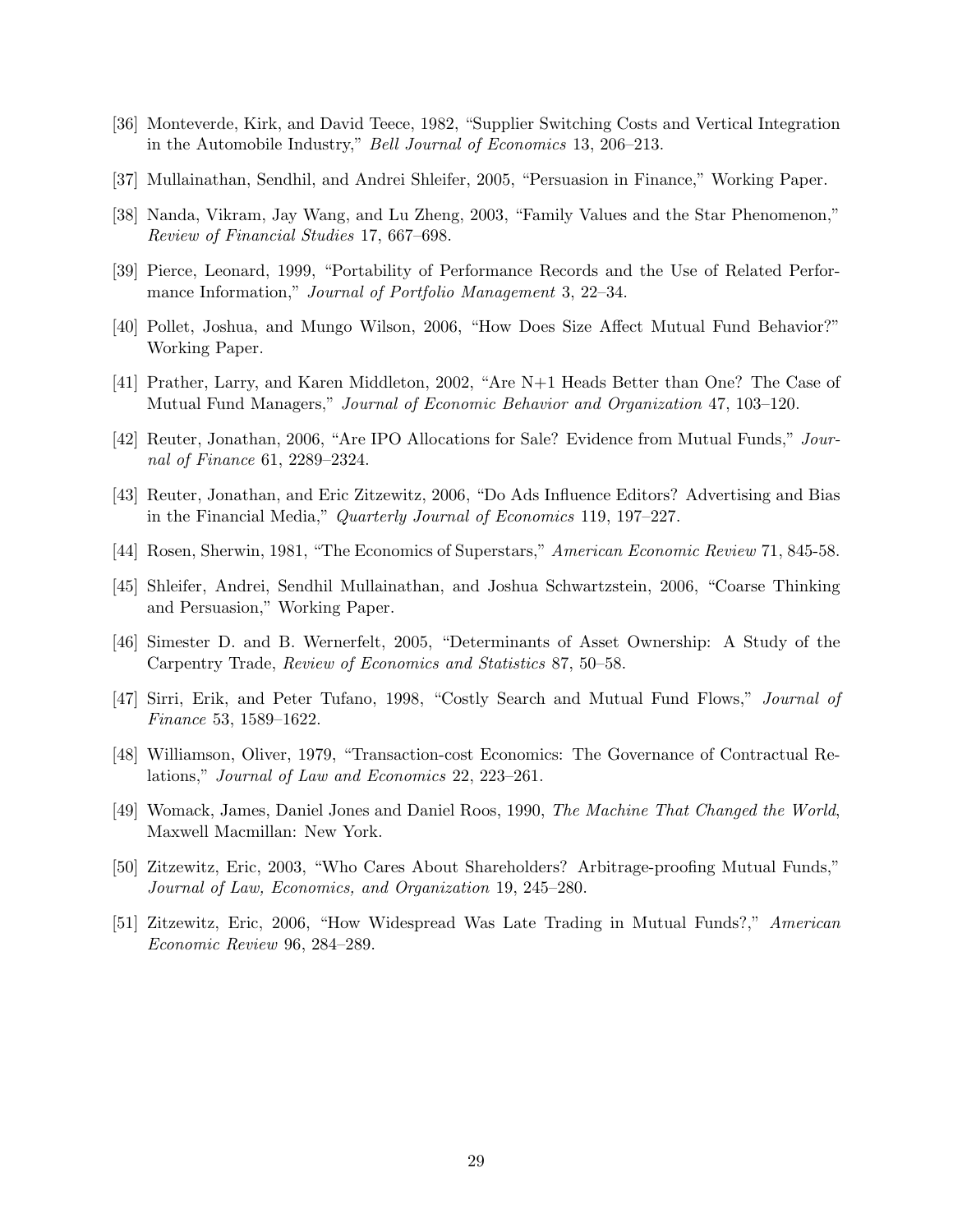**Table 1. The decline of sole managed mutual funds and the rise of anonymous team managed mutual funds, 1993-2004**

#### *Panel A. Management Type According to Morningstar*

|      | <b>Adjusted for Changing Definitions</b> |          |           |           | As reported in Morningstar manager name variable |            |             |           |           |              |  |  |
|------|------------------------------------------|----------|-----------|-----------|--------------------------------------------------|------------|-------------|-----------|-----------|--------------|--|--|
|      | Sole                                     | Comanage | Anonymous | 1 Manager | 2 Managers                                       | 3 Managers | 4+ Managers | Anonymous | Firm Name | <b>Funds</b> |  |  |
| 1993 | 71.8%                                    | 24.5%    | 3.6%      | 71.0%     | 16.7%                                            | $0.0\%$    | $0.0\%$     | 12.2%     | $0.0\%$   | 2,102        |  |  |
| 1994 | 70.5%                                    | 25.9%    | 3.6%      | 69.7%     | 18.2%                                            | $0.0\%$    | $0.0\%$     | 12.2%     | $0.0\%$   | 2,572        |  |  |
| 1995 | 69.0%                                    | 27.0%    | 4.0%      | 68.1%     | 18.4%                                            | $0.0\%$    | $0.0\%$     | 13.5%     | $0.0\%$   | 2,866        |  |  |
| 1996 | 63.7%                                    | 31.2%    | 5.0%      | 62.6%     | 20.5%                                            | $0.0\%$    | $0.0\%$     | 16.9%     | $0.0\%$   | 3,094        |  |  |
| 1997 | 57.9%                                    | 34.6%    | 7.5%      | 57.9%     | 22.0%                                            | 8.2%       | 4.5%        | 7.5%      | $0.0\%$   | 3,345        |  |  |
| 1998 | 52.3%                                    | 37.0%    | 10.7%     | 52.3%     | 23.2%                                            | 8.8%       | 5.0%        | 10.7%     | $0.0\%$   | 3,827        |  |  |
| 1999 | 49.9%                                    | 38.2%    | 11.9%     | 49.9%     | 22.8%                                            | $9.2\%$    | 6.2%        | 11.9%     | $0.0\%$   | 4,082        |  |  |
| 2000 | 47.2%                                    | 39.7%    | 13.1%     | 47.2%     | 24.0%                                            | $9.2\%$    | 6.5%        | 13.1%     | $0.0\%$   | 4,299        |  |  |
| 2001 | 45.4%                                    | 38.2%    | 16.3%     | 45.4%     | 22.3%                                            | $9.6\%$    | 6.3%        | 16.3%     | $0.0\%$   | 4,415        |  |  |
| 2002 | 42.4%                                    | 42.8%    | 14.7%     | 43.6%     | 25.5%                                            | 11.0%      | 8.8%        | 11.1%     | $0.0\%$   | 4,378        |  |  |
| 2003 | 41.6%                                    | 41.9%    | 16.5%     | 41.6%     | 24.6%                                            | $9.8\%$    | 7.5%        | 16.5%     | $0.0\%$   | 4,719        |  |  |
| 2004 | 40.6%                                    | 41.1%    | 18.3%     | 40.6%     | 23.5%                                            | 9.7%       | 7.8%        | 18.3%     | $0.0\%$   | 4,931        |  |  |

#### *Panel B. Management Type According to CRSP*

|      | <b>Adjusted for Changing Definitions</b> |          |           |           | As reported in CRSP manager name variable |            |             |           |           |              |  |
|------|------------------------------------------|----------|-----------|-----------|-------------------------------------------|------------|-------------|-----------|-----------|--------------|--|
|      | Sole                                     | Comanage | Anonymous | 1 Manager | 2 Managers                                | 3 Managers | 4+ Managers | Anonymous | Firm Name | <b>Funds</b> |  |
| 1993 | 79.2%                                    | 13.7%    | 7.1%      | 74.5%     | 10.1%                                     | 1.8%       | 0.2%        | 5.2%      | 8.3%      | 2,783        |  |
| 1994 | 76.4%                                    | 16.6%    | 7.0%      | 73.2%     | 12.4%                                     | 2.5%       | 0.6%        | 5.7%      | 5.6%      | 3,222        |  |
| 1995 | 74.2%                                    | 18.8%    | 6.9%      | 71.3%     | 13.8%                                     | 3.2%       | 0.8%        | 5.7%      | 5.2%      | 3,554        |  |
| 1996 | 68.0%                                    | 24.3%    | 7.7%      | 65.8%     | 17.0%                                     | 5.7%       | 0.8%        | 6.8%      | 3.9%      | 3,688        |  |
| 1997 | 62.3%                                    | 29.6%    | 8.1%      | 60.9%     | 20.3%                                     | 7.0%       | 1.8%        | 7.6%      | 2.4%      | 4,266        |  |
| 1998 | 59.5%                                    | 29.6%    | 11.0%     | 58.3%     | 20.8%                                     | 6.8%       | 1.5%        | 10.5%     | $2.1\%$   | 4,518        |  |
| 1999 | 53.7%                                    | 29.1%    | 17.3%     | 53.2%     | 19.8%                                     | 7.9%       | 1.1%        | 17.0%     | $0.9\%$   | 4,588        |  |
| 2000 | 49.3%                                    | 28.3%    | 22.4%     | 49.3%     | 20.2%                                     | 7.2%       | 0.9%        | 22.4%     | $0.1\%$   | 4,968        |  |
| 2001 | 46.4%                                    | 28.3%    | 25.4%     | 46.3%     | 20.7%                                     | 6.9%       | 0.7%        | 25.3%     | $0.1\%$   | 5,084        |  |
| 2002 | 42.9%                                    | 27.9%    | 29.2%     | 42.9%     | 21.3%                                     | 6.1%       | 0.4%        | 29.2%     | 0.1%      | 4,968        |  |
| 2003 | 40.5%                                    | 28.3%    | 31.2%     | 40.5%     | 20.8%                                     | 6.4%       | 1.1%        | 31.2%     | $0.1\%$   | 5,573        |  |
| 2004 | 39.1%                                    | 29.9%    | 31.0%     | 39.1%     | 21.2%                                     | 6.5%       | 2.2%        | 31.0%     | $0.1\%$   | 5,772        |  |

Notes: This table reports the percentage of mutual funds that list one manager (sole managed), list two or more named managers (comanaged), or list that they are managed by an anonymous team. Since the Morningstar variables likely better reflect the information available to investors, we use the actual values reported by Morningstar in much of our analysis. However, to better highlight the rise of anonymous team managed funds, the percentages in the first three columns are adjusted for changes in the rules that CRSP or Morningstar use to code manager name.

For the purposes of this table only, we adjust the aggregate Morningstar statistics in 1993-1996 and 2002. In 1993-1996, Morningstar identified any fund with more than two managers as team managed. Therefore, we use the distribution of transitions in management type between 1996-1997 to impute management type in 1993- 1996. In 2002, Morningstar was more likely to list 5 or more manager names. Therefore, we adjust the aggregate Morningstar numbers in 2002 by assuming that funds listed as anonymous team managed in 2001 and 2003 should have been classified as anonymous team managed in 2002. In the early part of the sample, CRSP's manager name variable occasionally contains a firm name and no manager names. When we use CRSP manager variables in our analysis, we ignore these observations. However, we use the distribution of transitions from firm names to sole managed, comanaged, and anonymous team management to adjust the aggregate CRSP statistics.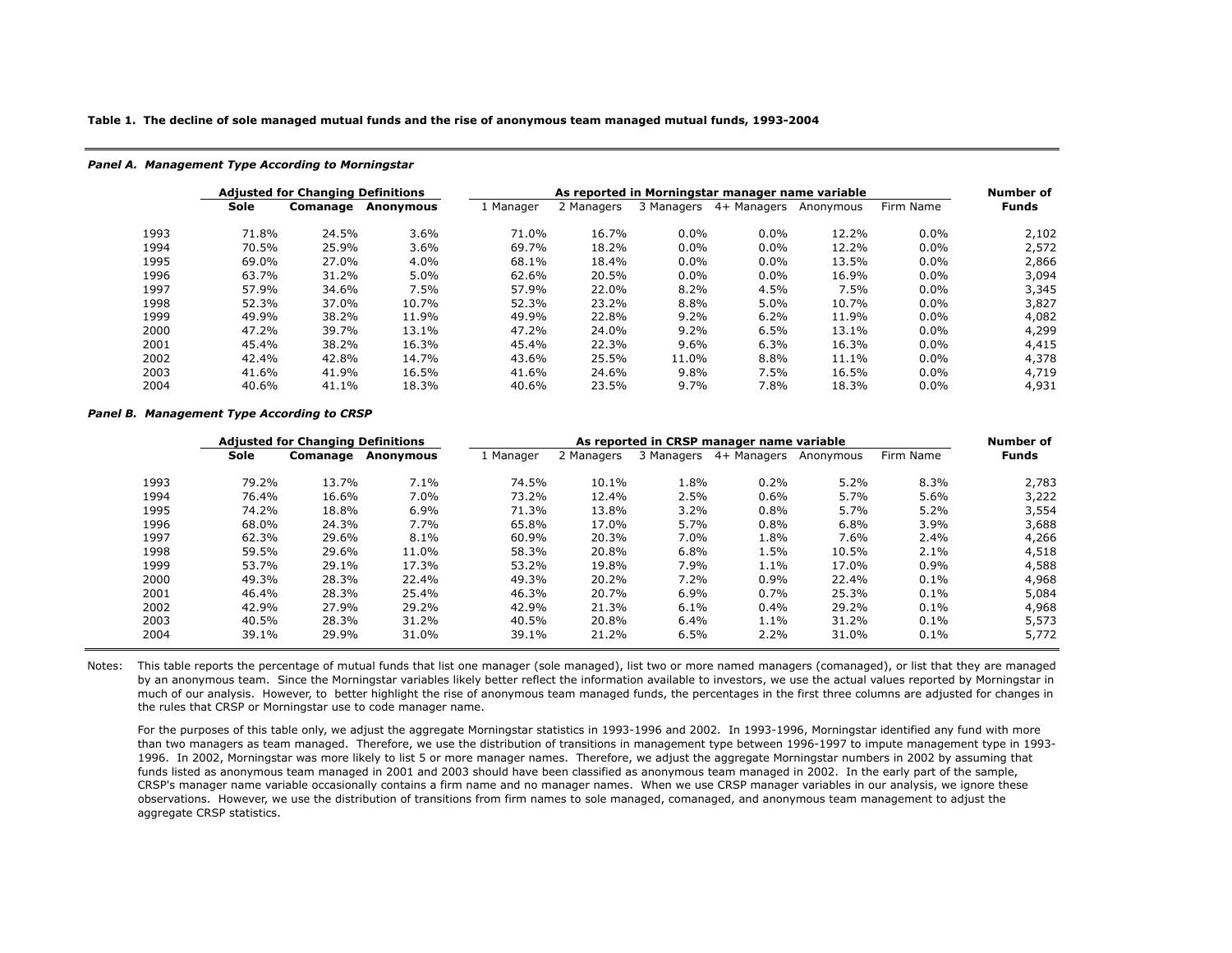## **Table 2. Morningstar and CRSP management classification cross-tabs**

## *Panel A. CRSP classification by Morningstar classification, 1993-1996*

|                            | <b>CRSP</b> classification<br>Number of named managers |     |     |       |       |  |  |
|----------------------------|--------------------------------------------------------|-----|-----|-------|-------|--|--|
| Morningstar classification |                                                        |     |     | 4+    | Team  |  |  |
| 1 named manager            | 91%                                                    | 6%  | 2%  | $0\%$ | $1\%$ |  |  |
| 2 named managers           | 44%                                                    | 49% | 3%  | $1\%$ | 3%    |  |  |
| Team managed               | 28%                                                    | 13% | 16% | 4%    | 39%   |  |  |

### *Panel B. CRSP classification by Morningstar classification, 1997-2004*

|                            | <b>CRSP</b> classification<br>Number of named managers |     |     |       |      |  |  |
|----------------------------|--------------------------------------------------------|-----|-----|-------|------|--|--|
| Morningstar classification |                                                        |     |     | 4+    | Team |  |  |
| 1 named manager            | 82%                                                    | 8%  | 2%  | $0\%$ | 8%   |  |  |
| 2 named managers           | 21%                                                    | 62% | 6%  | $0\%$ | 11%  |  |  |
| 3 named managers           | 17%                                                    | 15% | 40% | $1\%$ | 26%  |  |  |
| 4+ named managers          | 16%                                                    | 7%  | 8%  | 7%    | 63%  |  |  |
| Team managed               | 17%                                                    | 6%  | 3%  | $1\%$ | 73%  |  |  |

Note: Each panel reports a cross tabulation between the number of fund managers according to CRSP and the number of fund managers according to Morningstar. The numbers in each row are scaled so that they sum to 100% (subject to rounding error). For example, of the funds having one named manager according to Morningstar from 1993-5, 89% also have one named manager according to CRSP.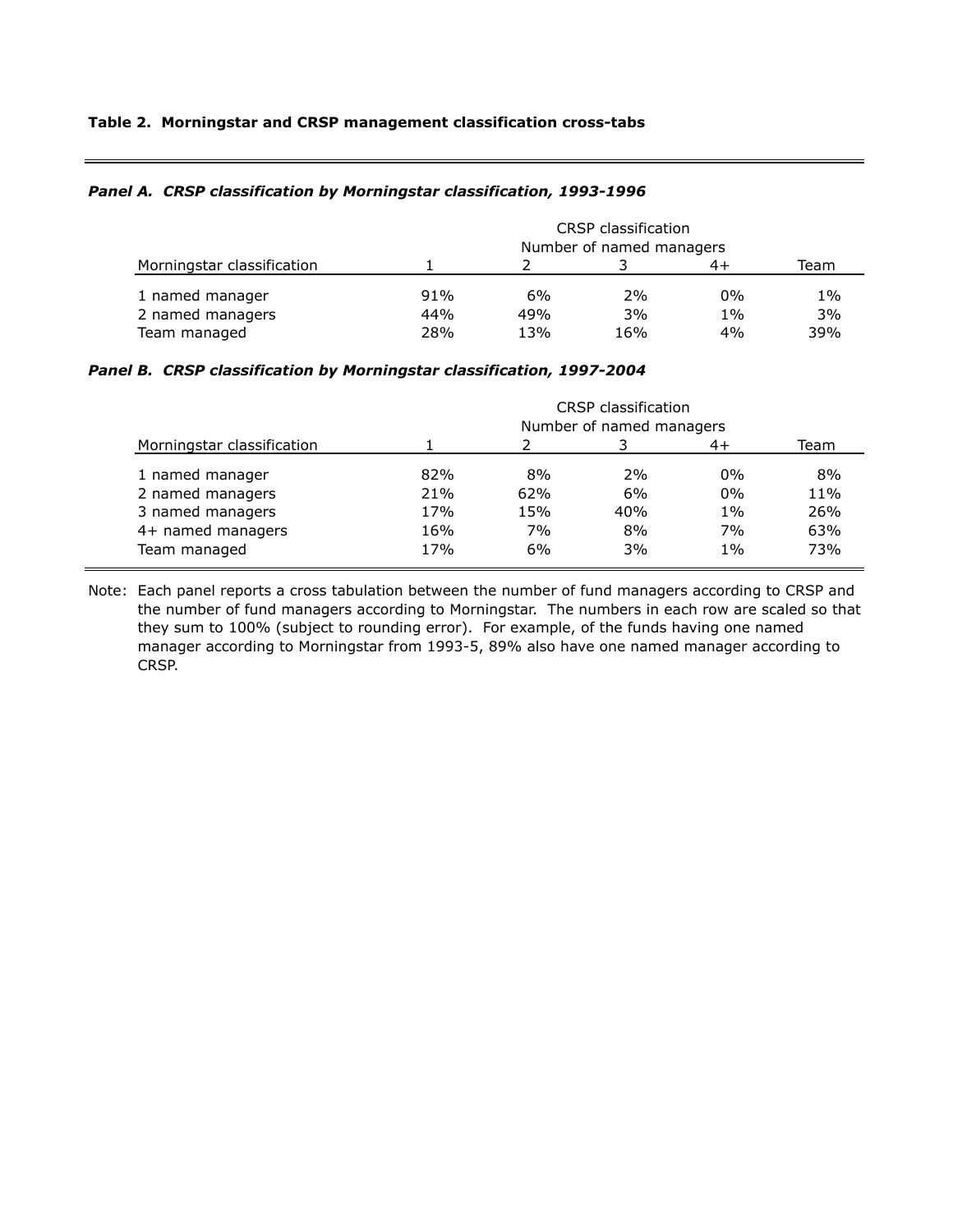#### **Table 3. Determinants of media mentions, by publication, 1997-2002**

|                                                     |                       |                           | Positive media mentions     |                  |                         |                   |
|-----------------------------------------------------|-----------------------|---------------------------|-----------------------------|------------------|-------------------------|-------------------|
|                                                     | <b>New York Times</b> | Money Magazine            | <b>Kiplinger's Personal</b> | SmartMoney       | <b>Consumer Reports</b> | Positive Media    |
|                                                     | (1)                   | (2)                       | (3)                         | (4)              | (5)                     | (6)               |
| Objective*month combinations with mentions          | 139                   | 85                        | 199                         | 547              | 76                      | 799               |
| Observations in those combinations                  | 34,737                | 9,738                     | 40,264                      | 80,879           | 11,314                  | 110,212           |
| Anonymous team managed (t-12)                       | $***$<br>$-0.0012$    | $-0.0055$<br>$\star\star$ | $-0.0007$<br>***            | $-0.0014$<br>*** | $-0.0008$               | $-0.0025$<br>***  |
|                                                     | (0.0002)              | (0.0020)                  | (0.0002)                    | (0.0004)         | (0.0010)                | (0.0005)          |
| Co-managed (t-12)                                   | $***$<br>$-0.0008$    | 0.0009                    | $-0.0005$<br>**             | $-0.0004$        | $-0.0015$ *             | $-0.0011$ **      |
|                                                     | (0.0002)              | (0.0019)                  | (0.0002)                    | (0.0003)         | (0.0010)                | (0.0005)          |
| No Load (t-12)                                      | 0.0001                | $***$<br>0.0098           | 0.0017<br>***               | 0.0022<br>***    | 0.0069<br>***           | 0.0056<br>***     |
|                                                     | (0.0003)              | (0.0032)                  | (0.0007)                    | (0.0006)         | (0.0024)                | (0.0010)          |
| Expense Ratio (t-12)                                | $0.0002$ *            | $**$<br>0.0018            | $0.0003$ ***                | 0.0006<br>***    | 0.0006                  | $0.0010$ ***      |
|                                                     | (0.0001)              | (0.0008)                  | (0.0001)                    | (0.0002)         | (0.0006)                | (0.0003)          |
| 12b-1 Fee (t-12)                                    | $-0.0007$             | $***$<br>$-0.0135$        | $-0.0023$<br>**             | $-0.0012$        | ***<br>$-0.0312$        | $-0.0065$ ***     |
|                                                     | (0.0005)              | (0.0058)                  | (0.0010)                    | (0.0014)         | (0.0086)                | (0.0020)          |
| Ln Fund TNA (t-1)                                   | $***$<br>0.0004       | 0.0105<br>$***$           | 0.0009<br>***               | ***<br>0.0024    | $0.0026$ ***            | $0.0039$ ***      |
|                                                     | (0.0001)              | (0.0019)                  | (0.0002)                    | (0.0002)         | (0.0009)                | (0.0003)          |
| Ln Family TNA (t-1)                                 | $***$<br>$-0.0003$    | $***$<br>$-0.0033$        | ***<br>$-0.0004$            | ***<br>$-0.0007$ | $**$<br>$-0.0008$       | $-0.0012$         |
|                                                     | (0.0001)              | (0.0007)                  | (0.0001)                    | (0.0002)         | (0.0004)                | (0.0002)          |
| Turnover (t-12)                                     | $-0.0001$             | $-0.0015$                 | $-0.0001$                   | $-0.0002$        | $-0.0006$               | $-0.0004$<br>$**$ |
|                                                     | (0.0001)              | (0.0010)                  | (0.0001)                    | (0.0001)         | (0.0004)                | (0.0002)          |
| Fund age (t)                                        | $-0.0000$             | $-0.0001$                 | 0.0000                      | $-0.0000$        | 0.0000                  | $-0.0000$         |
|                                                     | (0.0000)              | (0.0001)                  | (0.0000)                    | (0.0000)         | (0.0000)                | (0.0000)          |
| Net return $(t-12)$ to $t-1$ )                      | $***$<br>0.0067       | $-0.0002$                 | 0.0033<br>***               | 0.0075<br>***    | 0.0025                  | 0.0100<br>***     |
|                                                     | (0.0010)              | (0.0028)                  | (0.0010)                    | (0.0013)         | (0.0026)                | (0.0014)          |
| Net flows $(t-12$ to $t-1)$                         | 0.0007<br>***         | ***<br>0.0039             | 0.0009<br>***               | 0.0022<br>***    | 0.0035<br>***           | 0.0034            |
|                                                     | (0.0002)              | (0.0016)                  | (0.0002)                    | (0.0003)         | (0.0012)                | (0.0004)          |
| Prior-year morningstar rating: 1 star               | $***$<br>$-0.0022$    | $-0.0175$<br>***          | $-0.0024$ **                | $-0.0005$        | $0.0122$ **             | $-0.0025$ *       |
|                                                     | (0.0009)              | (0.0065)                  | (0.0012)                    | (0.0010)         | (0.0043)                | (0.0013)          |
| Prior-year morningstar rating: 2 stars              | $-0.0003$             | $-0.0085$<br>***          | $-0.0012$ **                | $-0.0008$        | 0.0142<br>***           | $-0.0013$         |
|                                                     | (0.0006)              | (0.0034)                  | (0.0005)                    | (0.0008)         | (0.0042)                | (0.0009)          |
| Prior-year morningstar rating: 3 stars              | 0.0010<br>$**$        | $-0.0036$                 | $-0.0012$<br>***            | $-0.0009$        | 0.0208<br>***           | 0.0008            |
|                                                     | (0.0004)              | (0.0024)                  | (0.0004)                    | (0.0007)         | (0.0049)                | (0.0008)          |
| Prior-year morningstar rating: 4 stars              | $0.0017$ ***          | 0.0020                    | 0.0002                      | $0.0011$ *       | 0.0247<br>***           | $***$<br>0.0045   |
|                                                     | (0.0005)              | (0.0027)                  | (0.0003)                    | (0.0006)         | (0.0057)                | (0.0008)          |
| Prior-year morningstar rating: 5 stars              | 0.0022<br>***         | 0.0061<br>$**$            | ***<br>0.0015               | ***<br>0.0038    | 0.0269<br>***           | 0.0082            |
|                                                     | (0.0005)              | (0.0030)                  | (0.0005)                    | (0.0006)         | (0.0063)                | (0.0009)          |
| Family's print advertising dollars (t-12 to t-1)    | 0.00002               | $-0.00042$<br>$**$        | $-0.00005$<br>***           | $-0.00006$       | $0.00020$ ***           | 0.00007           |
|                                                     | (0.00005)             | (0.00022)                 | (0.00002)                   | (0.00003)        | (0.00010)               | (0.00007)         |
| Family's nonprint advertising dollars (t-12 to t-1) | 0.00001               | $\star\star$<br>-0.00043  | $**$<br>-0.00004            | $-0.00005$       | 0.00016                 | $-0.00004$        |
|                                                     | (0.00004)             | (0.00021)                 | (0.00002)                   | (0.00004)        | (0.00013)               | (0.00006)         |
| Own-publication advertising dollars (t-12 to t-1)   | $-0.0005$             | $***$<br>0.0046           | $0.0015$ ***                | $0.0027$ ***     |                         |                   |
|                                                     | (0.0004)              | (0.0012)                  | (0.0005)                    | (0.0005)         |                         |                   |
| Objective*month fixed effects?                      | Yes                   | Yes                       | Yes                         | Yes              | Yes                     | Yes               |
| Pseudo R2                                           | 0.1816                | 0.3404                    | 0.2978                      | 0.2579           | 0.3604                  | 0.2893            |
| Observed probability                                | 0.0044                | 0.0459                    | 0.0094                      | 0.0134           | 0.0546                  | 0.0036            |
| Predicted probability (at x-bar)                    | 0.0012                | 0.0066                    | 0.0010                      | 0.0026           | 0.0036                  | 0.0043            |
|                                                     |                       |                           |                             |                  |                         |                   |

Note: Each column reports marginal effects from a probit regression estimated for positive media mentions in a single publication or for the set of all positive media mentions. We include a separate fixed effect for each investment objective each month. "Anonymous team managed (t-12)" is a dummy variable that equals one if Morningstar lists fund i as being managed by a team of unnamed managers in month t-12. "Co-managed (t-12)" is a dummy variable that equals one if Each column reports coefficients from a probit regression estimated for positive media mentions in a single publication or for the set of all positive media mentions. We include a separate fixed effect for each investment objective each month. "Anonymous team<br>managed (t-12)" is a dummy variable that eq that equals one if Morningstar lists fund i as being managed by multiple named managers in month t-12. Fund characteristics come from CRSP. "No Load (t-12)" is a dummy variable that equals one if CRSP lists fund i as charging a sales commission. "Expense ratio (t-12)" and "12b-1 fee (t-12)" are fund's lagged expense ratio and 12b-1 fee

Log Fund TNA (t-1) and "Log Family TNA (t-1)" are the natural logarithm of dollars under management by fund i and by its family in month t-1. "Turnover (t-12)" is lagged portfolio turnover.<br>"Fund age in years (t)" is the return of fund~i between months t-12 and t-1. "Net Flows (t-12 to t-1)" is defined as the natural logarithm of one plus the growth in fund~i's TNA between months t-12 and t-1 minus "Net Returns (t-12 to t-1)". It is the continuously compounded growth in assets minus the continuously compounded net return. Morningstar lists fund i as being managed by multiple named managers in month t-12.

Morningstar ratings from December of the prior year are used to create five dummy variables (corresponding to ratings between one and five stars). Since Morningstar ratings are awarded at the share class level, these dummy variables are then multiplied by the fraction of fund i's dollars under management that receive each rating. "Family's print advertising to assets ratio (t-12 to t-1)" is defined as family i's total print advertising expenditures between months t-12 and t-1 divided by the average assets under management in family i during the same twelve-<br>month period. "Own publication advert predicting media mentions in Consumer Reports (which does not accept advertising) and in the set of all five publications. The advertising data were acquired from Competitive Media Research and are described in Reuter and Zitzewitz (2006); they are measured in millions of dollars. Standard errors are clustered on mutual fund family and are reported in parentheses.<br>Significance at the 10-percent, 5-pe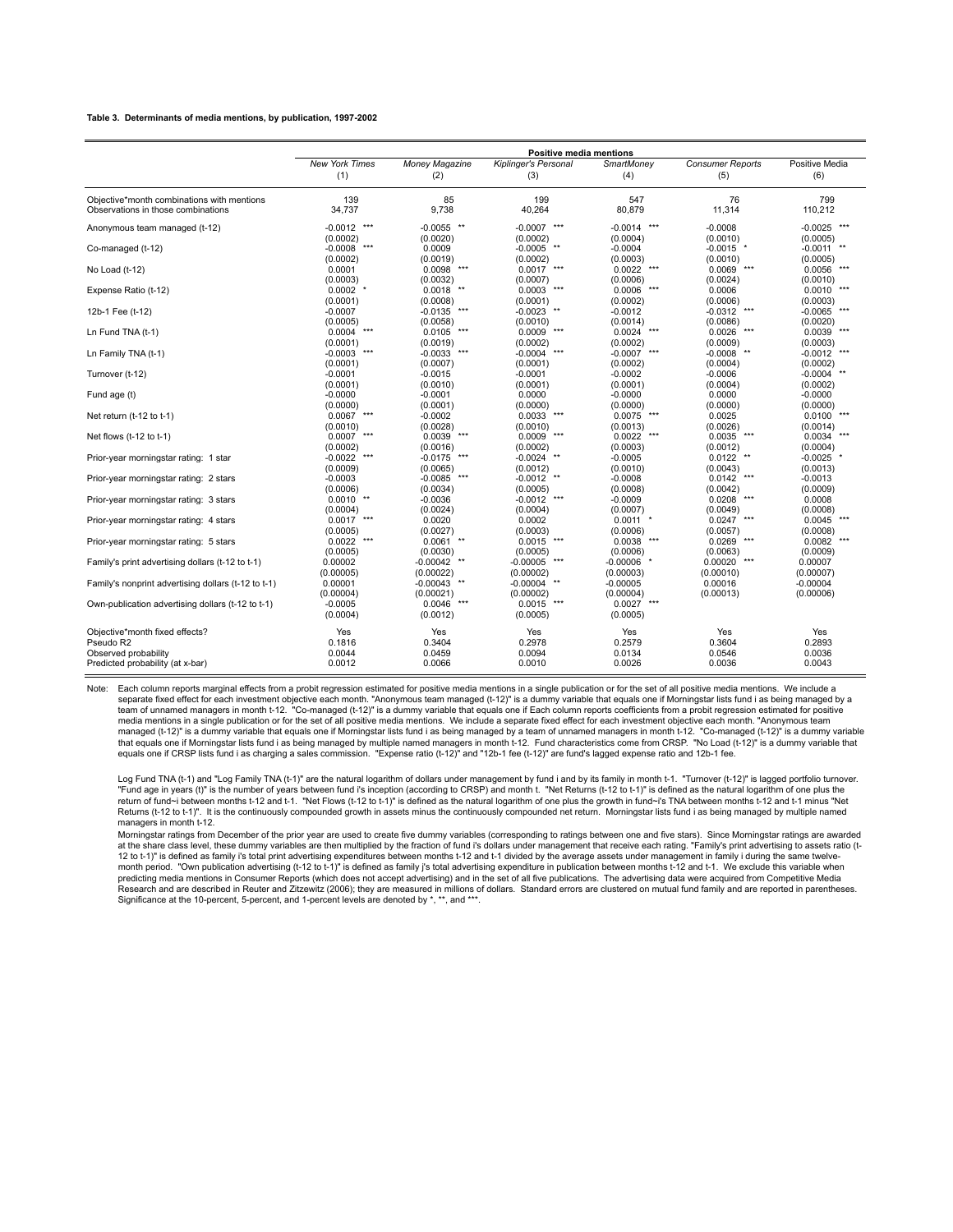### **Table 4. Determinants of media mentions by article type and year, 1997-2002**

### *Panel A. Mentions by Article Type*

|                                                                                                                     |                                   | Mentions in Kiplinger's and SmartMoney, by Article Type | <b>Morningstar ratings</b>        |                                   |                                   |                                   |
|---------------------------------------------------------------------------------------------------------------------|-----------------------------------|---------------------------------------------------------|-----------------------------------|-----------------------------------|-----------------------------------|-----------------------------------|
|                                                                                                                     | Single Family/Fund<br>(1)         | <b>Investment Theme</b><br>(2)                          | General<br>Recommendations<br>(3) | Negative<br>(4)                   | Star<br>(5)                       | 5 Stars<br>(6)                    |
| Objective*month combinations with mentions<br>Observations in those combinations                                    | 162<br>32,371                     | 233<br>33.523                                           | 414<br>71,378                     | 272<br>47.714                     | 1,471<br>106.574                  | 1,838<br>133,389                  |
| Anonymous team managed (t-12)                                                                                       | ***<br>$-0.0017$<br>(0.0004)      | $-0.0008$<br>(0.0005)                                   | $-0.0009$ ***<br>(0.0003)         | $-0.0016$ ***<br>(0.0004)         | $-0.0041$<br>(0.0037)             | $-0.0028$<br>(0.0042)             |
| Co-managed (t-12)                                                                                                   | $-0.0010$<br>***<br>(0.0003)      | $-0.0001$<br>(0.0005)                                   | $-0.0004$<br>(0.0002)             | $-0.0007$ *<br>(0.0004)           | 0.0033<br>(0.0025)                | $-0.0097$<br>***<br>(0.0031)      |
| Objective*month fixed effects?<br>Pseudo R <sub>2</sub><br>Observed probability<br>Predicted probability (at x-bar) | Yes<br>0.2016<br>0.0062<br>0.0017 | Yes<br>0.2606<br>0.0136<br>0.0026                       | Yes<br>0.2771<br>0.0111<br>0.0016 | Yes<br>0.2173<br>0.0105<br>0.0028 | Yes<br>0.4162<br>0.0778<br>0.0169 | Yes<br>0.3558<br>0.0835<br>0.0213 |

### *Panel B. Positive Mentions by Year*

|                                            | Positive media mentions in NYT, Money, Kiplinger's, SmartMoney, or Consumer Reports |                  |               |               |              |               |  |  |
|--------------------------------------------|-------------------------------------------------------------------------------------|------------------|---------------|---------------|--------------|---------------|--|--|
|                                            | 1997                                                                                | 1998             | 1999          | 2000          | 2001         | 2002          |  |  |
|                                            | (7)                                                                                 | (8)              | (9)           | (10)          | (11)         | (12)          |  |  |
| Objective*month combinations with mentions | 175                                                                                 | 143              | 96            | 133           | 106          | 143           |  |  |
| Observations in those combinations         | 17,050                                                                              | 17,269           | 15,467        | 19,201        | 17,757       | 23,636        |  |  |
| Anonymous team managed (t-12)              | $-0.0005$                                                                           | $-0.0037$<br>*** | $-0.0034$ *** | $-0.0042$ *** | $-0.0012$ ** | $-0.0019$ *** |  |  |
|                                            | (0.0018)                                                                            | (0.0009)         | (0.0009)      | (0.0008)      | (0.0004)     | (0.0005)      |  |  |
| Co-managed (t-12)                          | $-0.0015$                                                                           | $-0.0011$        | $-0.0013$ *   | $-0.0004$     | $-0.0004$    | $-0.0015$ *** |  |  |
|                                            | (0.0015)                                                                            | (0.0008)         | (0.0008)      | (0.0008)      | (0.0003)     | (0.0005)      |  |  |
| Objective*month fixed effects?             | Yes                                                                                 | Yes              | Yes           | Yes           | Yes          | Yes           |  |  |
| Pseudo R2                                  | 0.2855                                                                              | 0.2972           | 0.2889        | 0.2689        | 0.3412       | 0.3111        |  |  |
| Observed probability                       | 0.0361                                                                              | 0.0254           | 0.0215        | 0.0225        | 0.0194       | 0.0190        |  |  |
| Predicted probability (at x-bar)           | 0.0089                                                                              | 0.0047           | 0.0038        | 0.0047        | 0.0014       | 0.0024        |  |  |

Note: This table analyzes media mentions by type of mention (Panel A) and by year (Panel B). Each column reports marginal effects from a probit regression that includes the same set of independent variables as column (6) of Table 3. The first three columns of Panel A predict positive mentions in either Kiplinger's or SmartMoney in (1) articles that focus on a single family or fund, (2) articles that focus on a single investment theme, and (3) articles that make general investment recommendations; column (4) predicts negative mentions in Kiplinger's and SmartMoney; and columns (5) and (6) predict Morningstar ratings of one and five stars, respectively. Each column in Panel B predicts positive media mentions in The New York Times' "Investing With" column, Money Magazine's Money 100 list, Kiplinger's, SmartMoney, or Consumer Reports each month for a single calendar year between 1997 and 2002. Standard errors cluster on mutual fund family and are reported in parentheses. Significance at the 10-percent, 5-percent, and 1-percent levels is denoted by \*, \*\*, and \*\*\*.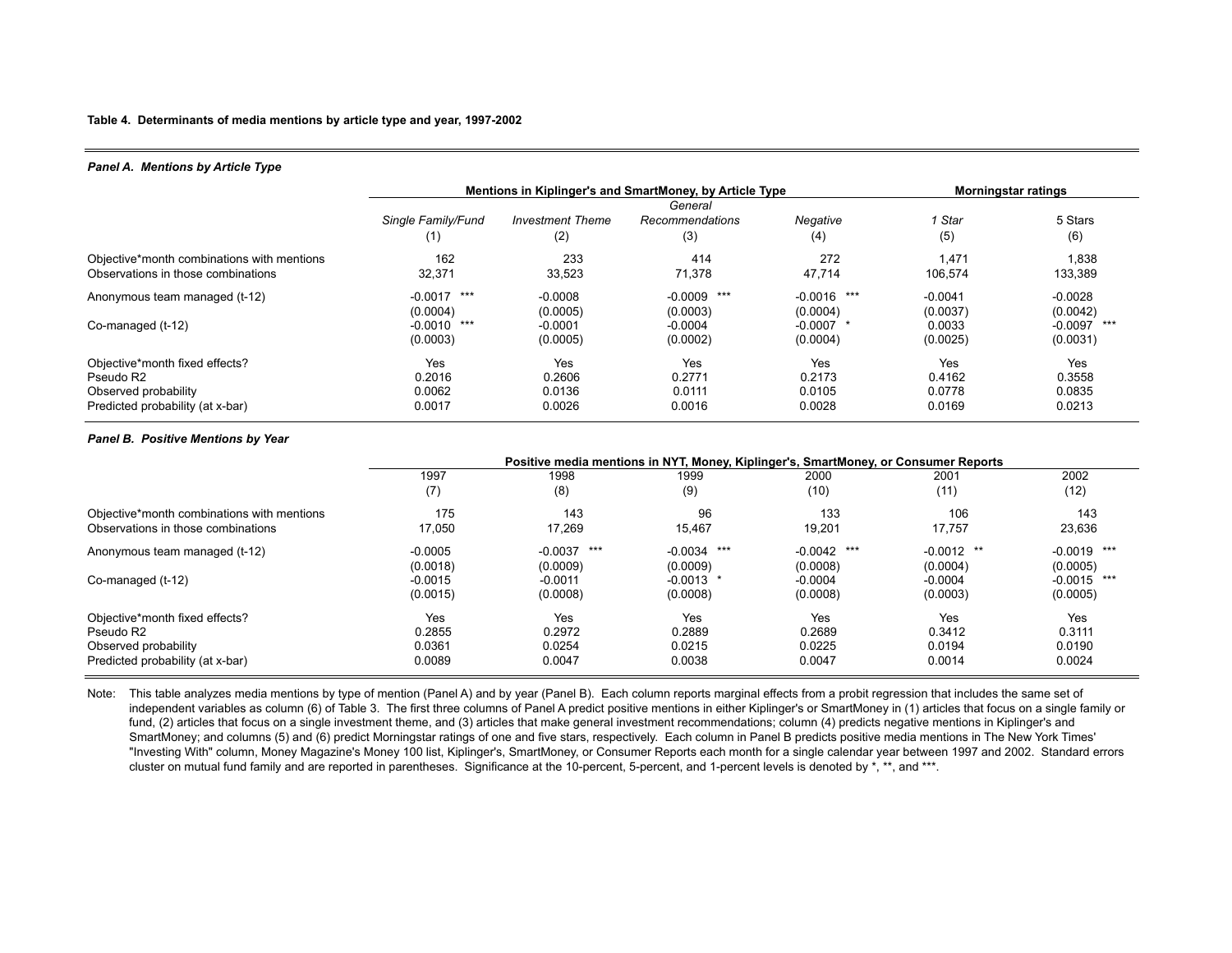## **Table 5. Mentions in Kiplinger's and SmartMoney by article type**

|      | Total positive | Positive mentions<br>in Single family/ |       |
|------|----------------|----------------------------------------|-------|
| Year | mentions       | fund articles                          | Share |
| 1996 | 614            | 86                                     | 14.0% |
| 1997 | 773            | 93                                     | 12.0% |
| 1998 | 495            | 124                                    | 25.1% |
| 1999 | 253            | 68                                     | 26.9% |
| 2000 | 372            | 79                                     | 21.2% |
| 2001 | 283            | 24                                     | 8.5%  |
| 2002 | 436            | 51                                     | 11.7% |

Note: This table documents a rise and then fall between 1996 and 2002 in the fraction of positive mentions in Kiplinger's and SmartMoney that appear in articles that focus on a single family or fund.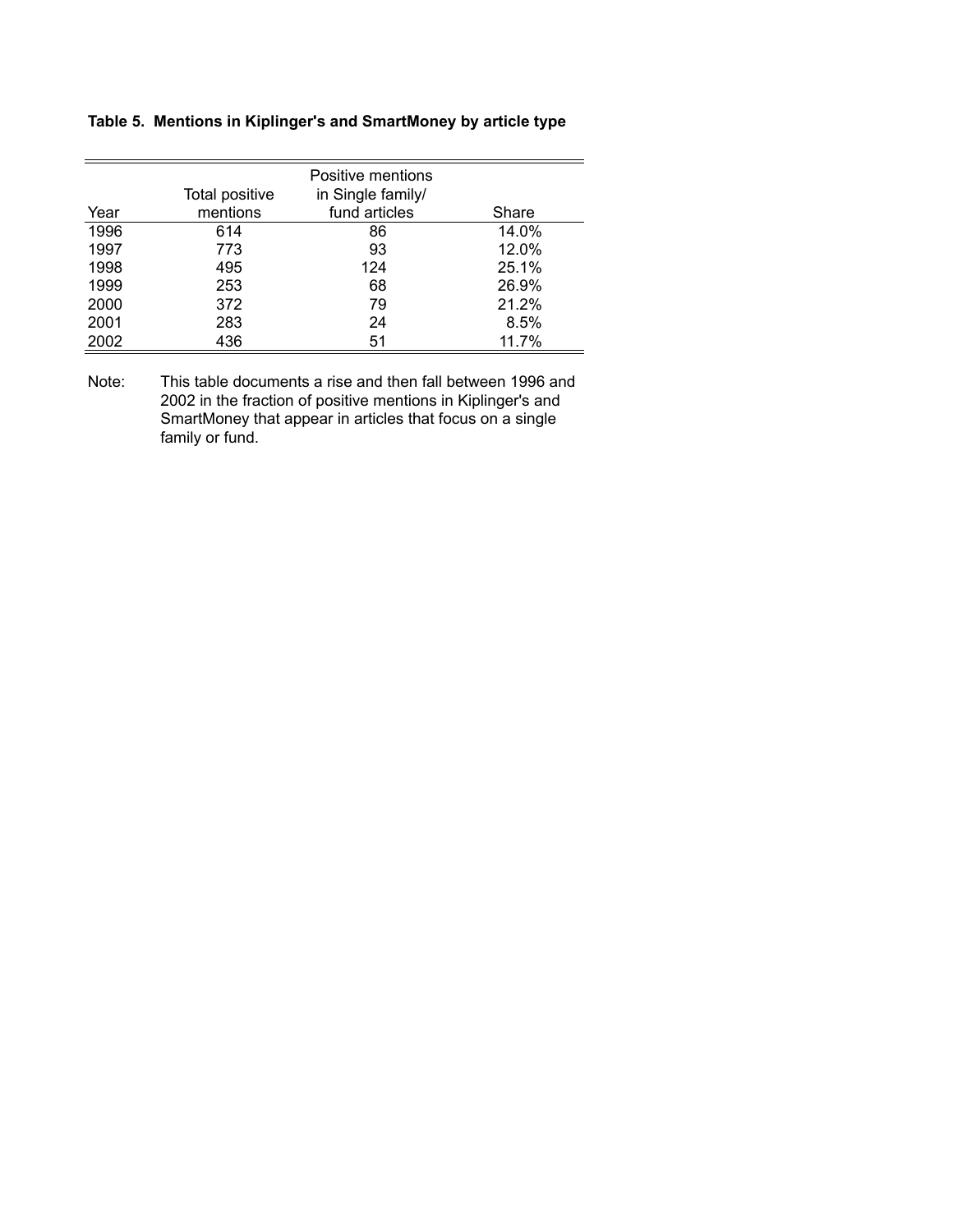#### **Table 6. Determinants of monthly net flows estimated using Fama MacBeth**

| Sample Period:                                                                   |                              | 1994-2004                      |                              |                               | 1997-2002                    |                            |                                            | 1997-2002                     |                              |
|----------------------------------------------------------------------------------|------------------------------|--------------------------------|------------------------------|-------------------------------|------------------------------|----------------------------|--------------------------------------------|-------------------------------|------------------------------|
| Sample of Funds:                                                                 | All<br>(1)                   | No Load<br>(2)                 | Load<br>(3)                  | All<br>(4)                    | No Load<br>(5)               | Load<br>(6)                | All<br>(7)                                 | No Load<br>(8)                | Load<br>(9)                  |
| Anonymous team managed (t-12)                                                    | $-0.0019$<br>***<br>(0.0005) | $-0.0027$<br>***<br>(0.0008)   | $-0.0014$ ***<br>(0.0005)    | $-0.0027$<br>***<br>(0.0007)  | $-0.0045$ ***<br>(0.0010)    | $-0.0009$<br>(0.0007)      | $\star\star\star$<br>$-0.0024$<br>(0.0007) | $-0.0038$<br>***<br>(0.0010)  | $-0.0007$<br>(0.0007)        |
| Co-managed (t-12)                                                                | $-0.0005$<br>(0.0003)        | $***$<br>$-0.0016$<br>(0.0004) | 0.0002<br>(0.0004)           | $**$<br>$-0.0007$<br>(0.0003) | ***<br>$-0.0016$<br>(0.0005) | 0.0001<br>(0.0005)         | $-0.0005$<br>(0.0003)                      | $**$<br>$-0.0013$<br>(0.0005) | 0.0002<br>(0.0005)           |
| No Load (t-12)                                                                   | 0.0004<br>(0.0004)           |                                |                              | $-0.0008$<br>(0.0004)         |                              |                            | $-0.0017$ ***<br>(0.0004)                  |                               |                              |
| Expense Ratio (t-12)                                                             | $-0.0005$<br>(0.0006)        | 0.0001<br>(0.0007)             | $-0.0010$<br>(0.0007)        | ***<br>$-0.0019$<br>(0.0006)  | $-0.0012$ *<br>(0.0007)      | $-0.0028$ ***<br>(0.0008)  | $-0.0017$<br>***<br>(0.0006)               | $-0.0010$<br>(0.0007)         | $-0.0025$ ***<br>(0.0007)    |
| 12b-1 Fee (t-12)                                                                 | $-0.0004$<br>(0.0009)        | 0.0006<br>(0.0018)             | $-0.0001$<br>(0.0010)        | 0.0008<br>(0.0010)            | $-0.0006$<br>(0.0020)        | 0.0018<br>(0.0011)         | 0.0016<br>(0.0010)                         | 0.0009<br>(0.0020)            | $0.0022$ *<br>(0.0011)       |
| Ln Fund TNA (t-1)                                                                | ***<br>$-0.0016$<br>(0.0001) | $-0.0017$<br>***<br>(0.0002)   | $-0.0016$ ***<br>(0.0002)    | ***<br>$-0.0015$<br>(0.0002)  | $-0.0015$<br>***<br>(0.0002) | $-0.0015$ ***<br>(0.0002)  | $-0.0022$<br>***<br>(0.0002)               | ***<br>$-0.0024$<br>(0.0003)  | $-0.0020$<br>***<br>(0.0002) |
| Ln Family TNA (t-1)                                                              | 0.0008<br>***<br>(0.0001)    | 0.0009<br>***<br>(0.0001)      | $0.0007$ ***<br>(0.0001)     | ***<br>0.0006<br>(0.0001)     | 0.0008<br>***<br>(0.0001)    | 0.0004<br>$**$<br>(0.0002) | ***<br>0.0007<br>(0.0001)                  | 0.0009<br>***<br>(0.0002)     | 0.0005<br>***<br>(0.0002)    |
| Turnover (t-12)                                                                  | $-0.0007$<br>***<br>(0.0002) | $-0.0007$<br>$**$<br>(0.0003)  | ***<br>$-0.0006$<br>(0.0002) | $-0.0004$<br>(0.0003)         | $-0.0005$<br>(0.0004)        | 0.0001<br>(0.0002)         | $-0.0004$<br>(0.0003)                      | $-0.0005$<br>(0.0004)         | 0.0002<br>(0.0002)           |
| Fund age (t)                                                                     | 0.0000<br>(0.0000)           | $-0.0001$<br>***<br>(0.0000)   | 0.0000<br>(0.0000)           | 0.0000<br>(0.0000)            | ***<br>$-0.0001$<br>(0.0000) | 0.0000<br>(0.0000)         | 0.0000<br>(0.0000)                         | 0.0000<br>(0.0000)            | $0.0000$ **<br>(0.0000)      |
| Net flows $(t-12$ to $t-1)$                                                      | ***<br>0.0302<br>(0.0007)    | ***<br>0.0278<br>(0.0010)      | $0.0322$ ***<br>(0.0010)     | $***$<br>0.0303<br>(0.0010)   | ***<br>0.0276<br>(0.0013)    | 0.0331<br>***<br>(0.0013)  | $0.0282$ ***<br>(0.0010)                   | 0.0255<br>***<br>(0.0014)     | ***<br>0.0308<br>(0.0013)    |
| Net return $(t-12)$ to $t-1$ )                                                   | ***<br>0.0642<br>(0.0044)    | 0.0676<br>***<br>(0.0060)      | $0.0626$ ***<br>(0.0043)     | 0.0542<br>***<br>(0.0053)     | 0.0565<br>***<br>(0.0063)    | 0.0520<br>***<br>(0.0051)  | 0.0514<br>***<br>(0.0050)                  | 0.0527<br>***<br>(0.0061)     | $0.0502$ ***<br>(0.0048)     |
| Control for prior-year Morningstar ratings?<br>Control for prior media mentions? | No<br>No                     | No<br>No                       | No<br>No                     | No<br>No                      | No<br>No                     | No<br>No                   | Yes<br>Yes                                 | Yes<br>Yes                    | Yes<br>Yes                   |
| Number of months                                                                 | 132                          | 132                            | 132                          | 72                            | 72                           | 72                         | 72                                         | 72                            | 72                           |

Note: In this table, we estimate the determinants of monthly net flows using the approach developed in Fama MacBeth (1973). The dependent variable is the natural logarithm of 1 plus the change in TNA between months t and t+1 minus the natural logarithm of 1 plus the fund's return between months t and t+1, which is the continuously compounded rate of growth in the fund assets minus the continuously compounded monthly return. In this table, we limit the sample to the 99.84 percent of fund-month observations with continuously compounded inflows between -100 percent and +100 percent. The independent variables are defined in the notes to Table 3. Columns (4) through (6) restrict the sample to 1997-2002, when we possess lagged Morningstar ratings and lagged media mentions. Columns (7) through (9) control for the prioryear's Morningstar ratings and media mentions in NYT, Money, Kiplinger's, SmartMoney, and Consumer Report between months t-11 and t. Significance at the 10-percent, 5-percent, and 1-percent levels is denoted by \*, \*\*, and \*\*\*.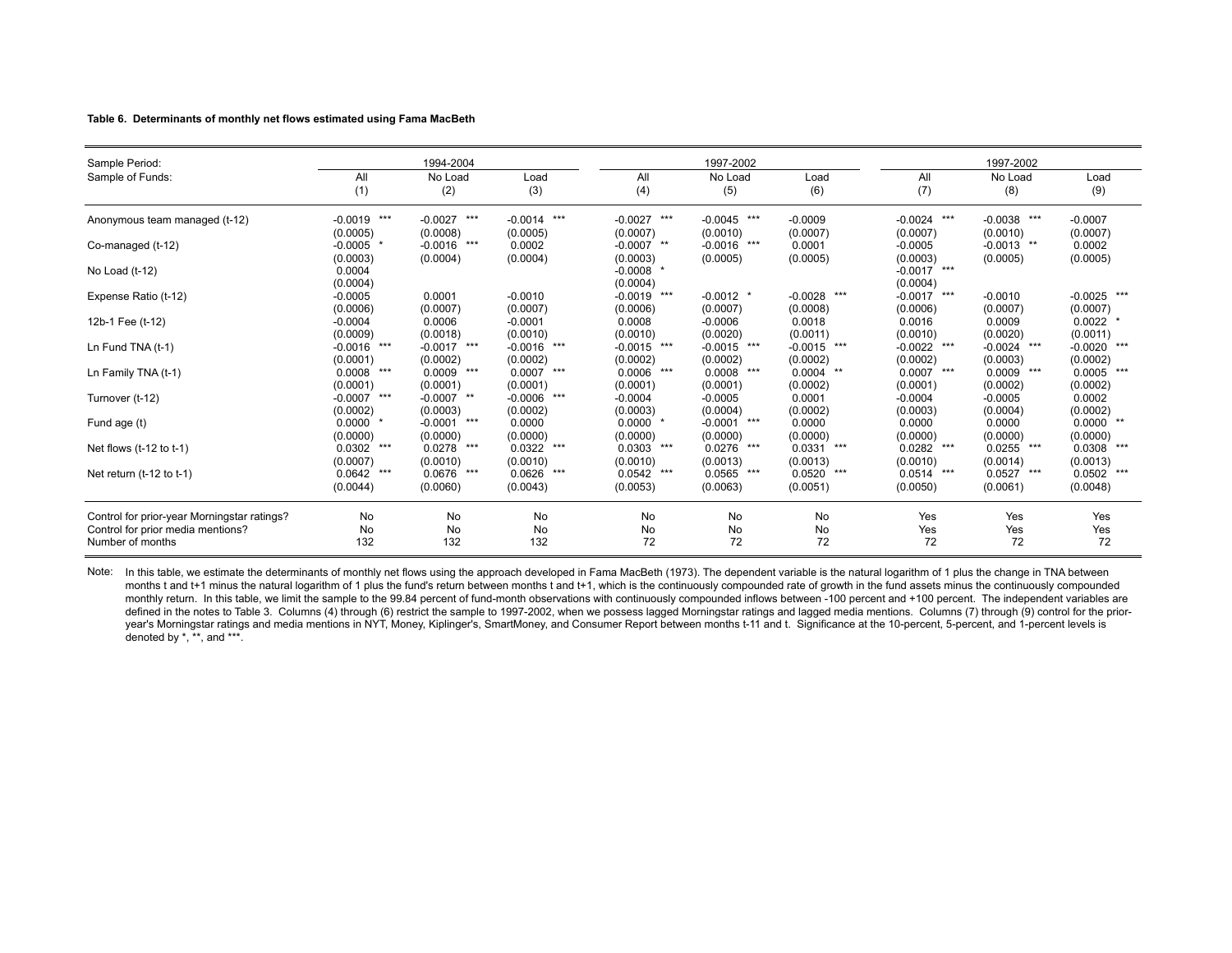### **Table 7. Determinants of anonymous team management, 1994-2004**

| Dependent Variable:                |                          |                    | Anonymous team managed (t) |                   |                   |
|------------------------------------|--------------------------|--------------------|----------------------------|-------------------|-------------------|
|                                    | (1)                      | (2)                | (3)                        | (4)               | (5)               |
| Panel A. Levels                    |                          |                    |                            |                   |                   |
| Index Fund (t-12)                  | 0.073<br>$\ast$          | 0.069<br>$\ast$    | 0.048                      | 0.162<br>$***$    | 0.248<br>$***$    |
| No Load (t-12)                     | 0.012                    | 0.013              | 0.008                      | 0.009             | 0.004             |
| Expense ratio (t-12)               | $-0.061$<br>$***$        | $-0.058$<br>$***$  | $-0.076$<br>$***$          | $-0.006$          | $-0.026$<br>$***$ |
| 12b-1 fee (t-12)                   | 0.042                    | 0.023              | 0.034                      | $-0.010$          | 0.029             |
| Ln Fund TNA $(t-1)$                | $-0.001$                 | $-0.001$           | $-0.002$                   | $-0.005$<br>***   | $-0.005$ **       |
| Ln Family TNA (t-1)                | $-0.009$<br>$\ast$       | $\ast$<br>$-0.009$ | $\ast$<br>$-0.009$         |                   |                   |
| Turnover (t-12)                    | $\ast$<br>0.004          | 0.004<br>$\ast$    | 0.006<br>$***$             | $***$<br>0.003    | 0.002             |
| Fund age (t)                       | $-0.002$<br>$***$        | $-0.002$<br>$***$  | $-0.002$<br>$***$          | $-0.001$<br>$***$ | $-0.001$<br>$***$ |
| Net flow $(t-12$ to $t-1)$         | $-0.000$                 | 0.002              | $-0.000$                   | 0.006<br>$\ast$   | 0.009             |
| Net return (t-12 to t-1)           | $-0.011$                 | $-0.026$<br>$***$  | $-0.070$<br>$***$          | $-0.022$ *        | $-0.067$ ***      |
| Fixed effects                      | $-$                      | Year               | Obj*Year                   | Family & Year     | Family*Year       |
| Clustering                         | Family                   | Family             | Family                     | $-$               | $- -$             |
| Pseudo R2                          | 0.0249                   | 0.0358             | 0.0618                     | 0.2761            | 0.2443            |
| Sample size                        | 31363                    | 31363              | 30080                      | 24939             | 13994             |
| Panel B. Changes                   |                          |                    |                            |                   |                   |
| Anonymous team managed (t-12)      | $***$<br>0.742           | $***$<br>0.769     | 0.785<br>$***$             | 0.655<br>$***$    | 0.856<br>$***$    |
| Co-managed (t-12)                  | 0.025<br>$***$           | $***$<br>0.020     | $***$<br>0.018             | $***$<br>0.017    | $***$<br>0.027    |
| Fund created in last 12 months (t) | 0.109<br>$***$           | 0.110<br>$***$     | 0.105<br>$***$             | 0.065<br>$***$    | 0.217<br>$***$    |
| Index Fund (t-12)                  | $\ast$<br>0.031          | 0.025              | 0.018                      | $***$<br>0.073    | $0.107$ ***       |
| No Load $(t-12)$                   | 0.002                    | 0.001              | $-0.001$                   | 0.005             | 0.001             |
| Expense ratio (t-12)               | $-0.029$<br>$***$        | $-0.025$<br>$***$  | $-0.031$<br>$***$          | $-0.005$          | $-0.017$ **       |
| 12b-1 fee (t-12)                   | 0.012                    | $-0.000$           | 0.004                      | $-0.009$          | 0.027             |
| Ln Fund TNA $(t-1)$                | $-0.003$<br>$\ast$       | $-0.002$           | $-0.003$<br>$\ast$         | $-0.004$<br>***   | $-0.003$          |
| Ln Family TNA (t-1)                | $-0.003$<br>$\ast$       | $-0.003$<br>$\ast$ | $-0.003$<br>$\ast$         |                   |                   |
| Turnover (t-12)                    | 0.001                    | 0.001              | 0.002<br>$***$             | 0.001             | 0.001             |
| Fund age (t)                       | $-0.001$<br>$***$        | $-0.001$<br>$***$  | $-0.001$<br>$***$          | $-0.000$          | $-0.000$          |
| Net flow $(t-12$ to $t-1)$         | $-0.001$                 | 0.000              | 0.000                      | 0.005             | $0.010$ *         |
| Net return (t-12 to t-1)           | $-0.002$                 | $-0.010$           | $-0.052$<br>$***$          | $-0.015$          | $-0.046$ **       |
| Fixed Effects?                     | $\overline{\phantom{a}}$ | Year               | Obj*Year                   | Family & Year     | Family*Year       |
| Clustering                         | Family                   | Family             | Family                     | $-$               | $-$               |
| Pseudo R2                          | 0.4631                   | 0.4862             | 0.5085                     | 0.5324            | 0.5823            |
| Sample size                        | 31363                    | 31363              | 30080                      | 24939             | 13994             |

Note: This table reports marginal effects estimated via probit. The unit of observation is fund i in January of each year. The dependent variable equals 1 if MSTAR lists fund i as anonymously team managed. All independent variables except fund age are measured during the prior calendar year. In specifications that do not include family or family\*year fixed effects, significance is based on standard errors clustered on family. In specifications that include family or family-year fixed effects, significance is based on heteroscedasticity robust standard errors. Significance at the 10-, 5-, and 1-percent levels (in two-sided tests) is denoted by  $*,$  \*\*, and \*\*\*.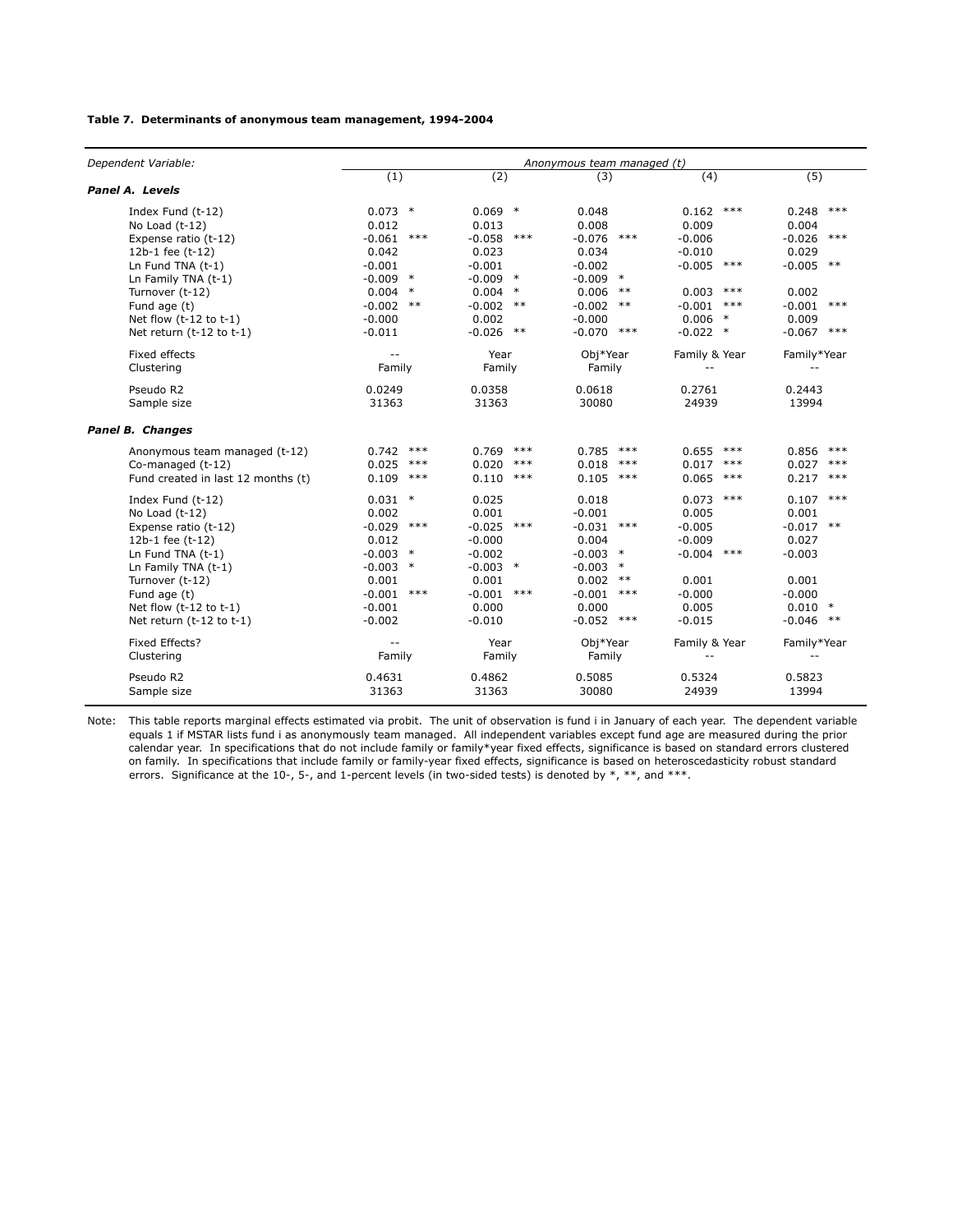#### **Table 8. Instrumental variables models of media mentions and inflows**

| Specification:                              |                   | Panel regression                   |                   |                    | Panel regression                |                |                  | Linear probability model               |                  |  |
|---------------------------------------------|-------------------|------------------------------------|-------------------|--------------------|---------------------------------|----------------|------------------|----------------------------------------|------------------|--|
| Dependent variable and time period          |                   | Inflows, no load funds (1994-2004) |                   |                    | Inflows. load funds (1994-2004) |                |                  | Any positive media mention (1996-2002) |                  |  |
| Sample of Funds:                            | <b>OLS</b>        | Firm IV                            | <b>CRSP IV</b>    | <b>OLS</b>         | Firm IV                         | <b>CRSP IV</b> | <b>OLS</b>       | Firm IV                                | <b>CRSP IV</b>   |  |
|                                             | (1)               | (2)                                | (3)               | (4)                | (5)                             | (6)            | (4)              | (5)                                    | (6)              |  |
| Anonymous team managed (t-12)               | $-0.0027$<br>***  | $-0.0028$<br>***                   | $-0.0034$<br>$**$ | $***$<br>$-0.0009$ | 0.0005                          | $0.0021$ *     | ***<br>$-0.0080$ | ***<br>$-0.0107$                       | $-0.0067$        |  |
|                                             | (0.0007)          | (0.0010)                           | (0.0015)          | (0.0005)           | (0.0008)                        | (0.0011)       | (0.0024)         | (0.0038)                               | (0.0062)         |  |
| Co-managed (t-12)                           | $**$<br>$-0.0010$ | $**$<br>$-0.0015$                  | 0.0005            | 0.0003             | ***<br>0.0019                   | $-0.0004$      | ***<br>$-0.0038$ | $-0.0023$                              | $-0.0034$        |  |
|                                             | (0.0004)          | (0.0006)                           | (0.0007)          | (0.0003)           | (0.0005)                        | (0.0005)       | (0.0019)         | (0.0035)                               | (0.0035)         |  |
| No Load (t-12)                              |                   |                                    |                   |                    |                                 |                | $0.0191$ **      | $0.0190$ **                            | 0.0192<br>***    |  |
|                                             |                   |                                    |                   |                    |                                 |                | (0.0029)         | (0.0029)                               | (0.0029)         |  |
| Expense Ratio (t-12)                        | 0.0003            | 0.0000                             | 0.0000            | 0.0010             | 0.0008                          | 0.0009         | 0.0037<br>***    | $0.0036$ ***                           | 0.0035<br>**     |  |
|                                             | (0.0003)          | (0.0003)                           | (0.0003)          | (0.0008)           | (0.0006)                        | (0.0006)       | (0.0016)         | (0.0015)                               | (0.0015)         |  |
| 12b-1 Fee (t-12)                            | 0.0009            | $-0.0000$                          | 0.0005            | $-0.0017$ *        | ***<br>$-0.0040$                | $-0.0035$ ***  | ***<br>$-0.0163$ | ***<br>$-0.0165$                       | ***<br>$-0.0163$ |  |
|                                             | (0.0015)          | (0.0016)                           | (0.0016)          | (0.0010)           | (0.0009)                        | (0.0009)       | (0.0052)         | (0.0052)                               | (0.0052)         |  |
| Ln Fund TNA (t-1)                           | ***<br>$-0.0015$  | $-0.0014$<br>***                   | ***<br>$-0.0014$  | ***<br>$-0.0018$   | ***<br>$-0.0014$                | $-0.0014$ ***  | ***<br>0.0115    | $0.0115$ ***                           | ***<br>0.0115    |  |
|                                             | (0.0002)          | (0.0002)                           | (0.0002)          | (0.0001)           | (0.0001)                        | (0.0001)       | (0.0012)         | (0.0012)                               | (0.0012)         |  |
| Ln Family TNA (t-1)                         | ***<br>0.0011     | ***<br>0.0008                      | $0.0008$ ***      | ***<br>0.0010      | ***<br>0.0006                   | 0.0006<br>***  | ***<br>$-0.0031$ | ***<br>$-0.0031$                       | ***<br>$-0.0031$ |  |
|                                             | (0.0001)          | (0.0001)                           | (0.0001)          | (0.0001)           | (0.0001)                        | (0.0001)       | (0.0007)         | (0.0007)                               | (0.0007)         |  |
| Turnover (t-12)                             | $-0.0004$         | $-0.0004$                          | $-0.0004$         | $-0.0001$          | $-0.0004$<br>$**$               | $-0.0004$ *    | ***<br>$-0.0003$ | ***<br>$-0.0003$                       | $-0.0003$        |  |
|                                             | (0.0003)          | (0.0003)                           | (0.0003)          | (0.0002)           | (0.0002)                        | (0.0002)       | (0.0002)         | (0.0002)                               | (0.0002)         |  |
| Fund age (t)                                | ***<br>$-0.0001$  | ***<br>$-0.0001$                   | $-0.0001$ ***     | $-0.0000$          | 8.3600<br>***                   | 0.0000         | ***<br>8.7300    | 3.6600<br>***                          | 5.3300<br>***    |  |
|                                             | (0.0000)          | (0.0000)                           | (0.0000)          | (0.0000)           | (0.0000)                        | (0.0000)       | (0.0001)         | (0.0001)                               | (0.0001)         |  |
| Net flows (t-12 to t-1)                     | 0.0270<br>***     | 0.0290<br>***                      | $0.0290$ ***      | ***<br>0.0316      | ***<br>0.0346                   | $0.0347$ **    | ***<br>0.0107    | ***<br>0.0108                          | ***<br>0.0109    |  |
|                                             | (0.0009)          | (0.0009)                           | (0.0009)          | (0.0007)           | (0.0006)                        | (0.0006)       | (0.0017)         | (0.0017)                               | (0.0017)         |  |
| Net return $(t-12)$ to $t-1$ )              | 0.0651<br>***     | 0.0294<br>***                      | $0.0293$ ***      | $0.0624$ ***       | 0.0280                          | $0.0276$ **    | 0.0281<br>**     | $0.0283$ **                            | 0.0281<br>**     |  |
|                                             | (0.0028)          | (0.0013)                           | (0.0013)          | (0.0017)           | (0.0008)                        | (0.0008)       | (0.0047)         | (0.0048)                               | (0.0047)         |  |
| Control for prior-year Morningstar ratings? | No                | No                                 | No                | <b>No</b>          | No                              | No             | Yes              | Yes                                    | Yes              |  |
| Objective-month fixed effects?              | Yes               | Yes                                | Yes               | Yes                | Yes                             | Yes            | Yes              | Yes                                    | Yes              |  |
| Observations                                | 162304            | 162304                             | 162304            | 217952             | 217952                          | 217952         | 116542           | 116542                                 | 116542           |  |
|                                             |                   |                                    |                   |                    |                                 |                |                  |                                        |                  |  |

Note: In this table, we estimate OLS and instrumental variables versions of regressions predicting inflows and media mentions. In Firm IV columns, fund-level team and co-management variables are instrumented for with the fund firms' average usage of team and co-management in that month. In "CRSP IV" columns, team and co-management as reported by Morningstar is instrumented for with the same variables as reported by CRSP. Following the advice of Angrist and Krueger (2001), we predict media mentions using a linear probability model, in order to avoid the inferrence problems associated with non-linear reported by CRSP. Follo instrumental variables models. Significance at the 10-, 5-, and 1-percent levels is denoted by \*, \*\*, and \*\*\*.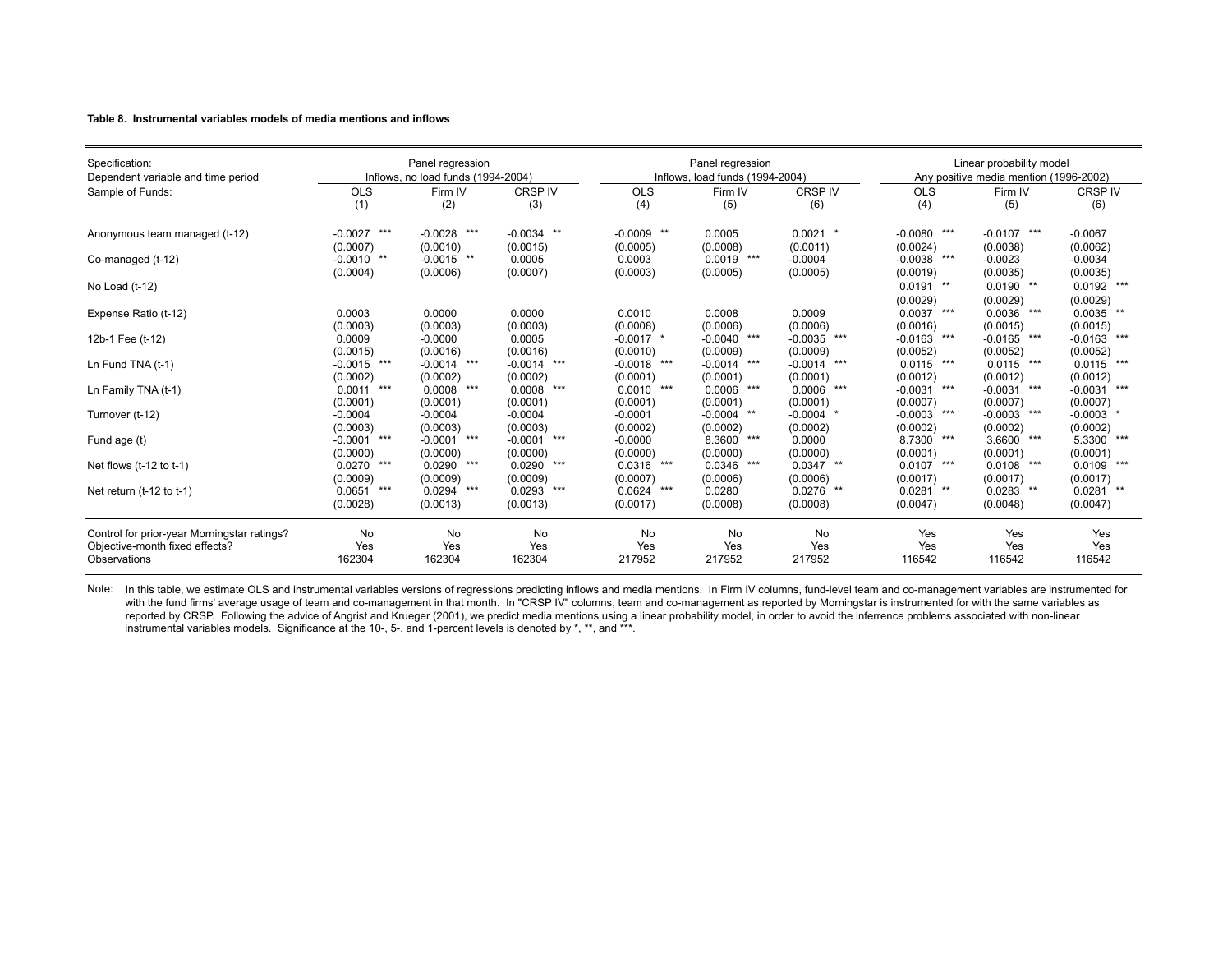**Table 9. Anonymous Team Management, Fund Returns, and Fund Characteristics, 1994-2004**

| Panel A. Analysis of Fund Returns, Expenses, and Turnover                                                                                                                                           |                                                                                                       |                                                                                                                                              |                                                                                                                                     |                                                                                                        |                                                                                                                                                                                |
|-----------------------------------------------------------------------------------------------------------------------------------------------------------------------------------------------------|-------------------------------------------------------------------------------------------------------|----------------------------------------------------------------------------------------------------------------------------------------------|-------------------------------------------------------------------------------------------------------------------------------------|--------------------------------------------------------------------------------------------------------|--------------------------------------------------------------------------------------------------------------------------------------------------------------------------------|
| Dependent Variable:<br>Sample Frequency:<br>Sample Period:                                                                                                                                          | Net Return<br>monthly<br>1994-2004<br>(1)                                                             | CAPM Alpha<br>monthly<br>1994-2004<br>(2)                                                                                                    | Carhart Alpha<br>monthly<br>1994-2004<br>(3)                                                                                        | <b>Expense Ratio</b><br>annual<br>1994-2004<br>(4)                                                     | Turnover<br>annual<br>1994-2004<br>(5)                                                                                                                                         |
| Anonymous team managed (t-12)                                                                                                                                                                       | $-0.011$<br>(0.021)                                                                                   | $-0.046$ **<br>(0.023)                                                                                                                       | $-0.037$ *<br>(0.020)                                                                                                               | $-0.161$<br>(0.029)                                                                                    | $***$<br>$-14.011$ ***<br>(3.579)                                                                                                                                              |
| Co-managed (t-12)                                                                                                                                                                                   | 0.007<br>(0.016)                                                                                      | $-0.005$<br>(0.017)                                                                                                                          | $-0.012$<br>(0.015)                                                                                                                 | $-0.018$<br>(0.026)                                                                                    | $-7.873$ **<br>(3.399)                                                                                                                                                         |
| No Load (t-12)<br>Expense ratio (t-12)<br>12b-1 fee (t-12)<br>Ln Fund TNA (t-1)<br>Ln Family TNA (t-1)<br>Turnover (t-12)<br>Fund age (t)<br>Net flow $(t-12$ to $t-1)$<br>Net return (t-12 to t-1) | 0.023<br>$-0.040$<br>$***$<br>$-0.023$<br>$-0.049$<br>0.025<br>$-0.000$<br>0.000<br>$-0.002$<br>0.027 | 0.030<br>$-0.083$<br>$-0.037$<br>$***$<br>$-0.031$<br>$***$<br>0.012<br>$***$<br>$-0.000$<br>$-0.001$<br>$***$<br>$-0.001$<br>$***$<br>0.015 | 0.018<br>$***$<br>0.013<br>0.037<br>$***$<br>0.006<br>$***$<br>0.004<br>$***$<br>0.000<br>0.001<br>$***$<br>0.000<br>$***$<br>0.001 | $-0.348$ ***<br>$***$<br>$-0.114$<br>$-0.075$<br>0.001<br>0.005<br>$***$<br>0.001<br>$***$<br>$-0.009$ | 10.690<br>***<br>9.201<br>2.303<br>$***$<br>$-7.364$<br>$***$<br>$***$<br>3.646<br>***<br>$***$<br>$***$<br>0.039<br>$***$<br>$-0.047$<br>$\ast$<br>$***$<br>$-0.386$<br>$***$ |
| Objective*Month Fixed Effects?<br>Objective*Year Fixed Effects?<br>Clustering                                                                                                                       | Yes<br>$-$<br>Fund                                                                                    | Yes<br>$-$<br>Fund                                                                                                                           | Yes<br>$- -$<br>Fund                                                                                                                |                                                                                                        | $\overline{\phantom{m}}$<br>Yes<br>Fund                                                                                                                                        |
| Sample size                                                                                                                                                                                         | 142031                                                                                                | 142031                                                                                                                                       | 142031                                                                                                                              | 11613                                                                                                  | 11613                                                                                                                                                                          |
| <b>Panel B. Analysis of Fund Holdings</b>                                                                                                                                                           |                                                                                                       |                                                                                                                                              |                                                                                                                                     |                                                                                                        |                                                                                                                                                                                |
| Dependent Variable:<br>Sample Frequency:<br>Sample Period:                                                                                                                                          | Net Return<br>monthly<br>1994-2002<br>(6)                                                             | Prior holdings<br>monthly<br>1994-2002<br>(7)                                                                                                | Return Gap<br>monthly<br>1994-2002<br>(8)                                                                                           | Return Gap<br>monthly<br>1994-2002<br>(9)                                                              | # Stocks<br>annual<br>1994-2002<br>(10)                                                                                                                                        |
| Anonymous team managed (t-12)                                                                                                                                                                       | 0.000<br>(0.027)                                                                                      | 0.035<br>(0.029)                                                                                                                             | $-0.033$ *<br>(0.020)                                                                                                               | $-0.048$ **<br>(0.024)                                                                                 | 41.689 ***<br>(13.771)                                                                                                                                                         |
| Co-managed (t-12)                                                                                                                                                                                   | 0.005<br>(0.021)                                                                                      | 0.004<br>(0.022)                                                                                                                             | 0.000<br>(0.013)                                                                                                                    | $-0.002$<br>(0.015)                                                                                    | 7.601<br>(5.544)                                                                                                                                                               |
| Control variables from Panel A?<br>Objective*Month Fixed Effects?<br>Objective*Year Fixed Effects?<br>Family Fixed Effects?<br>Clustering                                                           | Yes<br>Yes<br>$-$<br>$\overline{\phantom{a}}$ .<br>Fund                                               | Yes<br>Yes<br>$-$<br>$\overline{\phantom{a}}$ .<br>Fund                                                                                      | Yes<br>Yes<br>$-$<br>$\overline{\phantom{a}}$ .<br>Fund                                                                             | Yes<br>Yes<br>$\overline{\phantom{m}}$<br>Yes<br>Fund                                                  | Yes<br>$\overline{\phantom{m}}$<br>Yes<br>$\overline{\phantom{a}}$<br>Fund                                                                                                     |
| Sample size                                                                                                                                                                                         | 96008                                                                                                 | 96008                                                                                                                                        | 96008                                                                                                                               | 96008                                                                                                  | 9065                                                                                                                                                                           |

Note: This table estimates pooled regressions. We restrict the sample to actively managed, non-specialty domestic equity funds for which we can estimate risk-adjusted returns. In addition, we exclude funds by Potomac, ProFunds, and Rydex. Panel A focuses on fund returns and fund characteristics from CRSP. Panel B focuses on performance measures and characteristics that require matched portfolio holdings. Since we only possess matched portfolio holding through 2002, the analysis in Panel B excludes 2003 and 2004. For the return measures, the unit of observation is fund i in month t. Returns are measured as continuously compounded percentage points per month. Prior holdings and return gap are calculated as in Kacperczyk, Sialm, and Zheng (2006): prior holdings return is the returns of the holdings from the most recent disclosure date and return gap is the difference between gross fund return (net return plus expenses) and the prior holdings return. For the expense ratio, turnover, and number of stock regressions, the unit of observation is fund i in January of year t. Expense ratio and turnover are measured as percentage points per year. The number of stocks is the number of US stocks disclosed in the fund's most recent N-30D filing. All independent variables except fund age are lagged. Specifications based on monthly returns include S&P investment objective-by-month fixed effects; specifications (4), (5), and (10) include year-by-month fixed effects. Specification (4) also includes family fixed effects. Standard errors are clustered on fund. Significance at the 10-, 5-, and 1-percent levels is denoted by  $*, **$ , and  $***$ .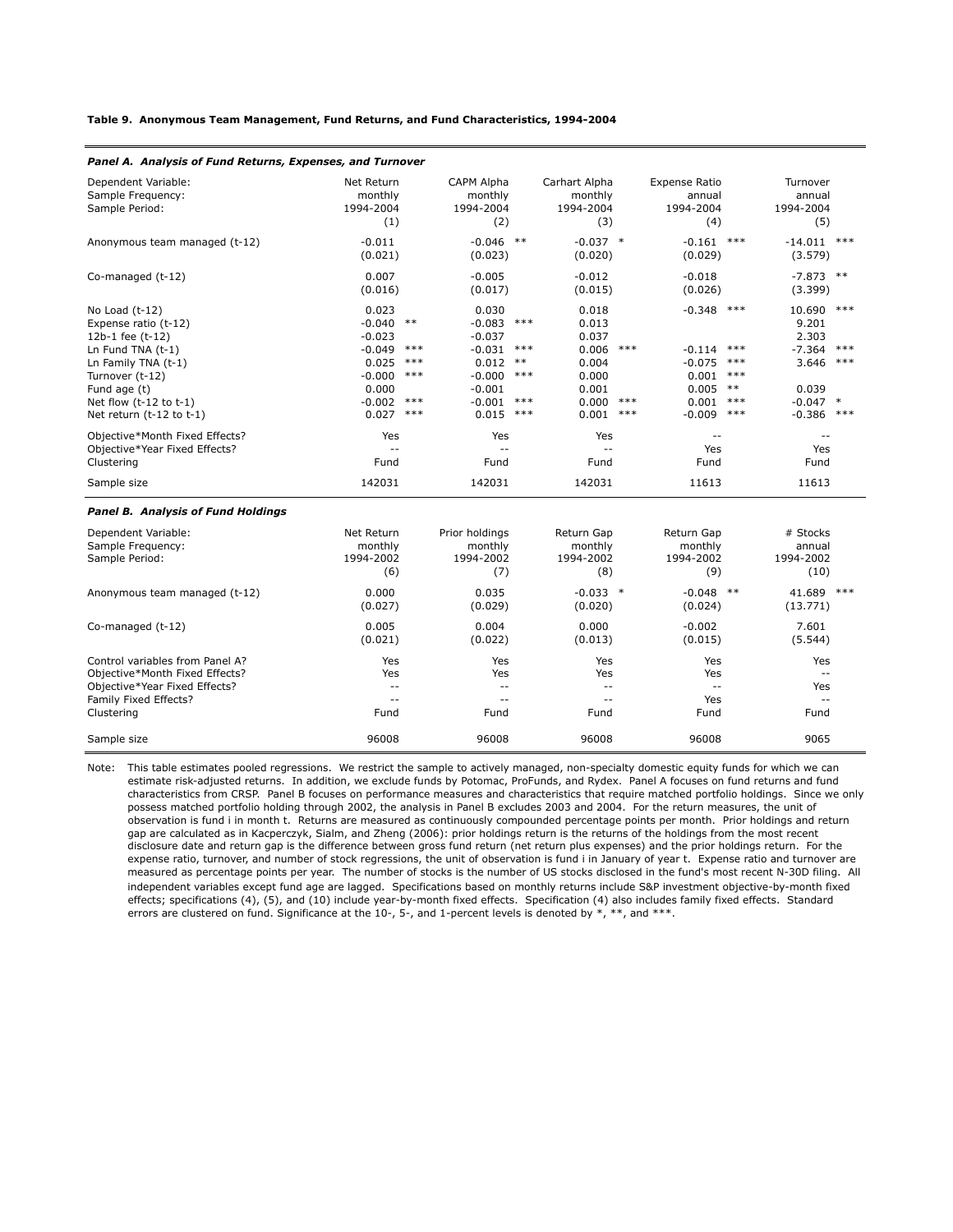#### **Table 10. Anonymous Team Management, Dilution Due to Stale Price Arbitrage and Late Trading, and IPO Allocations**

| Sample:                                                                                                  | International Equity, 1998-2003              |                                              |                                              | Non-Specialized Domestic Equity, 1994-2002     |                                           |                                                |                                                |
|----------------------------------------------------------------------------------------------------------|----------------------------------------------|----------------------------------------------|----------------------------------------------|------------------------------------------------|-------------------------------------------|------------------------------------------------|------------------------------------------------|
| Dependent Variable:                                                                                      | Returns                                      | Dilution                                     | Dilution                                     | Any IPOs<br>Dummy?                             | IPOs as<br>Fraction of<br><b>TNA</b>      | Hot IPOs<br>Dummy?                             | Underpricing<br>as Fraction of<br><b>TNA</b>   |
| Sample Frequency:<br>Estimation:<br>Report:                                                              | monthly<br><b>OLS</b><br>coefficients<br>(1) | monthly<br><b>OLS</b><br>coefficients<br>(2) | monthly<br><b>OLS</b><br>coefficients<br>(3) | quarterly<br>Probit<br>marginal effects<br>(4) | quarterly<br>Tobit<br>coefficients<br>(5) | quarterly<br>Probit<br>marginal effects<br>(6) | quarterly<br><b>OLS</b><br>coefficients<br>(7) |
| Anonymous team managed (t-12)                                                                            | $-0.053$<br>(0.108)                          | $-0.030$<br>(0.024)                          | $-0.099$ **<br>(0.042)                       | $-0.017$ **<br>(0.006)                         | $-8.773$ *<br>(4.206)                     | $-0.027$<br>***<br>(0.008)                     | $-45.659$ **<br>(16.495)                       |
| Co-managed (t-12)                                                                                        | $-0.136$<br>(0.085)                          | $-0.014$<br>(0.016)                          | $-0.045$<br>(0.040)                          | $-0.011$ *<br>(0.004)                          | $-2.873$<br>(2.298)                       | $-0.020$ **<br>(0.006)                         | $-16.574$<br>(13.732)                          |
| Control variables from Table 9?<br>Objective*Month Fixed Effects?<br>Family Fixed Effects?<br>Clustering | Yes<br>Yes<br>$- -$<br>Fund                  | Yes<br>Yes<br>$ -$<br>Fund                   | Yes<br>Yes<br>Yes<br>Fund                    | Yes<br>Yes<br>$- -$<br>Fund                    | Yes<br>Yes<br>$ -$<br>Fund                | Yes<br>Yes<br>$ -$<br>Fund                     | Yes<br>Yes<br>$ -$<br>Fund                     |
| Sample size                                                                                              | 6448                                         | 6448                                         | 6448                                         | 43604                                          | 52409                                     | 33454                                          | 51640                                          |

Note: This table explores two potential explanations for the lower return gaps of anonymous team-managed funds. In the first three specifications, we focus on dilution due to stale price arbitrage and late trading in international equity funds. Within the small sample of international equity fund-months for which Lipper and TrimTabs daily flow data are available, dilution is calculated as in Zitzewitz (2006). Estimation is via OLS, includes S&P investment objective-by-month fixed effects, and the full set of control variables from Table 9; specification (3) includes mutual fund family fixed effects as well. In the remaining four specifications, we focus on IPO allocations to anonymously team-managed funds. Our sample is restricted to non-specialty domestic equity funds between 1994 and 2002. Following Reuter (2006), we construct proxies for IPO allocations from reported holdings of recent IPOs. We consider four (related) measures of the contribution of IPOs to fund performance. The dependent variable in column (4) is a dummy variable that equals one if fund i reported holding shares in any of the IPOs that occured during the past quarter. We estimate the specifications in columns (4) via probit and report marginal effects. The dependent variable in column (5) is the ratio of the value of fund i's holdings of recent IPOs to the fund's end-of-quarter TNA. Since this variable equals zero much of the time and cannot be negative, we estimate the specification in column (5) via Tobit. The dependent variable in column (6) is a dummy variable that equals one if fund i's reported holdings suggest that it earned positive returns from underpricing during the past quarter. We estimate the specifications in columns (6) via probit and report marginal effects. Finally, the dependent variable in column (7) is the ratio of the total underpricing that we estimate fund i earned over the past quarter based on reported holdings at quarter end to the fund's end-of-quarter TNA. Since this variable can be negative, zero, or positive, we estimate specification (7) via OLS; however, we trim the top 1% of the positive and negative values. Standard errors are clustered on fund. Significance at the 10-, 5-, and 1-percent levels is denoted by  $*, **$ , and  $***$ .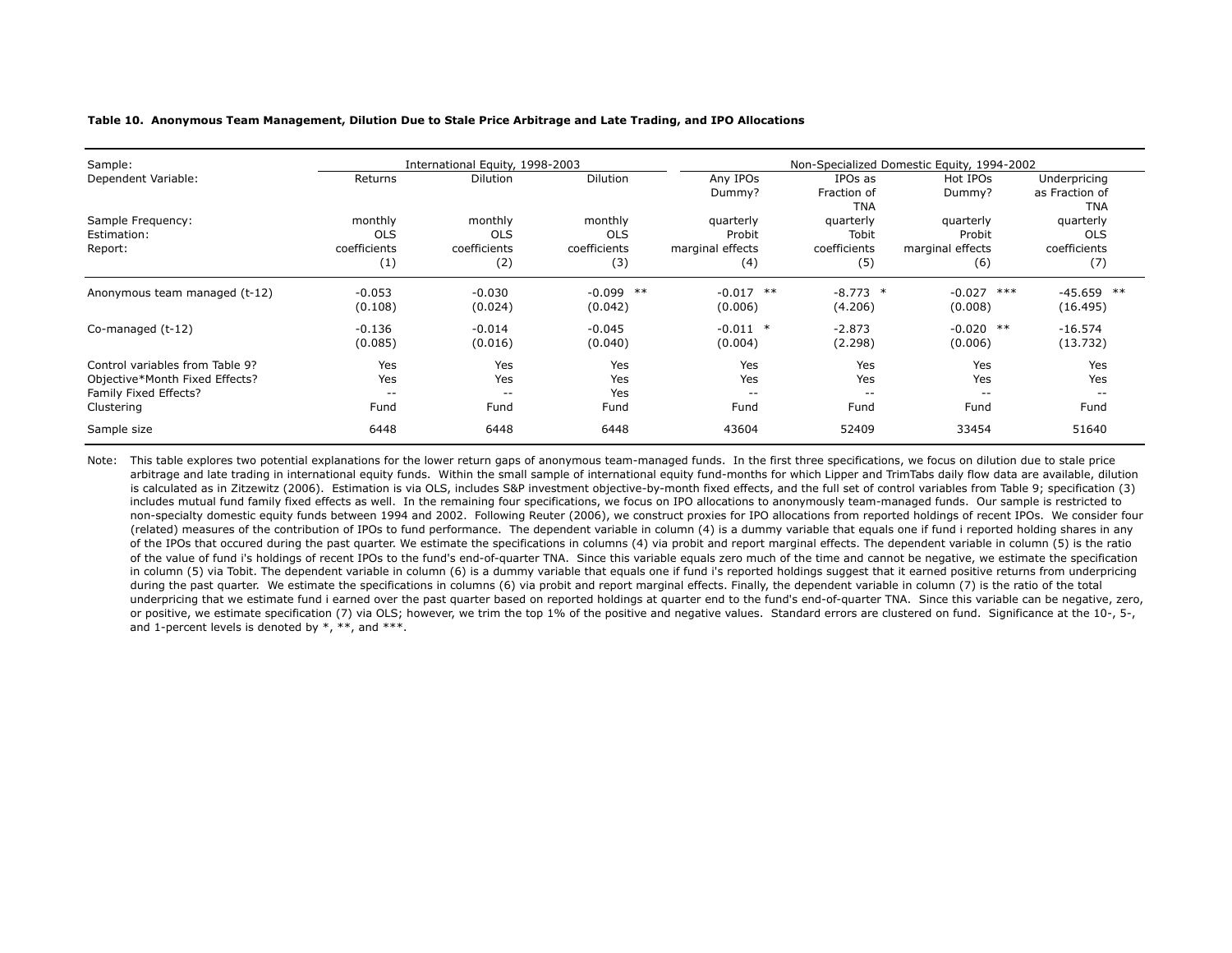| Sample Period:                       |                           | 1994-2004             |  |  |  |  |
|--------------------------------------|---------------------------|-----------------------|--|--|--|--|
|                                      | $\overline{(1)}$          | (2)                   |  |  |  |  |
| Anonymous team managed (t-12)        | 0.0005                    | $-0.0001$             |  |  |  |  |
|                                      | (0.0010)                  | (0.0010)              |  |  |  |  |
| Co-managed (t-12)                    | $-0.0006$<br>(0.0005)     | $-0.0009$<br>(0.0005) |  |  |  |  |
| Return Rank (t-12 to t-1)            | 0.0273                    | 0.0066                |  |  |  |  |
|                                      | (0.0011)                  | (0.0021)              |  |  |  |  |
| Return Rank Squared (t-12 to t-1)    |                           | 0.0101<br>***         |  |  |  |  |
|                                      |                           | (0.0020)              |  |  |  |  |
| Return Rank * Anonymous team managed | $-0.0045$                 | $-0.0032$             |  |  |  |  |
|                                      | (0.0019)                  | (0.0019)              |  |  |  |  |
| Return Rank * Co-managed             | 0.0003                    | 0.0010                |  |  |  |  |
| Manager Turnover Dummy (t-12 to t-1) | (0.0009)<br>0.0009        | (0.0009)<br>0.0002    |  |  |  |  |
|                                      | (0.0009)                  | (0.0009)              |  |  |  |  |
| Return Rank * Manager Turnover Dummy | $***$<br>$-0.0068$        | $-0.0059$             |  |  |  |  |
|                                      | (0.0021)                  | (0.0021)              |  |  |  |  |
| No Load (t-12)                       | $-0.0003$                 | $-0.0003$             |  |  |  |  |
|                                      | (0.0003)                  | (0.0004)              |  |  |  |  |
| Expense Ratio (t-12)                 | 0.0006                    | $-0.0006$             |  |  |  |  |
|                                      | (0.0006)                  | (0.0006)              |  |  |  |  |
| 12b-1 Fee (t-12)                     | $-0.0012$                 | 0.0002                |  |  |  |  |
|                                      | (0.0009)<br>***           | (0.0008)              |  |  |  |  |
| Ln Fund TNA (t-1)                    | $-0.0014$                 | $-0.0017$             |  |  |  |  |
| Ln Family TNA (t-1)                  | (0.0001)<br>0.0007<br>*** | (0.0002)<br>0.0008    |  |  |  |  |
|                                      | (0.0001)                  | (0.0001)              |  |  |  |  |
| Turnover (t-12)                      | $-0.0007$                 | $-0.0006$             |  |  |  |  |
|                                      | (0.0002)                  | (0.0002)              |  |  |  |  |
| Fund age (t)                         | 0.0000                    | 0.0000                |  |  |  |  |
|                                      | (0.0000)                  | (0.0000)              |  |  |  |  |
| Net flows $(t-12$ to $t-1)$          | 0.0319<br>***             | ***<br>0.0298         |  |  |  |  |
|                                      | (0.0008)                  | (0.0008)              |  |  |  |  |
| Net return $(t-12$ to $t-1)$         |                           | 0.0460                |  |  |  |  |
|                                      |                           | (0.0058)              |  |  |  |  |
| Net return squared (t-12 to t-1)     |                           | 0.0487<br>(0.0163)    |  |  |  |  |
|                                      |                           |                       |  |  |  |  |
| Number of months                     | 132                       | 132                   |  |  |  |  |

**Table 11. Determinants of monthly net flows estimated using Fama MacBeth -- interactions with named managed turnover**

Note: In this table, we extend table 7 and again estimate the determinants of monthly net flows via Fama MacBeth. Return rank ranges from 0, when fund I has the lowest net return from t-12 to t-1 within its investment objective, to 1, when it has the highest. Manager Turnover Dummy equals 1 if one or more named managers left the fund over the prior 12 months. Significance at the 10-, 5-, and 1-percent levels is denoted by \*, \*\*, and \*\*\*.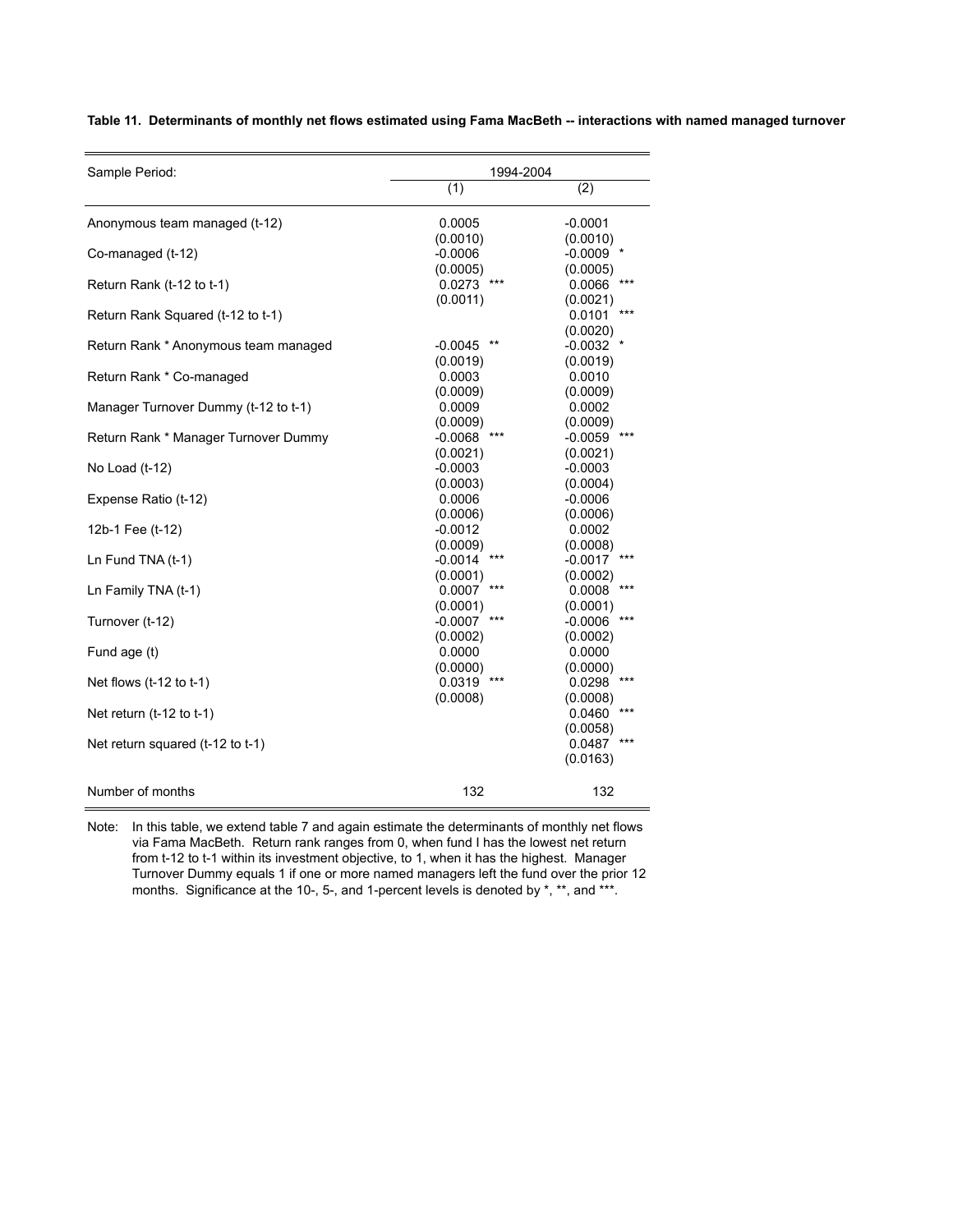## **Table 12. Size of the global hedge fund industry, 1994-2004**

|      |              | Share by broad category |                                  |                   |                  |  |  |
|------|--------------|-------------------------|----------------------------------|-------------------|------------------|--|--|
|      |              | Debt                    | International<br>Domestic equity |                   | Other            |  |  |
|      |              |                         |                                  |                   |                  |  |  |
|      |              | Fixed income            | Long-short equity,               |                   |                  |  |  |
|      | Assets under | arbitrage,              | equity market-                   |                   | Managed futures, |  |  |
|      | management   | convertible             | neutral, event-                  | Emerging markets, | multi-strategy,  |  |  |
| Year | (\$billions) | arbitrage               | driven, short                    | global macro      | funds of funds   |  |  |
| 1994 | 58           | 8%                      | 32%                              | 30%               | 31%              |  |  |
| 1995 | 70           | 9%                      | 35%                              | 27%               | 30%              |  |  |
| 1996 | 93           | 10%                     | 36%                              | 27%               | 27%              |  |  |
| 1997 | 138          | 11%                     | 35%                              | 28%               | 26%              |  |  |
| 1998 | 143          | 11%                     | 42%                              | 21%               | 26%              |  |  |
| 1999 | 175          | 10%                     | 52%                              | 14%               | 25%              |  |  |
| 2000 | 157          | 9%                      | 48%                              | 4%                | 19%              |  |  |
| 2001 | 246          | 13%                     | 57%                              | 5%                | 25%              |  |  |
| 2002 | 278          | 15%                     | 51%                              | 6%                | 28%              |  |  |
| 2003 | 390          | 15%                     | 45%                              | 10%               | 31%              |  |  |
| 2004 | 404          | 16%                     | 46%                              | 11%               | 27%              |  |  |

Note: Asset totals by investment category are from the TASS database, as reported by Getmansky, Lo, and Wei (2004).